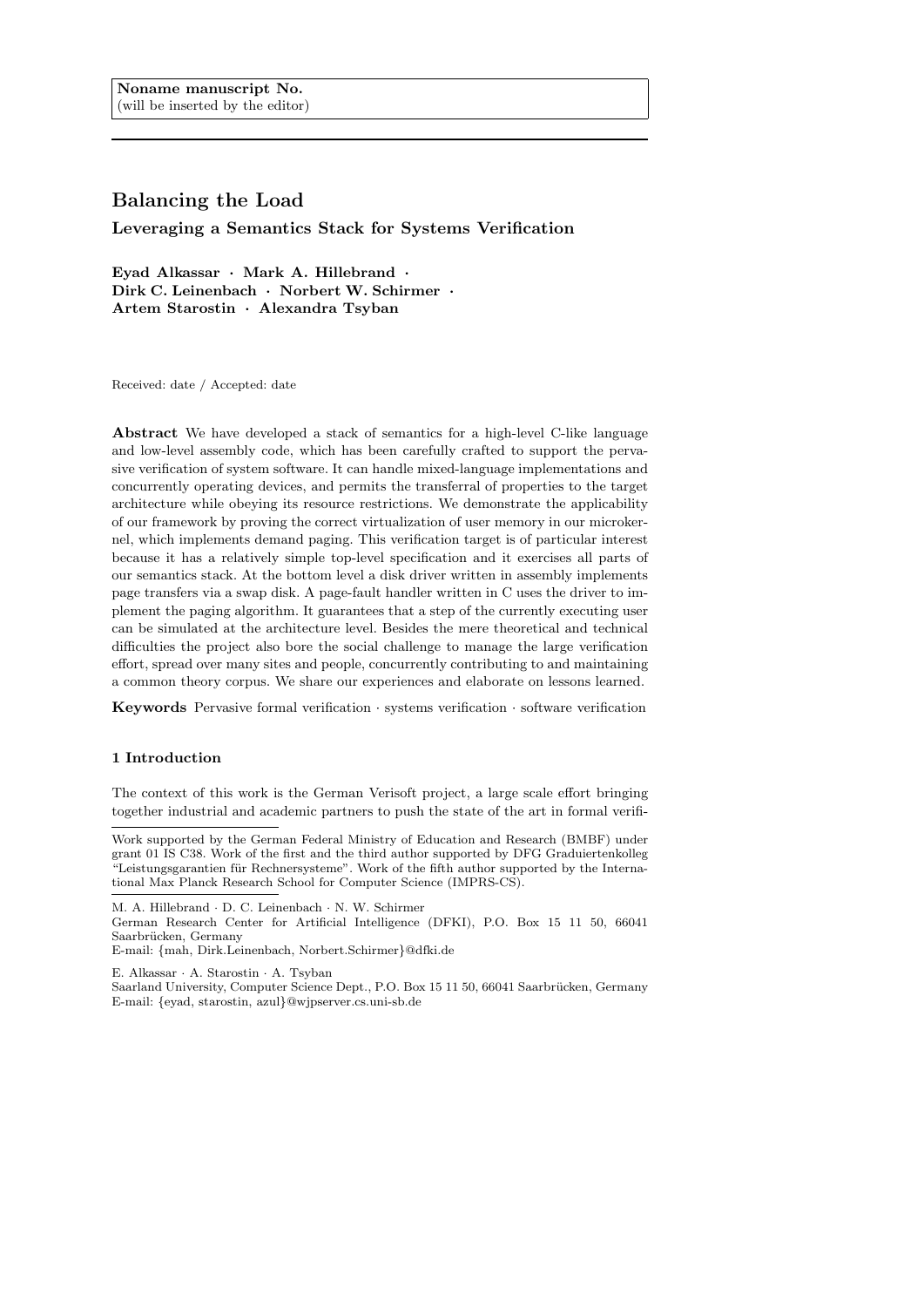

<span id="page-1-0"></span>Fig. 1 Implementation layers of the academic system (Verisoft subproject 2)

cation for realistic computer systems, comprising hard- and software. In this article we present parts of Verisoft's 'academic system', which is a computer system for writing, signing, and sending emails. As it covers all implementation layers from the gate level hardware up to communicating user processes it is a representative of a vertical slice of a general-purpose computer system. We pay special attention to pervasive verification, which means that at the end of the day we obtain a correctness result for the actual system, which is the hardware running the system. We do not only verify isolated portions on different abstraction layers but make sure that we can combine and preserve the results for the actual system.

One key obstacle in a large formal and layered artefact as the Isabelle/HOL theories of our project is the seamless integration of the abstraction layers. This is achieved through simulation and transfer theorems, gluing together the layers. The results presented in conference articles are often simplified since they focus on a certain point and have to fit into the page limit. With this article we attempt to overcome a popular demand and present key theorems of the Verisoft system stack up to the microkernel level in great detail. We do not present all the underlying definitions. Here we refer to previous work and our repository.<sup>1</sup> Instead we discuss the shape of the theorems and the nature of various assumptions with regard to their role in the overall verification.

System stack. The hardware architecture is called VAMP, a DLX like processor that supports address translation and memory-mapped I/O devices. With the next level of communicating virtual machines (CVM) a hardware-independent programming interface for a microkernel is provided, that establishes the notion of separate concurrent user processes. Parts of the CVM are implemented in assembly, because C0, our main implementation language and a subset of C, lacks some low-level programming constructs. On the basis of the CVM our microkernel VAMOS [DDB08] is programmed in pure C0. The simple operating system (SOS) is implemented as a (privileged) user process of VAMOS [Bog08]. It offers file I/O, network access and inter-process communication. On top of it user applications are provided with a client / server architecture based on remote procedure calls [ABP09]. Finally these user applications implement the functionality of the academic system: signing software, SMTP client and server [LNRS07], and a simple mail user agent [BHW06]. The implementation stack is also depicted in Figure [1.](#page-1-0)

 $^{\rm 1}$  The Isabelle theories of all models and proofs of this article are available in the published portions of the Verisoft repository [HP08] at [http://www.verisoft.de/VerisoftRepository.html.](http://www.verisoft.de/VerisoftRepository.html)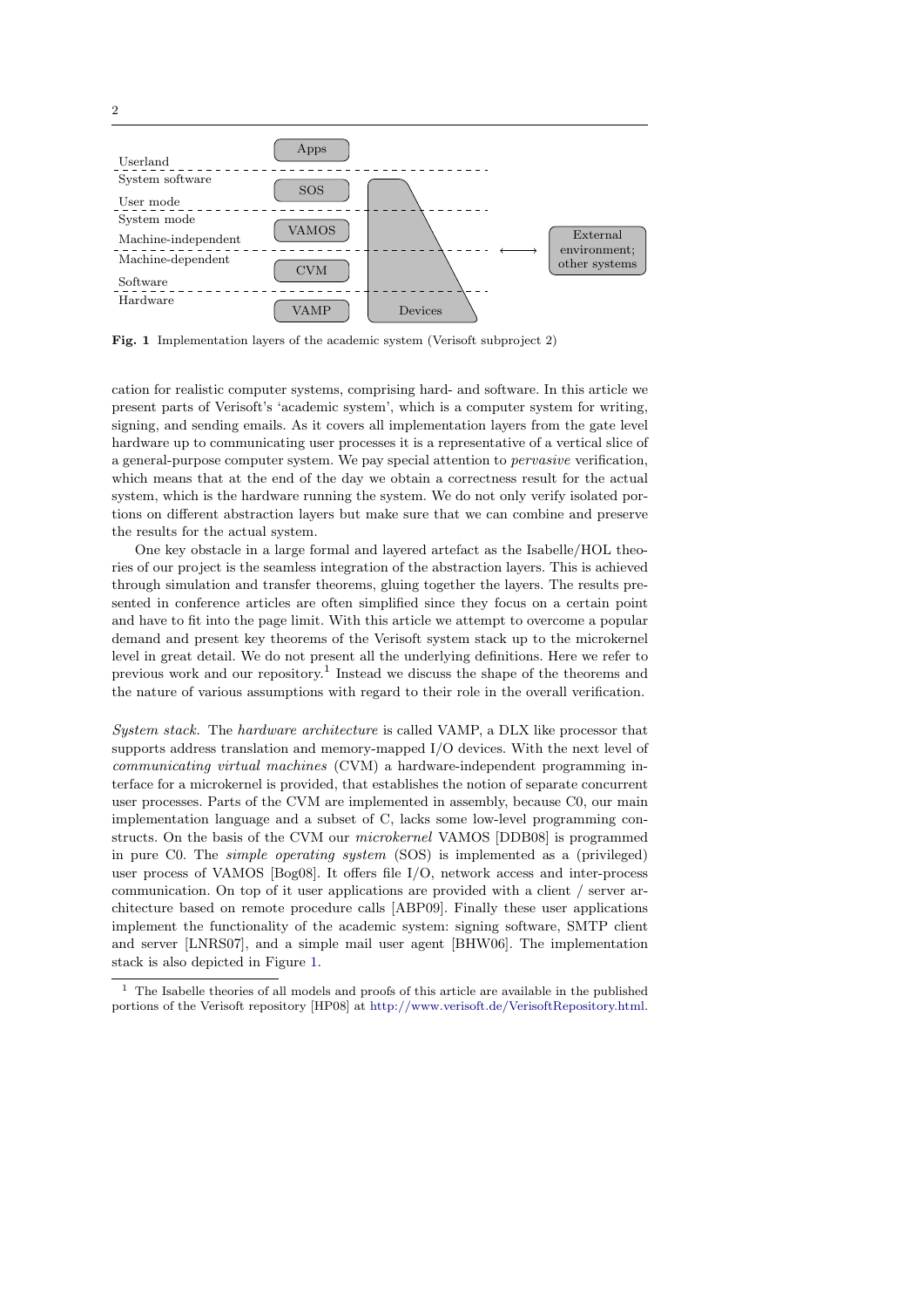

<span id="page-2-0"></span>Fig. 2 Semantics stack

The computational models we introduce to specify and verify the academic system are assembled along the implementation layers. In this article we focus on the layers up to the CVM, where the challenging aspect is the integration of concurrent computations of the processor and devices at the architecture level into the sequential view provided by the C0 (and assembly) language. We introduce the C0 semantics stack which is orthogonal to the system stack described before. With the semantics stack we establish a convenient Hoare logic to reason about the sequential parts of C0 programs (without inline assembly code) and simultaneously provide the means to compose the results to deal with assembly code and to integrate devices.

Semantics stack. The C0 semantics stack comprises a Hoare logic, a big-step semantics, and a small-step semantics. It can be continued to the VAMP machine level, which is divided further into assembly layer, instruction set architecture, and gate level hardware. An overview is depicted in Figure [2.](#page-2-0) By a higher level of abstraction in the Hoare logic compared to the small-step semantics, we gain efficiency for the verification of individual C0 programs. However, since the semantics stack is merely a proof device for C0 programs we have to integrate the results obtained in the Hoare logic to our systems stack. We supply soundness and simulation theorems that permit the transferral of program properties from the Hoare logic down to the small-step semantics. Applying compiler correctness we map those properties to assembly machines. We can get further down to the ISA layer by employing a simulation theorem and finally to the hardware by employing a processor correctness result.

The Hoare logic provides sufficient means to reason about pre and postconditions of sequential, type-safe, and assembly-free C0 programs. Compiler correctness, though, is formulated at the small-step semantics level. This allows the integration with inline assembly code or concurrent computations, e.g., introduced by devices. The big-step semantics is a bridging layer, which is convenient to express the results of the Hoare logic operationally. The differences reflect the purpose of the layers. The Hoare logic is tuned to support verification of individual programs, whereas the small-step semantics is better suited for arguments about interleaving programs at the system level.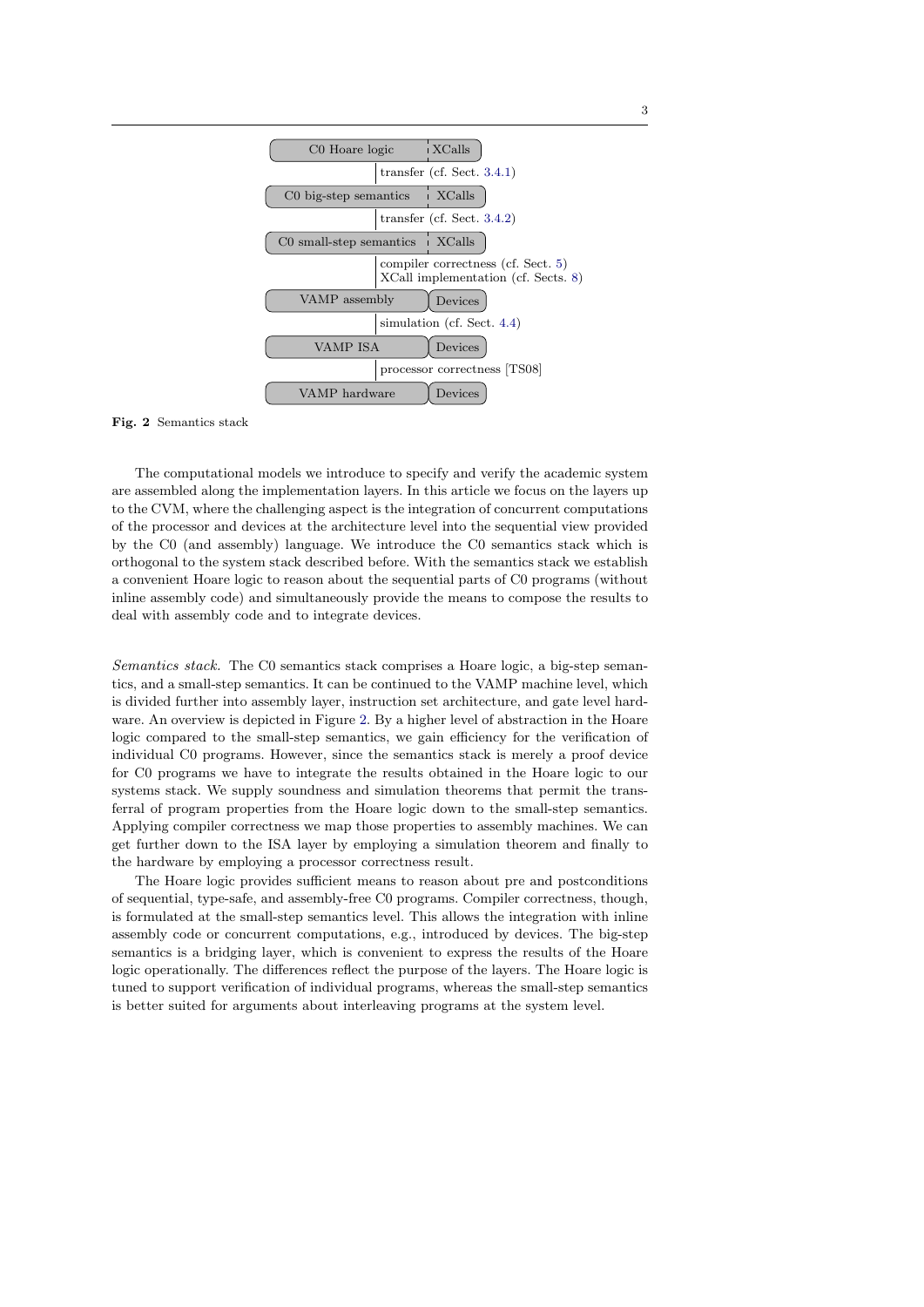Up to now we have argued how to bring the results down to the lower levels such that we can conduct reasoning at a comfortable abstraction level. However, this comes at the cost of expressiveness. Most prominently only the levels below C0 allow the integration of devices, which are a concurrent source of computation. As soon as we attempt to reason about C0 programs that use these devices we either have to be able to express device operations at the Hoare logic level or we are forced to carry out the whole verification at the assembly level. Our approach is to abstract the effect of those low-level computations into atomic 'XCalls' (extended calls) in all our semantic layers. The state space of C0 is augmented with an additional component that represents the state of the external component, e.g., the device. An XCall is a procedure call that makes a transition on this external state and communicates with C0 via parameter passing and return values. With this model it is straightforward to integrate XCalls into the semantics and into Hoare logic reasoning. The XCall is typically implemented in assembly. An implementation proof of this piece of assembly justifies the abstraction to an atomic XCall.

Somewhat similar to the XCalls in the C0 semantics layers, devices are added to all the semantic layers of the VAMP. Their state and transition functions are shared between all layers. These transition functions as well as the VAMP semantics describe small-step computations, which are interleaved to obtain the concurrent computation of the combined system. One central prerequisite to use our individual transfer results to prove a global property for the combined system is to disentangle the different computations by means of reordering.

Related work. As Klein [Kle09] provides an excellent and comprehensive overview of the history and current state of the art in operating systems verification we limit this paragraph to highlight the peculiarities of our work. We extend the seminal work on the CLI stack [BHMY89] by integrating devices into our model and targeting a more realistic system architecture regarding both hard and software. The project L4.verified [HEK<sup>+</sup>07] focuses on the verification of an efficient microkernel, rather than on formal pervasiveness, as no compiler correctness or an accurate device interaction is considered. In the FLINT project, an assembly code verification framework is developed and code for context switching on a x86 architecture was formally proven [NYS07]. A program logic for assembly code is presented, but no integration of results into highlevel programming languages is undertaken. Relevant references to our own work are given at the beginning of each section.

Outline. In Section [2](#page-4-0) we introduce Isabelle/HOL and notational conventions. In Section [3](#page-5-0) we introduce the language C0 and the associated semantics stack. We present theorems that permit the transferral of properties from the Hoare logic down to the small-step semantics. In Section [4](#page-18-0) we present models for the assembly language and instruction set of the VAMP architecture. We also show how to integrate devices into these models. Section [5](#page-24-0) deals with verified compilation from C0 to VAMP. In Sections [6](#page-29-0) to [8](#page-43-0) previous results are employed and combined to establish a correctness result for CVM. Going top-down we first present the theorem for CVM user step correctness in Section [6.](#page-29-0) One case in the proof of this theorem is the correct handling of page-faults. In Section [7](#page-36-0) we present the page-fault handler that implements demand paging for CVM. For paging operations it uses a disk driver, which is presented in Section [8.](#page-43-0) We wrap up our experience and 'lessons learned' in Section [9.](#page-49-0) In the appendix we provide a glossary on important constants and notations.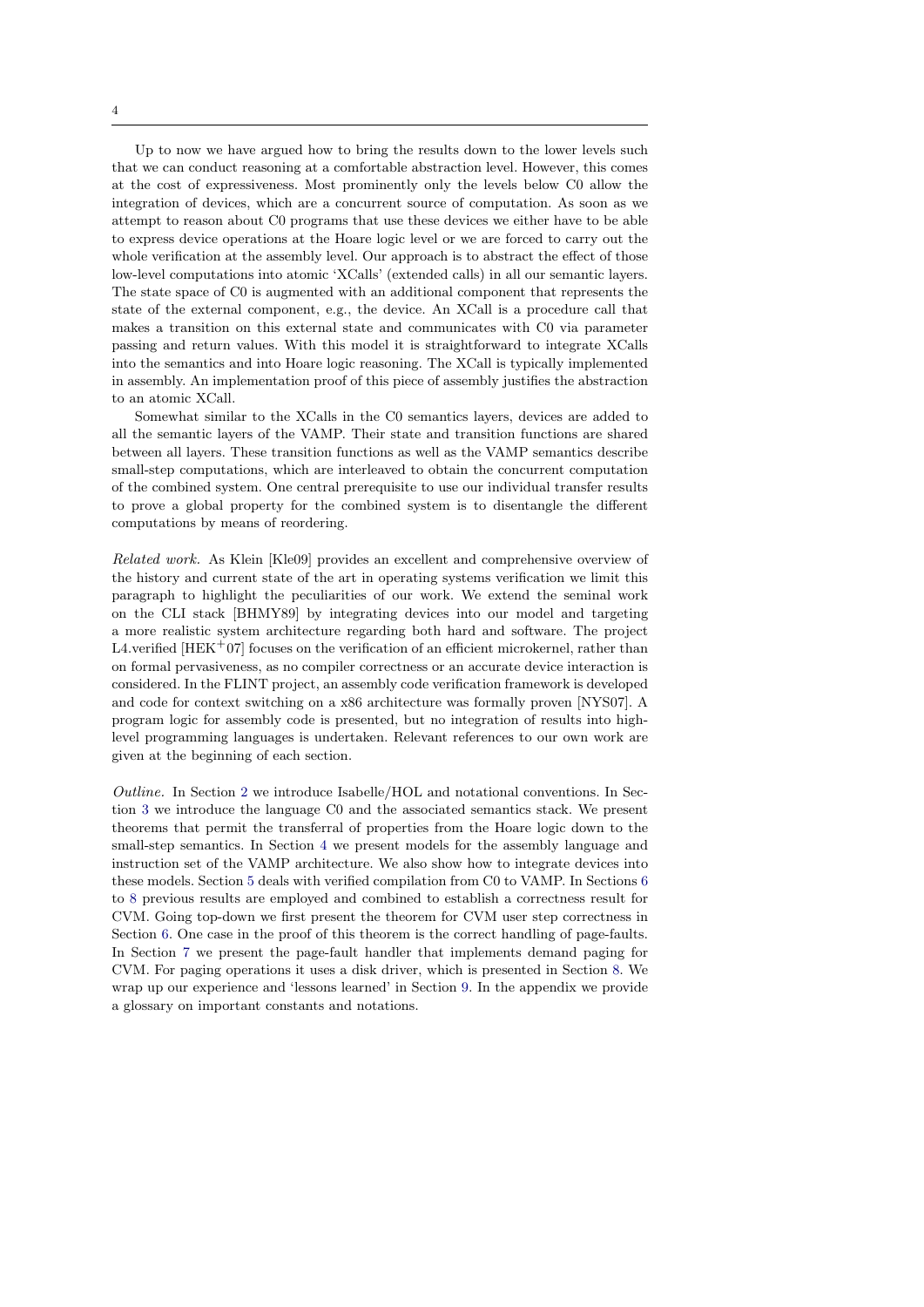#### <span id="page-4-0"></span>2 Preliminaries

The formalizations presented in this article are mechanized and checked within the generic interactive theorem prover Isabelle [Pau94]. Isabelle is called generic as it provides a framework to formalize various object logics that are declared via natural deduction style inference rules within Isabelle's meta-logic Pure. The object logic that we employ for our formalization is the higher order logic of *Isabelle/HOL* [NPW02].

This article is written using Isabelle's document generation facilities, which guarantees that the presented theorems correspond to formally proven ones. We distinguish formal entities typographically from other text. We use a sans serif font for types and constants (including functions and predicates), e.g., map, a slanted serif font for free variables, e.g., x, and a slanted sans serif font for bound variables, e.g., x. Small capitals are used for data type constructors, e.g., Foo, and type variables have a leading tick, e.g., 'a. HOL keywords are typeset in type-writer font, e.g., let. We also take the freedom to borrow C notation, e.g., unsigned when presenting C0.

As Isabelle's inference kernel manipulates rules and theorems at the Pure level the meta-logic becomes visible to the user and also in this article when we present theorems and lemmas. The Pure logic itself is intuitionistic higher order logic, where universal quantification is  $\bigwedge$  and implication is  $\implies$ . Nested implications like  $P_1 \Longrightarrow P_2 \Longrightarrow P_3$  $\Rightarrow$  C are abbreviated with  $[P_1; P_2; P_3] \Rightarrow C$ , where one refers to  $P_1, P_2$ , and  $P_3$  as the premises and to C as the conclusion. To group common premises and to support modular reasoning Isabelle provides locales [Bal03, Bal06].

In the object logic HOL universal quantification is  $\forall$  and implication is  $\longrightarrow$ . The other logical and mathematical notions follow the standard notational conventions with a bias towards functional programming. We only present the more unconventional parts here. We prefer curried function application, e.g., f a b instead of  $f(a, b)$ . In this setting the latter becomes a function application to one argument, which happens to be a pair.

Isabelle/HOL provides a library of standard types like Booleans, natural numbers, integers, total functions, pairs, lists, and sets and packages to define new data types and records. Isabelle allows polymorphic types, e.g., 'a list is the list type with type variable 'a. In HOL all functions are total, e.g.,  $\mathsf{nat} \Rightarrow \mathsf{nat}$  is a total function on natural numbers. Function update is  $f(y := v) \equiv \lambda x$ . if  $x = y$  then v else f x and function composition is  $f \circ g \equiv \lambda x$ .  $f(g x)$ . To formalize partial functions the type 'a option is used. It is a data type with two constructors, one to inject values of the base type, e.g.,  $\vert x \vert$ , and the additional element  $\bot$ . A base value can be projected with the function the, which is defined by the sole equation the  $|x| = x$ . Since HOL is a total logic the term the ⊥ is still a well-defined yet un(der)specified value. Partial functions can be represented by the type  $a \Rightarrow b$  option, abbreviated as  $a \rightarrow b$ .

The syntax and the operations for lists are similar to functional programming languages like ML or Haskell. The empty list is  $[]$ , with  $x \cdot xs$  the element x is 'consed' to the list xs, the head of list xs is hd xs and the remainder, its tail, is tl xs. With xs  $\&$  ys list ys is appended to list xs. With map f xs the function f is applied to all elements in xs. The length of a list is  $|xS|$ , the *n*-th element of a list can be selected with  $xs[n]$  and updated via  $xs[n] := v$ . An entry of a two-dimensional list is updated by  $xs[n, m := v]$ . With set xs we obtain the set of elements in list xs. Filtering those elements from a list for which predicate P holds is achieved by  $[x \in xs : P x]$ . With replicate  $n e$  we denote a list that consists of  $n$  elements  $e$ .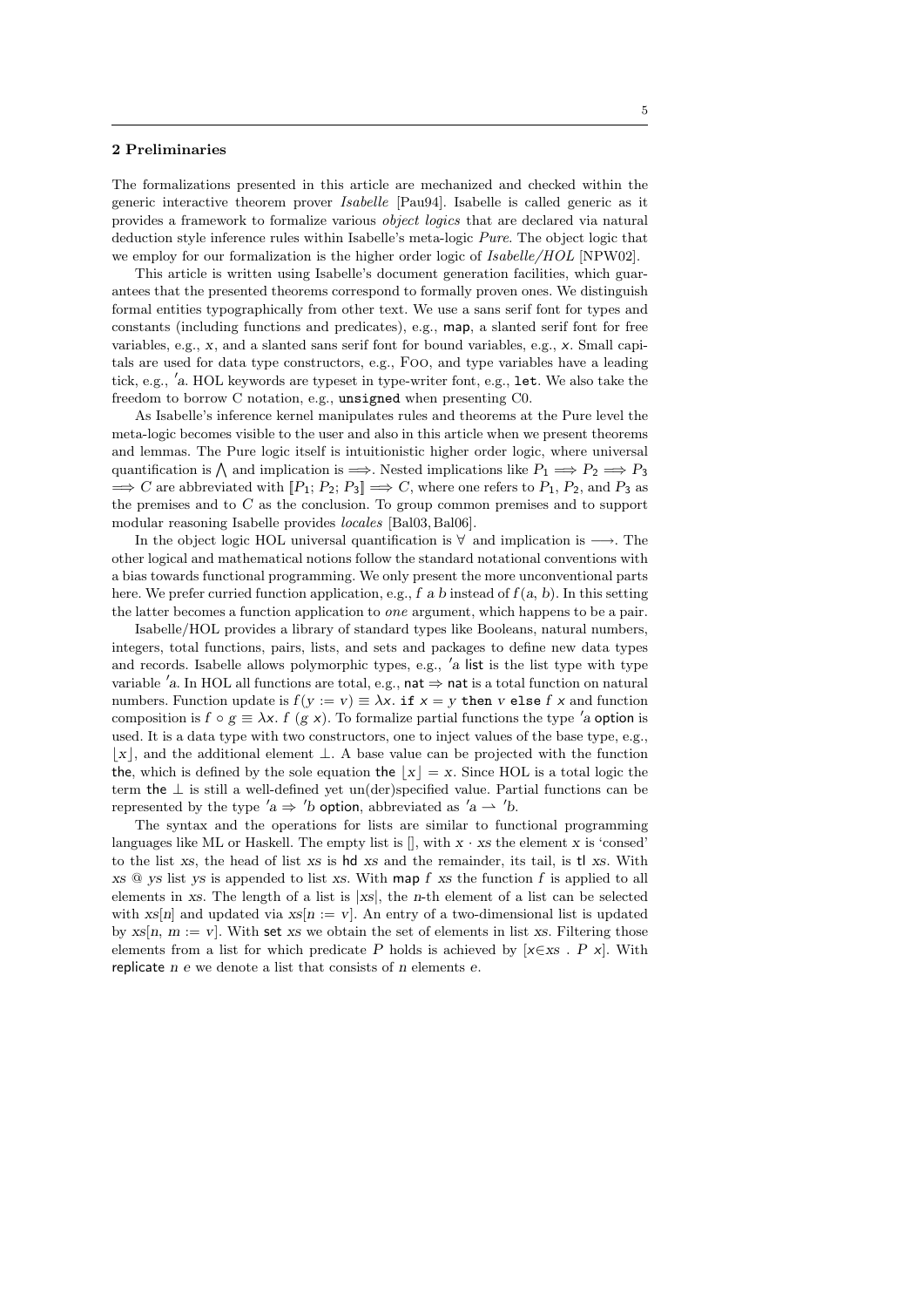# Table 1 C0 Expressions e

<span id="page-5-1"></span>

| LIT <i>v</i>                                 | literal values v                               |
|----------------------------------------------|------------------------------------------------|
| VARACC vn                                    | access of variable vn                          |
| ARRACC e, e                                  | indexing array $e_a$ with index $e_a$          |
| STRUCTACC e cn                               | selecting component cn of structure $\epsilon$ |
| $BINOP$ bop $e_1$ $e_2$                      | binary operation                               |
| $L$ AZY $B$ IN $O$ P <i>lbop</i> $e_1$ $e_2$ | lazy binary operation                          |
| UNOP uop e                                   | unary operation                                |
| ADDROF e                                     | address of (left-) expression e                |
| $D$ EREF $e$                                 | dereferencing e                                |
|                                              |                                                |

Sets come along with the standard operations for union, i.e.,  $A \cup B$ , intersection, i.e.,  $A \cap B$  and membership, i.e.,  $x \in A$ . The set image f ' A yields a new set by applying function f to every element in set A.

Partial functions  $a \rightarrow b$  are commonly used as maps. With map-of xs we construct a map from an association list, i.e., a list of key / value pairs. We denote the domain of map m by dom m. With  $m_1 + m_2$  we add the map  $m_2$  to map  $m_1$ , where entries of  $m_1$  are overwritten if necessary. We can restrict the domain of a map  $m$  to a set  $A$ by  $m\upharpoonright_A$ . Subsumption of maps is defined as  $m_1 \subseteq_m m_2 \equiv \forall a \in \text{dom } m_1$ .  $m_1 a = m_2$ a and composition of maps as  $m_1 \circ_m m_2 \equiv \lambda k$ . case  $m_2 k$  of  $\bot \Rightarrow \bot | |v| \Rightarrow m_1 v$ .

A record is constructed by assigning all of its fields, e.g.,  $(|f|d_1 = v_1, f|d_2 = v_2|$ . Field fld<sub>1</sub> of record r is selected by r.fld<sub>1</sub> and updated with a value x via r( $|f|d_1 := x$ ).

The first and second component of a pair can be accessed with the functions fst and snd. Tuples with more than two components are pairs nested to the right.

# <span id="page-5-0"></span>3 C0

C0 is a type safe subset of C designed with verification in mind. An elaborate description of the big-step semantics is given in [Sch06] and the small-step semantics is introduced in [Lei08]. An overview on the simulation theorems between the semantical layers can be found in  $[AHL^+08]$ , the transfer from the Hoare logic to the big-step semantics is detailed in [Sch06].

The primitive values are signed and unsigned integers (32 bit), 8-bit chars, Booleans, and typed pointers. Aggregate values comprise structures and arrays. Unions and pointer arithmetic are not supported. C0 Expressions e and statements s are defined as data types (cf. Tables [1](#page-5-1) and [2\)](#page-6-0). Binary operations are arithmetic operations  $(+)$ ,  $-$ , \*,  $\prime$ ,  $\%$ ), bitwise operations (1, &,  $\hat{ }$ ,  $\langle \langle , \rangle \rangle$ ), and comparisons ( $\rangle$ ,  $\langle , \rangle =$ ,  $\langle , \rangle =$ ,  $\leq$ =). Lazy binary operations are Boolean conjunction && and disjunction ||. Unary operations are unary minus -, bitwise negation ~, logical negation !, and operations to convert between integral values (integers, unsigned integers, and chars). Left expressions are the subset of expressions that refer to memory objects (e.g., VarAcc, ARRACC, STRUCTACC, and DEREF).

Statement identifiers sid are used in the compiler correctness theorem. Procedures assign the return value to a (global or local) variable specified by variable name vn. External procedure calls (ESCall) are stubs for a linker that eventually replaces them by ordinary procedure calls. Extended procedures (XCall) can return multiple values to a list of left-expressions. This is the only way for an XCall to manipulate the ordinary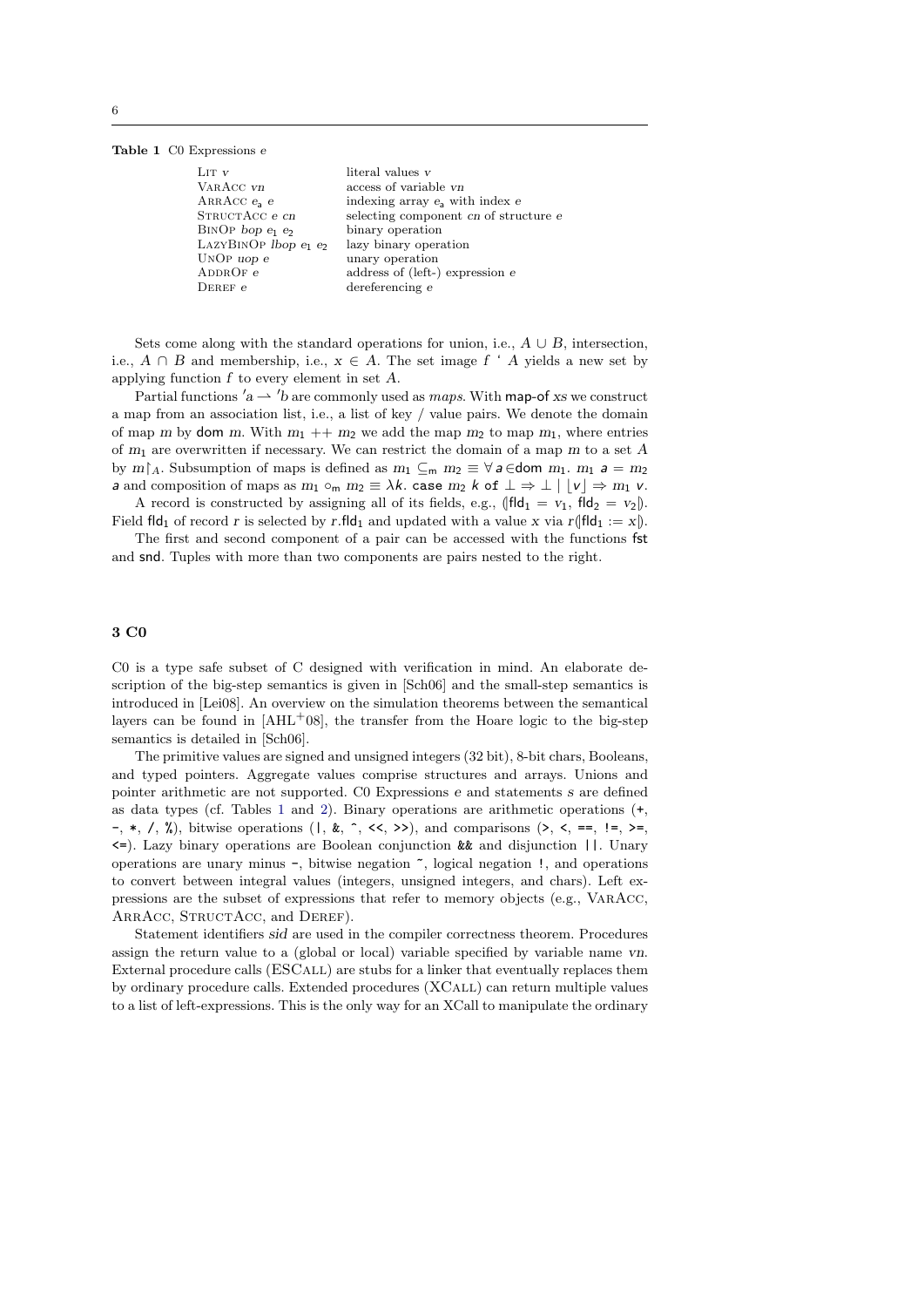#### Table 2 C0 Statements s

<span id="page-6-0"></span>

| <b>SKIP</b>            | the empty statement                                    |
|------------------------|--------------------------------------------------------|
| COMP $s_1$ $s_2$       | sequential composition                                 |
| ASSIGN $e_1$ e sid     | assignment of expression e to left-expression e        |
| PALLOC $e_1$ tn sid    | allocation of object of type name to and assignment to |
|                        | pointer e                                              |
| SCALL vn pn es sid     | procedure call of pn with parameters es and result vn  |
| RETURN e sid           | return from procedure                                  |
| IFTE $e s_1 s_2 s_1 d$ | if-then-else with condition e                          |
| LOOP $e s s d$         | while loop with condition e and body s                 |
| ASM <i>ls sid</i>      | inline assembly with instruction list ls               |
| ESCALL vn pn es sid    | external procedure call                                |
| $X$ CALL pn es es, sid | extended procedure call of pn with parameters es and   |
|                        | result left-expressions es                             |

C0 state, since it only operates on the extended state directly. Multiple return values nevertheless allow us to model updates to global variables or heap updates via pointers.

The extended state component on which XCalls operate is the same for all semantic layers. An extended procedure is defined semantically as a function that takes a list of parameter values and an extended state component and returns the new extended state component and a list of result values. This definition is then consulted to perform an XCall. Evaluating parameter expressions and returning the result values is handled by the C0 semantics itself. It depends on the semantical layer how the parameter and result values are represented. The small-step semantics flattens aggregate values to a list of bytes, whereas the big-step semantics and Hoare logic keep them together. Nevertheless, the definitions of the extended procedure definitions on the different layers have a lot in common since the core part is the transition on the extended state component. This makes the transfer of those definitions between the layers straightforward.

The different C0 semantics do not handle all statements. Neither of the C0 semantics handle assembly statements Asm, which are only meaningful in the assembly machines. We deal with C0 programs with inline assembly code by combining the C0 small-step semantics and the assembly semantics, both of which are tied together via compiler correctness. The small-step semantics describes the computation of the C0 program up to the point where an assembly statement is reached. The compiler correctness theorem allows us to relate the C0 small-step configuration to the assembly machine, which can then continue computation of the assembly parts. If the assembly part does not destroy any of the C0 invariants, the final assembly configuration can be mapped back to a C0 configuration from which the C0 computation can continue.

Furthermore, the Hoare logic and the big-step semantics do not support ADDROF expressions. This simplifies the memory model for global and local variables.

Regarding initialization of memory, C0 is quite strict. Heap memory is initialized by the (implementation of the) PAlloc statement. Global variables are initialized by the compiler. For local variables we employ a definite assignment analysis, which statically ensures that we only read from variables that were previously assigned to.

Definition 1 (Definite assignment analysis) The analysis has two parts:

- $\mathcal A$  s: is the set of variables that are guaranteed to be assigned to by any execution of statement s.
- $\mathcal{D}$  s L A: means that statement s passes the definite assignment check, with respect to the set of local variables L and the initially assigned variables A.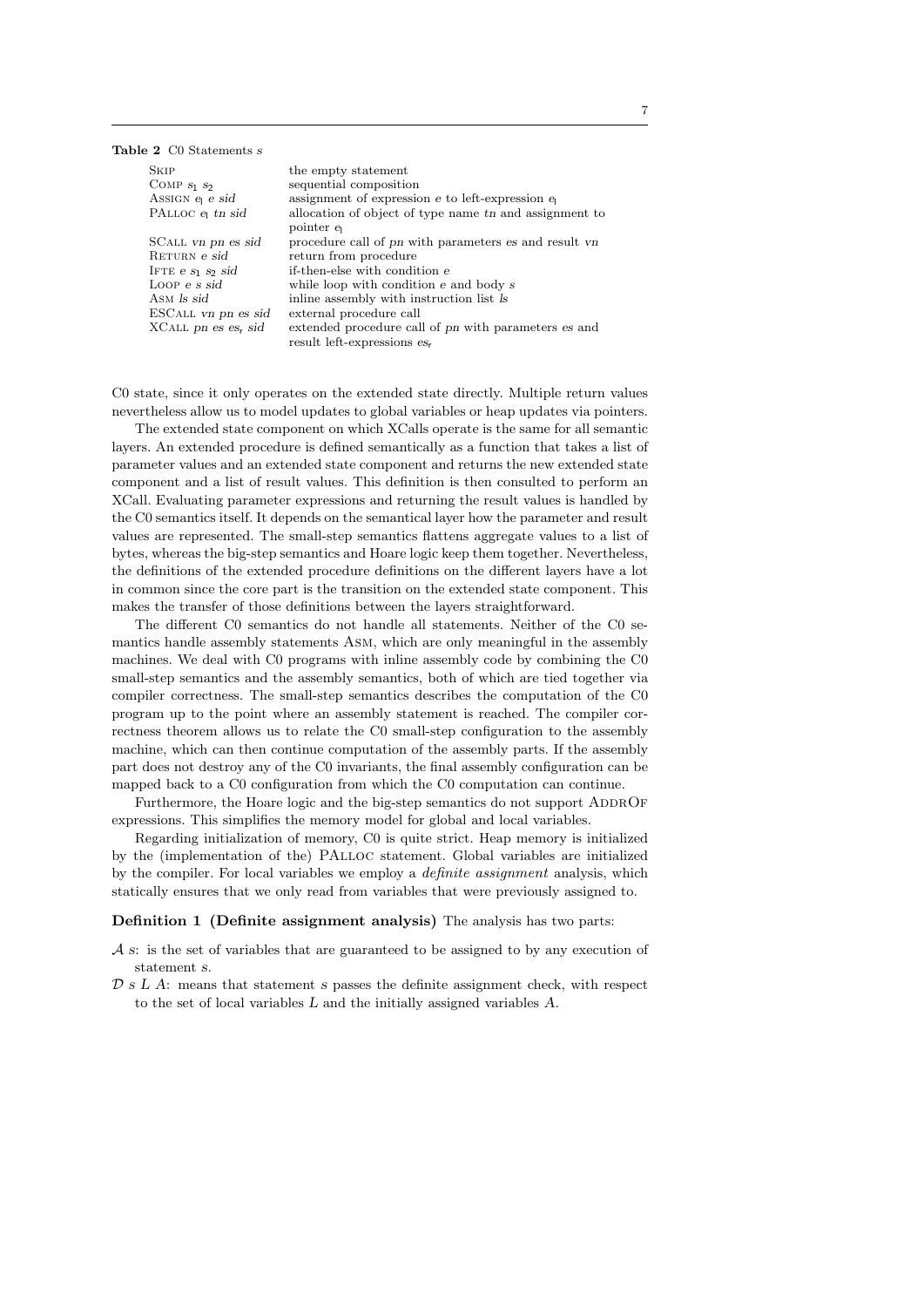The analysis  $A$  s collects assignments to local as well as global variables. That is why this set is often intersected with the local variables L.

The typing constraints on C0 programs are not only employed for static typing, but are also used as typing invariants during execution of a statement. Hence they do not solely depend on static information but also on the dynamic configuration, e.g., to determine the type of a heap location. Since configurations are different for the big-step and the small-step semantics we postpone the definitions until Sections [3.2](#page-8-0) and [3.3.](#page-10-0)

The core differences of the semantical layers of C0, which we introduce in the following sections, can be summarized as follows:

Hoare: split heap, aggregate values, implicit typing Big-step: single monolithic heap, aggregate values, explicit typing Small-step: single monolithic heap, flat values, explicit typing

These design decisions reflect the purpose of the layers. The Hoare logic is tuned to support verification of individual programs, whereas the small-step semantics is better suited for arguments about interleaving programs at the system level. C0 supports aggregate values, i.e., structures and arrays. As in hardware those values are broken down to a sequence of bytes in the small-step semantics. This allows us to calculate addresses of subcomponents in memory. At the big-step and the Hoare-level however, those aggregate values are stored in one 'memory cell'. One can still assign to subcomponents via ordinary left-expressions, but one cannot calculate the address of a subcomponent. The 'address-of' operator is not supported at the big-step and Hoare level. This rules out aliasing between different types and structure components. We exploit this guarantee by using a split heap memory model in the Hoare logic. Every component of a structure is stored in a separate heap [Bur72]. An assignment to one component does not affect any other components (of the same structure or other structures), which simplifies program verification. Type safety of C0 guarantees that this model can be mapped to the single monolithic heap of the other semantic layers.

Since we do not need a general theory of the C0 language at the Hoare logic level, we take the freedom to supply an individual state space for each program we verify. Every variable (and every split heap) becomes a field in a state space record, with its own HOL type. We employ the HOL type system to model C0 programming language types. Isabelle's type inference then takes care of typing constraints that would otherwise have to be explicitly maintained in the assertions. Again, type safety of C0 is the reason that allows us to connect the Hoare logic layer with the big-step semantics.

#### <span id="page-7-0"></span>3.1 Hoare logic

The Hoare logic layer is somehow special compared to the big-step and small-step layer, since it is not C0 specific. It uses a general framework for the verification of sequential imperative programs within Isabelle/HOL [Sch05,Sch06]. The language model is called Simpl, and we embed C0 into it. The framework comes along with syntax, big- and small-step semantics, Hoare logics for partial as well as total correctness and an automated verification condition generator for Simpl. Soundness and completeness of the Hoare logic with respect to the operational semantics of Simpl is proven. We use the soundness theorem to transfer a Hoare triple about a C0 program to the operational semantics of Simpl. A correctness theorem about our embedding of C0 into Simpl then allows us to map these results to the big-step semantics of  $CO$  [AHL<sup>+</sup>08].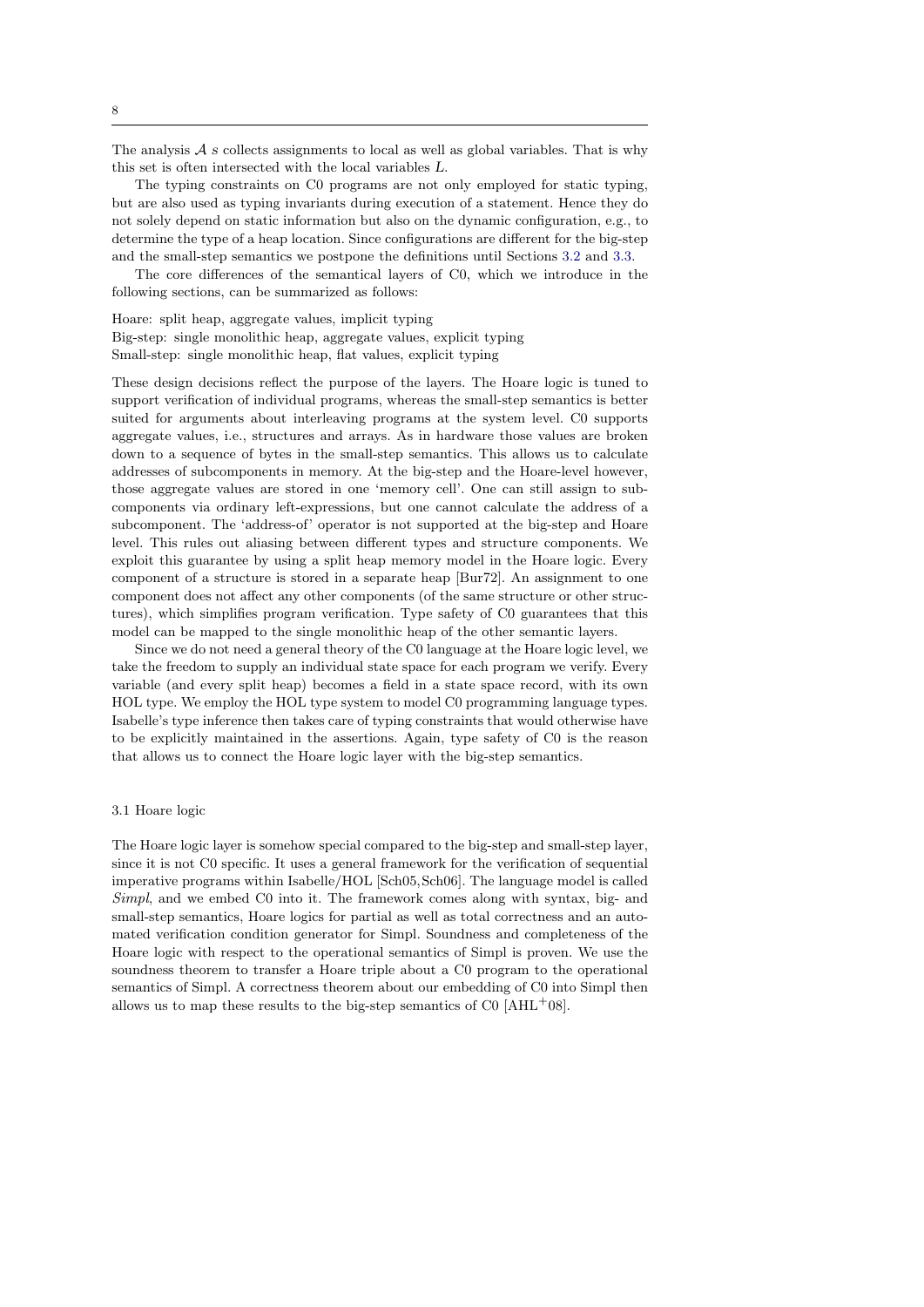Since Simpl is generic it does not stipulate the representation of the state space, which is just a type variable. For our C0 instantiation we use a HOL record as state space, that we construct for a given program. The basic notions we need are big-step execution and guaranteed termination of Simpl programs.

**Definition 2 (Big-step execution for Simpl)** The judgment  $\Gamma \vdash_h \langle s, \sigma \rangle \Rightarrow \tau$ means that in context of program  $\Gamma$  the statement s started in initial state  $\sigma$  executes to the final state  $\tau$ , where  $\Gamma$  maps procedure names to their bodies and  $\sigma$  and  $\tau$  are states of the form NORMAL  $\sigma'$  or FAULT f, where f is an error flag.

**Definition 3 (Guaranteed termination for Simpl)** The judgment  $\Gamma \vdash_h s \downarrow \sigma$ means that in context of program  $\Gamma$  execution of statement s from initial state  $\sigma$  is guaranteed to terminate.

In this article we are concerned with total correctness properties of the form  $\Gamma \models_h$ P s Q. Starting in a state that satisfies the precondition, execution of the statement is guaranteed to terminate without error and the final state satisfies the postcondition.

# Definition 4 (Total correctness for Simpl)

 $\Gamma \models_h P s Q \equiv \forall \sigma \in \text{Normal}' \cdot P$ .  $\Gamma \vdash_h s \downarrow \sigma \wedge (\forall \tau, \Gamma \vdash_h \langle s, \sigma \rangle \Rightarrow \tau \longrightarrow \tau \in \text{Normal}' \cdot Q)$ 

## <span id="page-8-0"></span>3.2 Big-step semantics

A state  $\sigma$  in the big-step semantics is parametrized over the state extension  $'x$  and is a record with the following components: the heap  $\sigma$  heap maps locations to values, local variables  $\sigma$ . lets and global variables  $\sigma$ . glbs map variable names to values, the natural number  $\sigma$ . free-heap indicates the available heap memory, and  $\sigma$  ext is placeholder of type 'x for the extended state for XCalls.

A program  $\Pi$  is a four-tuple containing association lists for the various declarations of types, global variables, procedures, and extended procedures (for XCalls). We access this declaration information via the following functions: then  $\Pi$  to resolve type names, genv  $\Pi$  to obtain type information for global variables, plookup  $\Pi$  and xplookup  $\Pi$  to lookup the definitions of procedures and XCalls.

Definition 5 (Big-step execution for C0) Judgment  $\Pi$ ,sz, $L \vdash_{bs} \langle s, \sigma \rangle \Rightarrow \tau$ means, that in context of program  $\Pi$ , the size function sz (to measure heap memory consumption of a type), and the set of local variables L, execution of the statement s in initial state  $\sigma$  leads to the final state  $\tau$ .

The states  $\sigma$  and  $\tau$  are of the form  $|\sigma'|$  in case of normal execution or  $\bot$  if an error occurred. The set of local variable names  $L$  is used to disambiguate accesses to local or global variables (local names hide global names). It is set to the local variables during a procedure call, whereas program  $\Pi$  and size function sz stay the same during the whole execution.

The size function sz is considered when allocating new heap memory. If enough memory is available a new object is created otherwise we nondeterministically return the null pointer or create a new object. We keep the size function as a parameter of the execution relation to gain some flexibility in when to discharge resource limitations. It shows up in variations also in the small-step semantics and in the compiler correctness theorem (cf. Sections [3.3](#page-10-0) and [5.2\)](#page-27-0) where it finally has to be discharged. If we choose to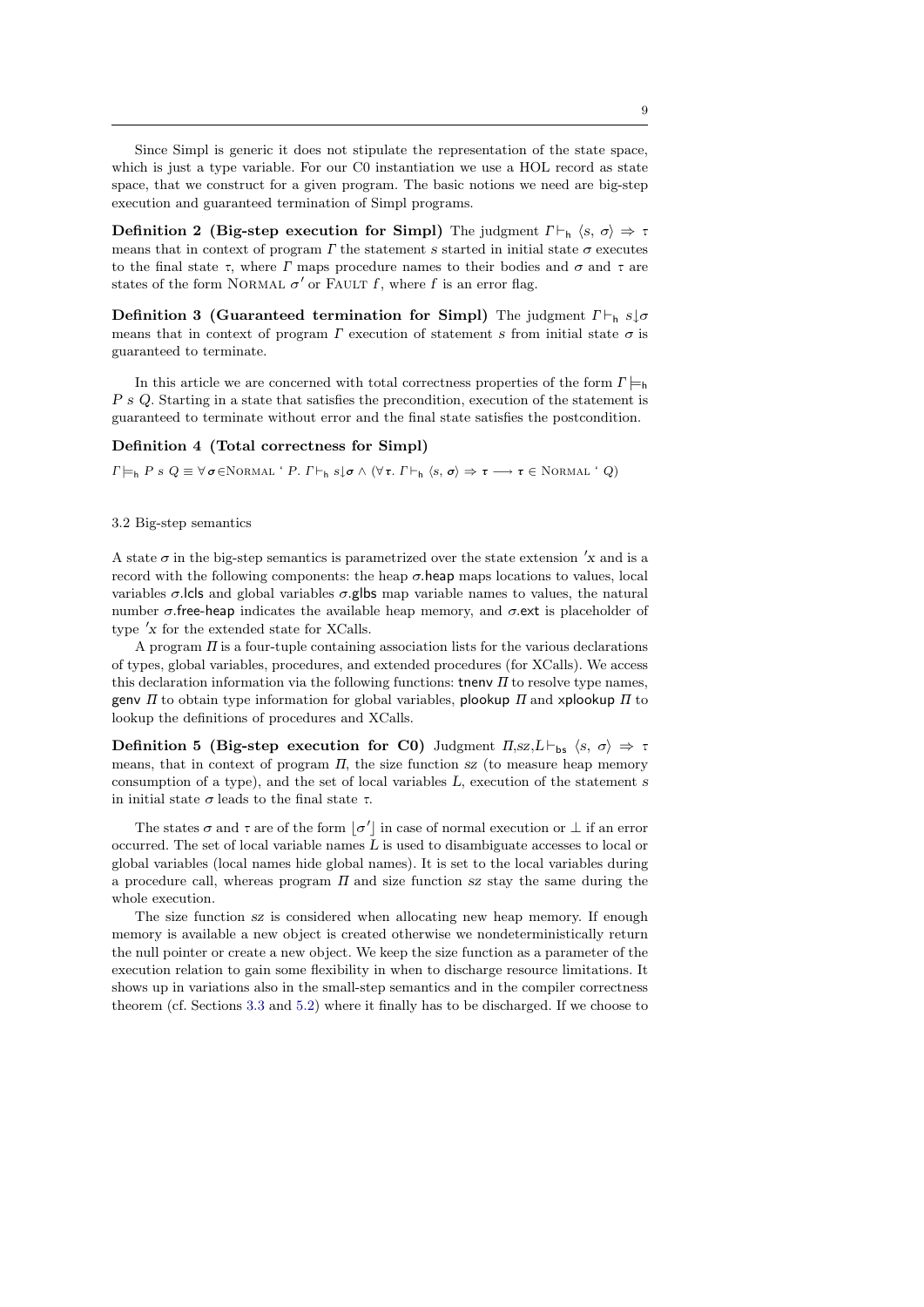take a trivial size function (i.e., one that is constantly 0) we have to argue harder about memory restrictions later. Using a more appropriate size function allows us to carry out reasoning about memory restrictions already at the Hoare logic level (cf. Page [18\)](#page-17-0).

Typing. The typing judgment for statements takes the static declaration information of the program into account. Moreover, as we also use typing to describe execution invariants it considers a heap typing HT, which maps locations to type names. In the big-step semantics the type information of heap locations is not maintained in the heap. This is not necessary for the execution of a C0 program since there is no runtime type information. For expressing type safety however we need this type information and introduce it via the heap typing.

Definition 6 (Typing of a statement) Judgment  $xpt, pt, tt, VT, HT \vdash_{bs} s \sqrt{ex}$ presses that statement s is well-typed with respect to the extended procedure table xpt, procedure table pt, type table tt, variable typing  $VT$ , and the heap typing  $HT$ .

For a given program  $\Pi$  usually tt is obtained by tnenv  $\Pi$ , pt by plookup  $\Pi$ , and so forth. The variable typing  $VT$  is typically constructed by overwriting the global variable environment genv  $\Pi$  with the active local variable environment.

As a statement has to be well-typed the memories have to conform to the typing information. First we introduce a typing judgment for values, which we then extend to memories, by ensuring that every value is typed according to a memory typing MT.

**Definition 7 (Typing of a value)** The judgment  $HT, tt \rightharpoonup_{bs} v::vT$  means that value v has type  $T$  in the context of heap typing  $HT$  and type table  $tt$ .

#### Definition 8 (Typing of memory)

 $HT,tt \vdash_{bs} m::MT \equiv \forall p \vee T. m p = |v| \wedge MT p = |T| \longrightarrow HT,tt \vdash_{bs} v::_{v}T$ 

Finally, we extend well-typedness to complete states. Local and global variables as well as the heap have to respect typing. For the heap, type information is obtained by composition of the type table  $tt$  and the heap typing  $HT$ . For global variables and the heap we additionally demand that at least as much locations or variables are initialized as in the typings. Global variables are always initialized and typing GT is constant during program execution. The heap typing HT gets extended as new objects are allocated. The number of allocated locations stays finite during execution. Local variables do not have to be initialized from the beginning of the procedure. However, the definite assignment analysis ensures that we only read initialized variables. In the invariants we use restricted local typings LT that correspond to the approximation of the definite assignment analysis.

# Definition 9 (Typing of state)

 $tt \vdash_{\sf bs} \sigma :: HT, LT, GT \equiv HT, tt \vdash_{\sf bs} \sigma.\sf heap::(tt \circ_m HT) \wedge \sf dom HT \subseteq \sf dom \; \sigma.\sf heap \wedge$ finite (dom  $\sigma$ .heap) ∧  $HT,tt \vdash_{\sf bs} \sigma$ .lcls:: $LT \wedge HT,tt \vdash_{\sf bs} \sigma$ .glbs:: $G\overline{T}$  ∧ dom  $GT \subseteq$  dom  $\sigma$ .glbs

<span id="page-9-0"></span>**Definition 10 (Valid programs)** We define the predicate valid-prog  $\Pi$  to ensure basic well-formedness and typing properties for programs. In particular we require:

- identifiers within the different name spaces of type names, global variable names, local variable names, procedure names and extended procedure names are unique,
- every procedure body is well-typed and passes the definite assignment check, and
- the semantic definitions of the extended procedures respect their signature.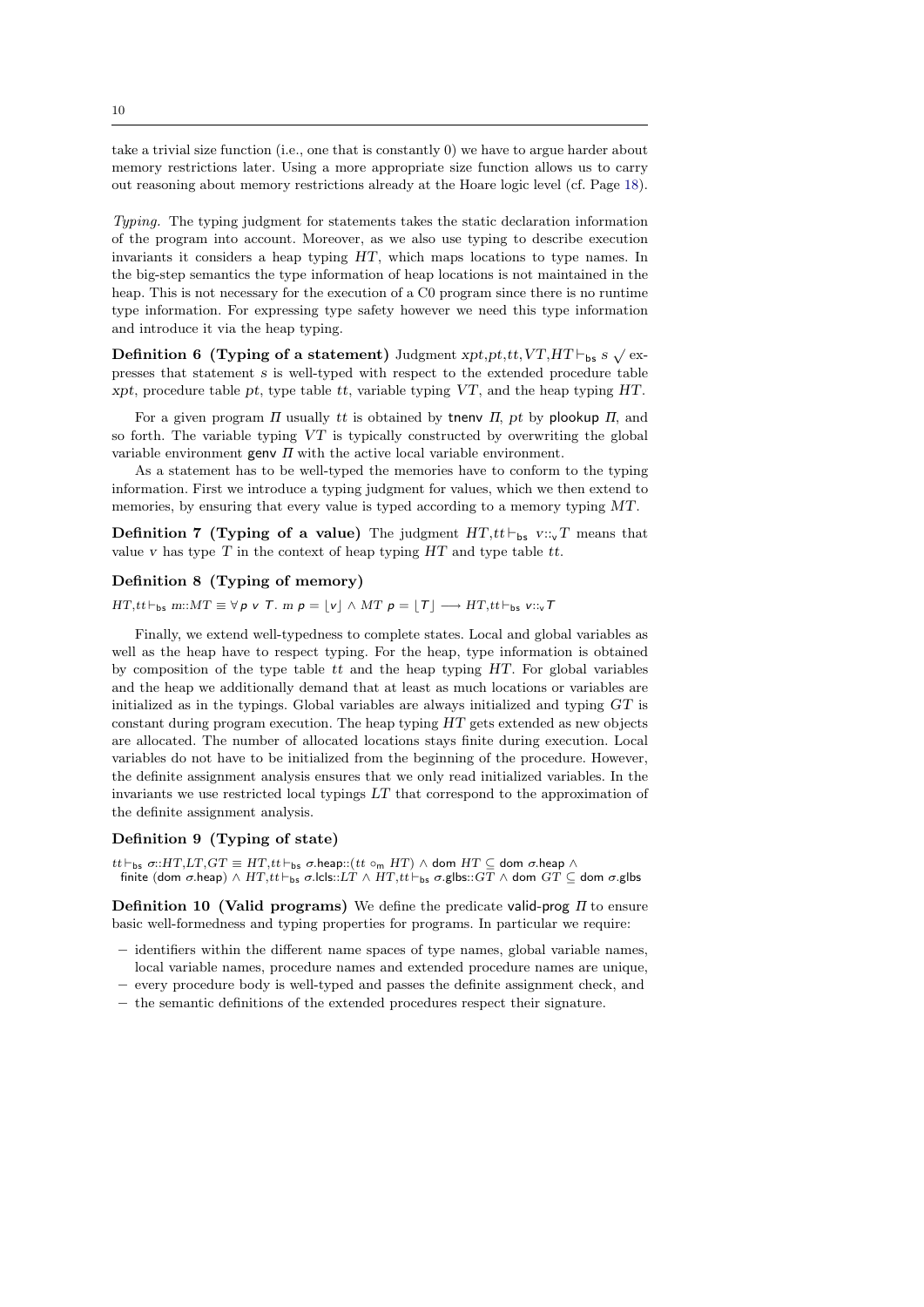#### <span id="page-10-0"></span>3.3 Small-step semantics

In contrast to a big-step semantics that only relates the initial to the final state of a statement execution, a small-step semantics describes single computation steps operating on configurations. A configuration  $c$  is a record with two components: the memory  $c$ .mem and the program rest  $c$ .prog, which is a C0 statement. The memory configuration is a record with three components: the memory for global variables c.mem.gm, the heap memory c.mem.hm, and the frame stack c.mem.lm. Each frame is a pair containing the memory of local variables and the destination for the return value.

A memory m not only contains the values but also type and initialization information: the word addressable memory content m.ct, a symbol table m.st associating variable names to types, and the set  $m$ . init-vars of initialized variables. Single memory cells of the small-step semantics are represented as an abstract data type and can store a single value of basic type. We have a constructor for every basic type, e.g., unsigned n for storing unsigned value n in a memory cell. In case of the heap memory the set of initialized variables and the variable names in the symbol table are meaningless, but the type information describes the objects in the heap.

We introduce a record for monolithic C0 small-step configurations  $c_m$  combining a small-step configuration  $c_m$  conf, a type table  $c_m$  tt and a procedure table  $c_m$  pt.

We refer to the memory objects of a C0 small-step configuration by the term generalized variables (or short: g-variable). This also includes all heap objects. Formally, g-variables are represented as a data type, e.g., gvar-hm i for the i-th heap variable or GVAR-ARR  $g$  i for the *i*-th array element of g-variable  $g$ . Pointers are null (NULL) or point to a g-variable (PTR  $g$ ).

**Definition 11 (Transition function**  $\delta$ **)** The small-step transition function  $\delta$  tt pt enough-heap  $c$  gets the type table  $tt$ , the procedure table  $pt$ , and the predicate enough-heap which takes the memory and a type as parameter and decides whether the allocation of a new object of that type succeeds. For property transfer between the big-step and the small-step semantics this has to be compatible with the sz function used there. If no fault occurs the result of the transition from the old configuration c is of the form  $|c'|$ , otherwise it is the error configuration ⊥. We execute n steps by  $\delta^n$ .

The transition function  $\delta$  describes the C0 source level semantics of the compiler correctness theorem. It does not properly handle XCalls but returns a final configuration (where the program rest is Skip). Hence, we extend it to handle XCalls:

**Definition 12 (Transition function**  $\delta_{\mathsf{x}}$ **)** The transition  $\delta_{\mathsf{x}}$  tt pt enough-heap c  $x$  xpt extends  $\delta$  to handle XCalls on state extension x, according to the extended procedure table *xpt*. We execute *n* steps by  $\delta_{x}^{n}$ .

A final configuration is reached when the program rest is Skip. In this case the transition function is the identity. We define a relational view of the transition function that really stops in this configuration by a single introduction rule:

# Definition 13 (Transition relation)

| c.prog $\neq$ SKIP                                                                             |
|------------------------------------------------------------------------------------------------|
| tt, pt, enough-heap, xpt $\vdash_{ss}  (c, x)  \rightarrow \delta_x$ tt pt enough-heap c x xpt |

We refer to the reflexive transitive closure by substituting the arrow  $\rightarrow$  by  $\rightarrow^*$ .

As the symbol tables of the memories store typing information we do not need further components to describe well-typed configurations.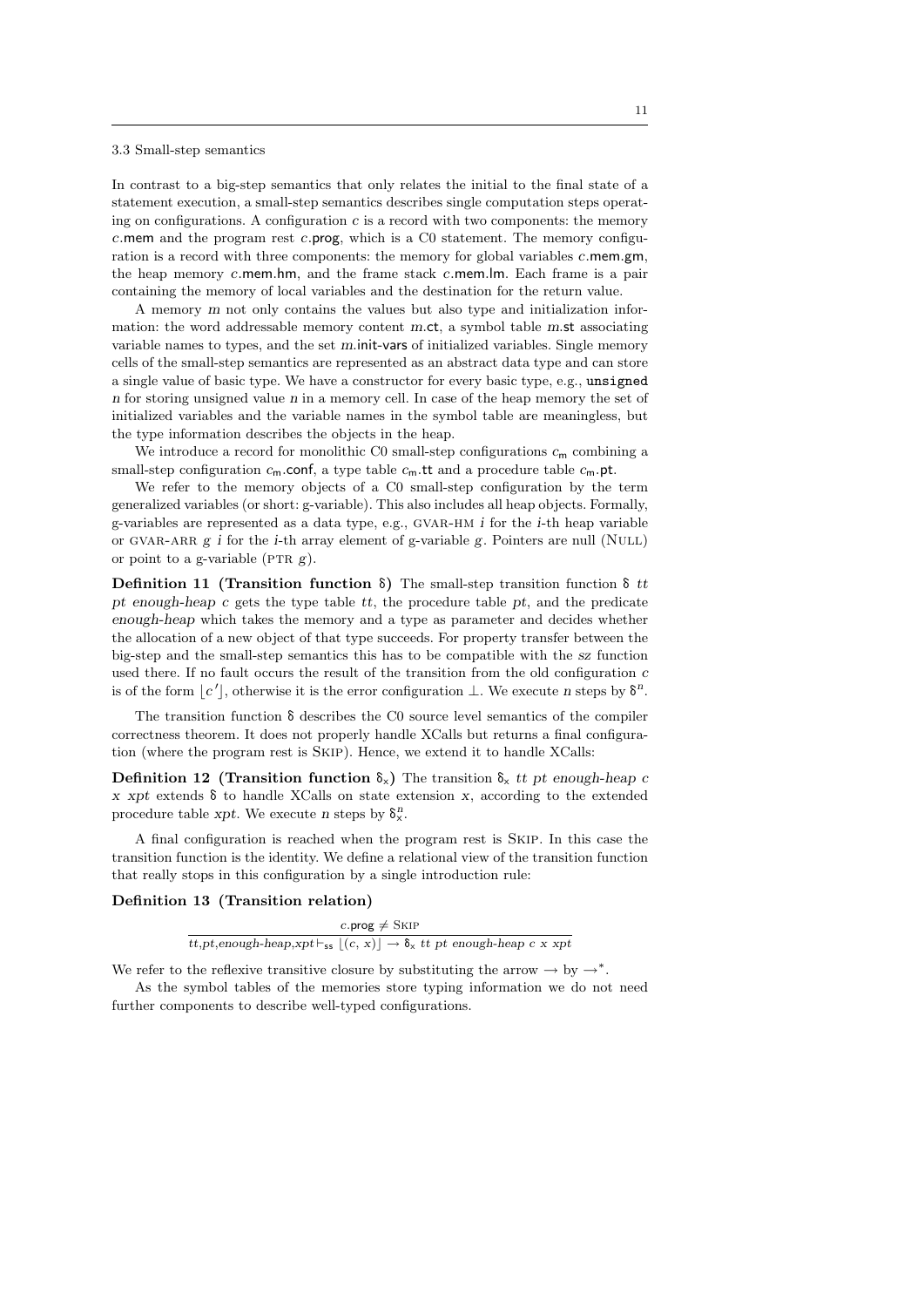**Definition 14 (Valid configurations)** A configuration  $c$  is in set valid-C0SS tt pt validasm xpt if basic well-formedness and typing constraints hold, in particular:

- unique identifiers (cf. Definition [10\)](#page-9-0),
- procedure bodies are well-typed and contain a single return statement at the end,
- the predicate valid<sub>asm</sub> holds for all instructions in inline assembly statements, i.e., these instructions are well-typed,
- all memory frames are well-typed and contain only valid pointers, i.e., pointers which point to existing g-variables,
- the program rest conforms with the procedure table, i.e., all statements in the program rest are from one of the procedures and their order follows certain rules (cf. [Lei08, Section 5.4]), and
- the number of return statements in the program rest is strictly smaller than the number of stack frames.

# 3.4 Property transfer

Because the level of detail increases towards the lower layers, typically the amount of invariants on the configurations increases. For example take procedure calls. In the small-step semantics we explicitly maintain a frame stack. In a valid configuration there are at least as many frames on the stack as there are open return statements in the program rest. Already in the big-step semantics there is no need for a frame stack, because it abstracts the whole procedure call to one single step in the execution. In the light of property transfer the invariants of lower layers can be divided into two categories: (i) constraints necessary to establish the abstraction and to justify the property transfer and (ii) additional invariants only meaningful for the lower layers.

When composing results at the lower layer we have to ensure that the first category of invariants hold as a prerequisite to apply the transfer theorem. Moreover, the transferred result must maintain the second kind of invariants since those properties may be needed for further reasoning at the lower layer. For example consider reasoning about a procedure call on the small-step semantics. We are in a valid configuration with a certain frame stack and attempt to use a functional property of the procedure that we have proven using Hoare logics. Since the transfer theorem only works for welltyped configurations we have to know that in our current configuration the program is well-typed and that the memory also respects this typing. If also the precondition of the Hoare triple holds we can apply the property transfer theorem and derive that the postcondition holds for the final state of the procedure call. The postcondition itself only refers to the topmost frame, since the frame stack is no longer visible in the Hoare logic. Additionally, we want to ensure that the final configuration is still well-typed (type safety) and that the procedure call has only affected the topmost frame, so that properties on the lower frames still hold. These additional invariants appear in the following transfer theorems to preserve state information used for seamless integration and reasoning at the lower level.

The granularity on which we transfer Hoare triples down to the small-step semantics is procedure calls. As the transfer theorems employ constraints on the procedures, we have to be careful not to become too restrictive. Especially the step from the Hoare logic layer to the big-step semantics is critical since we switch from a shallow to a deep embedding of the state space. It would make no sense to define abstractions and prove properties about procedures, variables and types that are not subject of the transfer.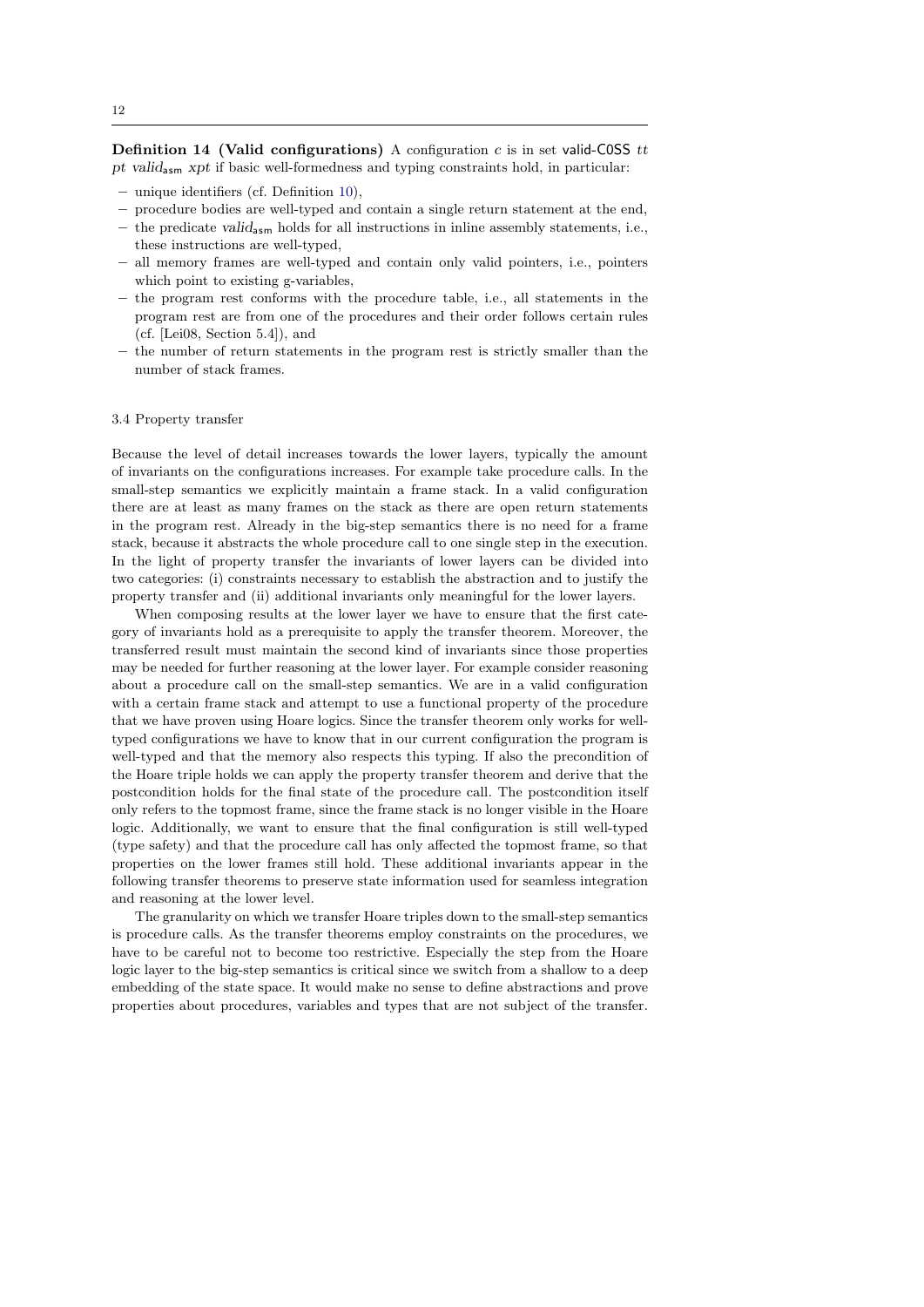The transfer theorems are defined relative to the *program context* which consists of the type table, the procedure table, and the symbol table for global variables. At the Hoare layer we start with a minimal program context that is necessary to define the procedure we attempt to transfer. After transferring the result to the big-step layer we extend this minimal context to the target context. This way constraints on procedures only have to hold for the minimal context.

## <span id="page-12-0"></span>3.4.1 Hoare to big-step

The transfer of results from the Hoare logic level to the big-step level has one peculiarity: we switch from a shallow embedding of the state space to a deep embedding. At the big-step level all programming language values are embedded into a single data type and memory is formulated as a partial function from variable names to those values. This uniform representation is quite natural for the formulation of the language semantics. For the verification of individual programs within the Hoare logic however, every variable becomes an own field in the state space record, with its own HOL type. This unification of programming language typing with HOL typing brings the crucial benefit of automatic type inference to the Hoare logic, which relieves us from maintaining explicit typing constraints in the pre- and postconditions of Hoare triples. However, it comes at a cost that shows up when transferring results to the big-step level. As the state representation depends on the individual program we cannot generically define an abstraction function from a big-step memory configuration to a Hoare logic memory configuration. However, we can still develop a general property transfer theory by employing Isabelle's locales. We introduce abstraction functions for the core operations (lookup and update of atomic state components) as locale parameters, for which we assume commutativity properties. On the basis of these functions we can define further abstractions that allow the simulation of expression evaluation, left-expressions, assignments, and finally statements. This gives us an abstract theory of property transfer based on the assumptions of the locale. For any concrete program, where the state space in the Hoare logic is fixed, we can actually define the basic abstraction functions and discharge the assumptions of the locale by proving the commutativity properties. As the definition of these functions and the proofs are schematic we have automated the proofs with tactics.

In the course of building derived abstractions and proving properties on them more and more information about the big-step configuration has to be made available, in particular variable declarations with their type information. This information is made available via the following locale parameters: the type table  $tt$ , typing for global variables  $GT$ , local variables  $LT$ , and heap locations  $HT$ , and finally the C0 program  $\Pi$ , declared at the more detailed big-step level. The requirements on the parameters are straightforward (e.g.,  $tt =$  tnenv  $\Pi$ ) and the intuition about them is sufficient for the course of this article. A thorough treatment can be found in [Sch06].

Both the abstraction function  $abs<sub>s</sub>$  for a C0 statement and the abstraction function  $abs_{\sigma}$  for a big-step state are parametrized by a procedure name pn. Thereby the abstraction functions can discriminate between local and global variables. Moreover, a big-step state can correspond to several states in the Hoare logic. The reason is that the Hoare logic does not distinguish global and local variables, they lie side by side in the same state record. A big-step state only constrains the value of the active local variables, the variables of other procedures are irrelevant and hence any valuation of them in the Hoare logic is fine. Thus the function  $abs_{\sigma}$  yields a set of abstract states.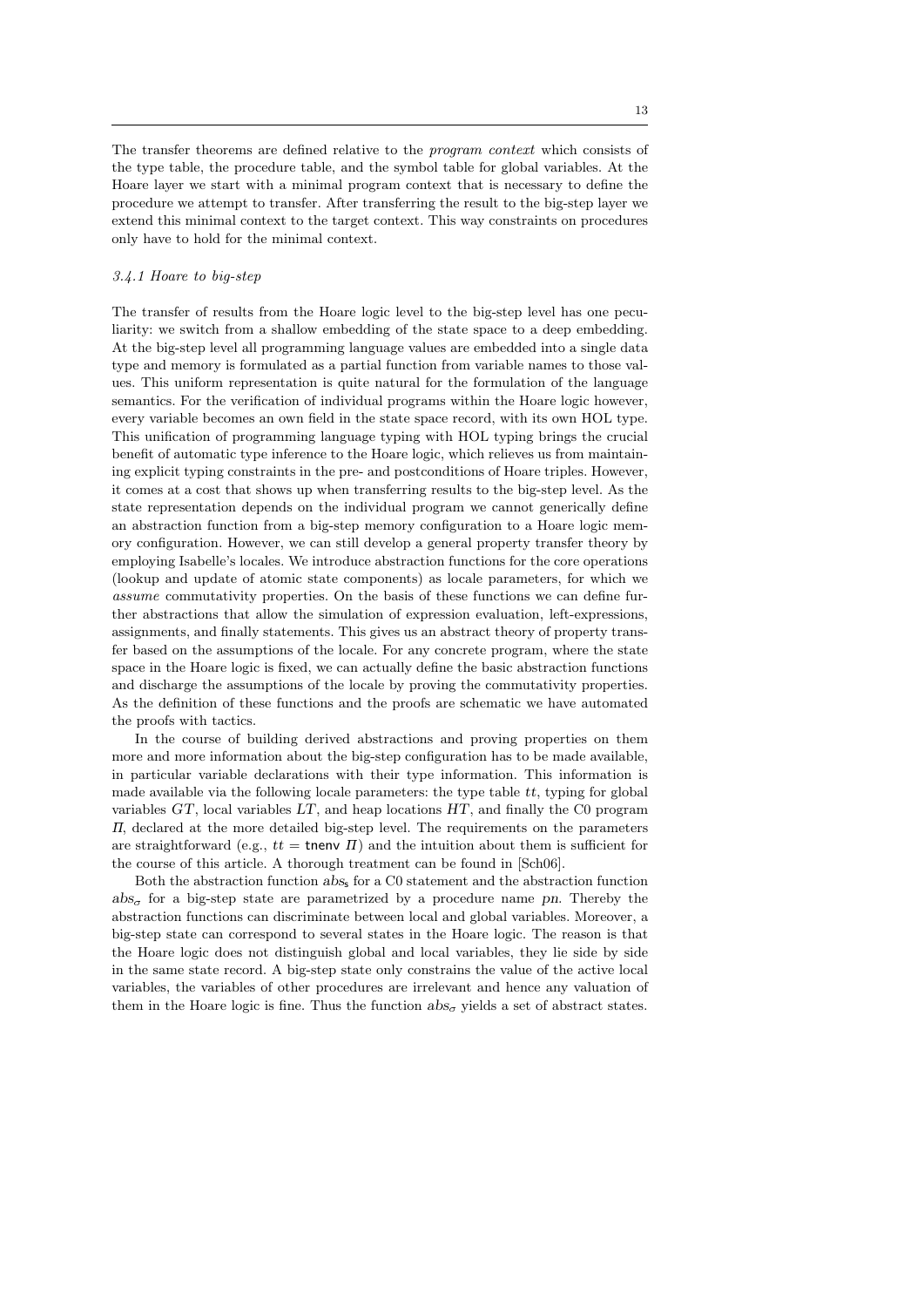The main constraints we put on the program and the big-step configurations for which we attempt to transfer Hoare triples are type constraints. Only in a well-typed C0 setting the abstraction works out, since at the level of the Hoare logic typing is already enforced by Isabelle's type inference, due to the shallow embedding.

The cornerstone of the following transfer theorem is to strengthen the precondition from the abstract  $P_h$  to the big-step variant P and similarly to weaken the postcondition from the abstract  $Q_h$  to  $Q$ . These basic steps are decorated with validity constraints and frame conditions. The Hoare triple we attempt to transfer depends on the universally quantified auxiliary variable  $Z$ . By this the pre- and postcondition can be connected with each other [Kle99]. Typically  $Z$  fixes (parts of) the pre-state such that the post state can refer to it, e.g., to express frame conditions. Note that in the last premise of the theorem the auxiliary variable  $Z$  is existentially quantified and can depend on both versions of the initial state  $\sigma_h$  and  $\sigma$ , respectively.

The program has to be valid and the set of local variables  $L$  is determined by the current procedure pn. Most of following preconditions can rely on a big-step state  $\sigma$ that satisfies the precondition. For those constraints that directly refer to  $\sigma$  the reason is obvious. For the typing constraint on the statement s the dependency on  $\sigma$  is introduced via the heap typing HT. Imagine a pointer value as parameter of a procedure call specification. From the type constraints of the procedure we can infer the type name the pointer points to, which has to coincide with the heap typing  $HT$  at the location of the pointer. This location is part of the heap which also has to conform to the heap typing HT. For definite assignment the locations we assume to be assigned must be subset of the actually assigned values in the initial state. As the statement s we transfer is usually a procedure call, the definite assignment check can already be passed by an empty set A. This makes the subsumption test  $A \subseteq$  dom  $\sigma$ . lcls trivial and also imposes no constraints on the typing of local variables since LT  $pn\upharpoonright_A$  becomes the empty map for  $A = \{\}\.$  The way we construct the state abstraction ensures  $\forall \sigma$ . abs $\sigma$  pn  $\sigma \neq \{\}.$ The last premise is the promised connections between the preconditions  $P$  and  $P_h$  and the postconditions  $Q$  and  $Q_h$ . During execution of the statement s the heap may grow due to new memory allocations. Hence the heap typing for the final state  $HT'$  is an extension of the initial heap typing. Similar the statement may assign local variables which are predicted by  $A$  s, and hence the final state must respect the typing of those additionally initialized variables. The last two conjuncts of the precondition in the final implication are pure frame conditions. All global variables that are not mentioned in the global typing  $GT$  and all heap locations that are not typed according to heap typing  $HT$  and the type table  $tt$  stay the same. These frame conditions are useful when we extend the typing environments, e.g., to embed the result in a bigger program.

#### Theorem 1 (Property transfer from Hoare to big-step)

<span id="page-13-0"></span>[ $\forall$  Z.  $\Gamma \models_h (P_h \; Z)$  abs<sub>s</sub> pn s ( $Q_h \; Z$ ); valid-prog  $\Pi$ ; L = dom (LT pn);  $\forall$   $\sigma$   $\in$   $P.$  xplookup  $\overline{H},$ plookup  $\overline{H}, t t, GT ++LT$   $pn, HT \vdash_{\sf bs} s$   $\surd;$   ${\cal D}$   $s$   $L$   $A;$   $\forall$   $\sigma$   $\in$   $P.$   $A$   $\subseteq$  dom  $\sigma.$ lcls;  $\forall \sigma \in P$ . tt  $\vdash_{\mathsf{bs}} \sigma :: HT, LT \ pn \upharpoonright_A, GT; \ \forall \sigma \in P$ . abs<sub> $\sigma$ </sub> pn  $\sigma \neq \{\};$  $\forall \sigma \in P$ .  $\forall \sigma_h \in abs_{\sigma}$  pn  $\sigma$ .  $\exists Z. \; \sigma_h \in P_h \; Z \wedge$  $(\forall H\mathsf{T}'. H\mathsf{T} \subseteq_{\mathsf{m}} H\mathsf{T}' \longrightarrow$  $(\forall \tau \tau_h.$  $\tau_h \in abs_{\sigma}$  pn  $\tau \wedge \tau_h \in Q_h$  Z  $\wedge$  tt  $\vdash_{bs} \tau :: HT'$ ,  $LT$  pn $\upharpoonright_{(A \cup \mathcal{A} s)}$ ,  $GT \wedge$  $A \cup L \cap A s \subseteq$  dom  $\tau$ .lcls ∧  $(\forall n. n \notin \text{dom} \overline{GT} \longrightarrow \tau \text{.}$ glbs  $n = \sigma \text{.}$ glbs n) ∧  $(\forall l \text{tn.} \quad HT \mid l = |\text{tn}| \land \text{tn} \notin \text{dom } tt \longrightarrow \tau \text{.} \text{heap } l = \sigma \text{.} \text{heap } l) \longrightarrow$  $\tau \in Q))$ ]

 $\implies$  *II*, sz, L  $\models$ <sub>bs</sub> P s Q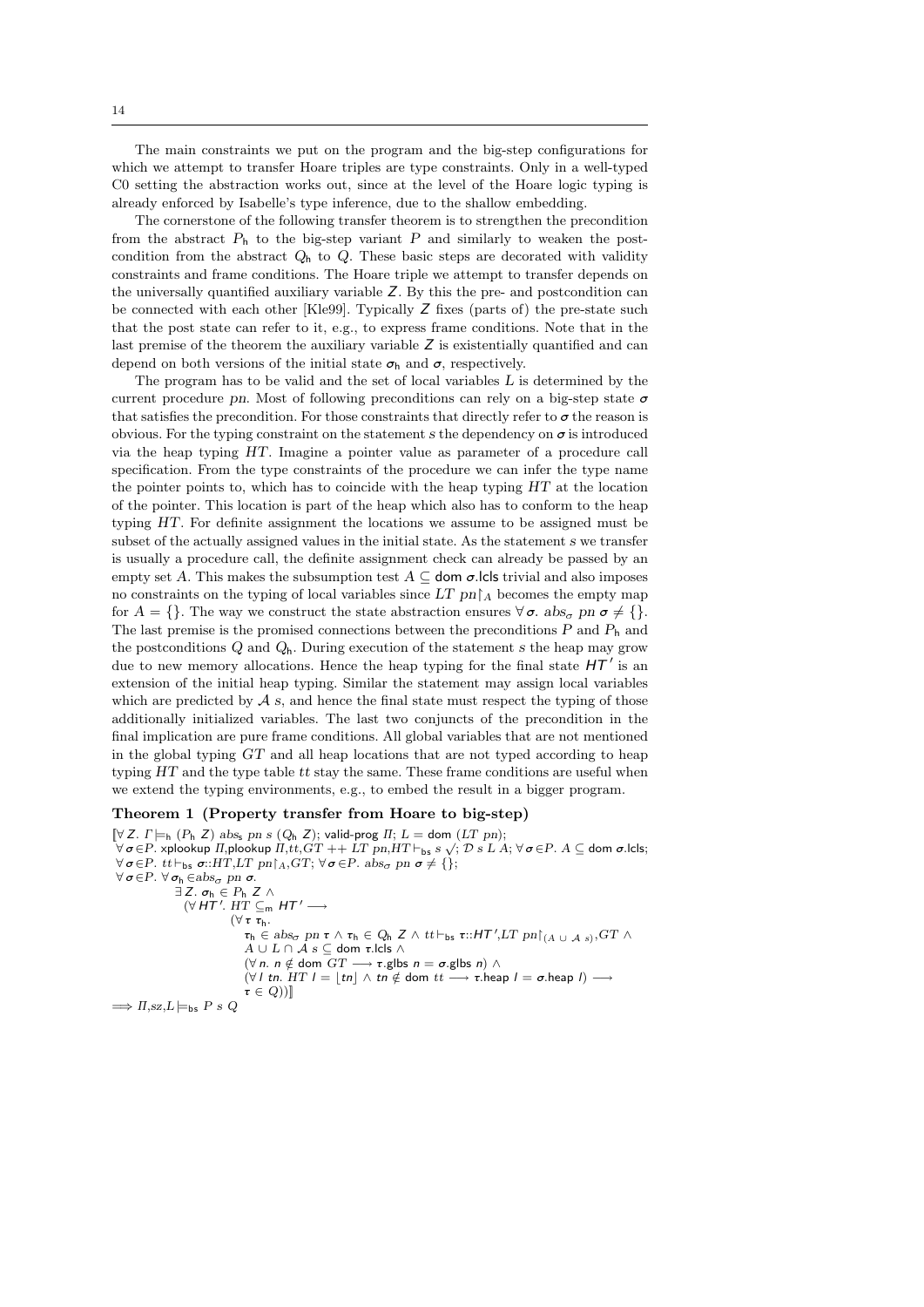This theorem is a corollary from simulation properties between the operational semantics of Simpl and C0, which are outlined in  $[AHL<sup>+</sup>08]$  and detailed in [Sch06]. The core theorems are the correspondence of a C0 big-step execution and a Simpl execution and preservation of termination from Simpl to  $\overline{C}0$ .<sup>2</sup> The simulation theorem is built from a couple of lemmas along the syntactic entities of C0: expression evaluation, leftexpression evaluation, assignment, and statement execution. The latter one is proven by rule-induction on the big-step semantics, the former ones by induction on the (left-) expressions or the structure of the involved types. Most effort goes into the simulation of assignment. The reason for this are the differences in the representation of aggregate C0 values, which are broken down to their components in the split heap model of Simpl. Preservation of termination builds on the simulation theorem and is proven by induction on the termination relation. Altogether the verification effort sums up to about 0.75 person years. Some examples for applying the transfer theorems to simple procedures can be found in Section 8.8 of [Sch06].

# <span id="page-14-0"></span>3.4.2 Big-step to small-step

In addition to the standard constraints on configurations valid-C0SS we impose further restrictions for the purpose of property transfer. (i) Certain statements and expressions are not allowed since they are not supported by the big-step semantics or the Hoare logics, namely ADDROF, ESCALL, and inline assembly. The function scalls collects the procedure calls of a statement and the set SCalls inductively collects further calls in the procedure environment for the given initial set. (ii) The global variables have to be initialized and we only allow pointers to (root) heap locations in memory (the smallstep semantics additionally allows pointers to global variables or to subcomponents of an aggregate value).<sup>3</sup> (iii) Moreover, every type in the heap has to have a proper type name in the type environment. This is attributable to a subtle deviation in the different semantic formalizations. Whereas the small-step semantics directly maps pointers to types, the big-step semantics makes an indirection via type names. (iv) The small-step semantics maintains a frame stack for procedure calls where the destination for the return value is located (the second component of a frame). In the big-step semantics we directly store the return value within the local variables. For this purpose we reserve the variable name Res, which has to be distinct from other local and global variable names. Only root positions of local and global variables are valid return destinations. In case the return destination is a local variable it has to be defined in the frame stack below, formalized by the predicate valid-retvars. (v) Each procedure in the procedure environment has to pass the definite assignment check, where we assume parameters, local variables, and variable Res to be local, and the parameters to be initialized.<sup>4</sup> (vi) Similarly, the program rest has to pass the definite assignment check. However, as the program rest gets expanded during the small-step computation it may contain multiple returns and hence the program rest is split into several regions that correspond to procedure invocations on the frame stack. This generalization is formalized by  $\mathcal{D}s$ and LAs.

<span id="page-14-1"></span><sup>2</sup> Guaranteed termination form an initial configuration is formalized on top of the big-step semantics as an inductive definition.

<sup>3</sup> This can be liberated by only enforcing it for the pointers to known types, such that one can allow all kind of pointers to new types when embedding the result into a bigger context.

<sup>&</sup>lt;sup>4</sup> We could liberate this by only enforcing it for the procedures in SCalls pt (scalls c.prog).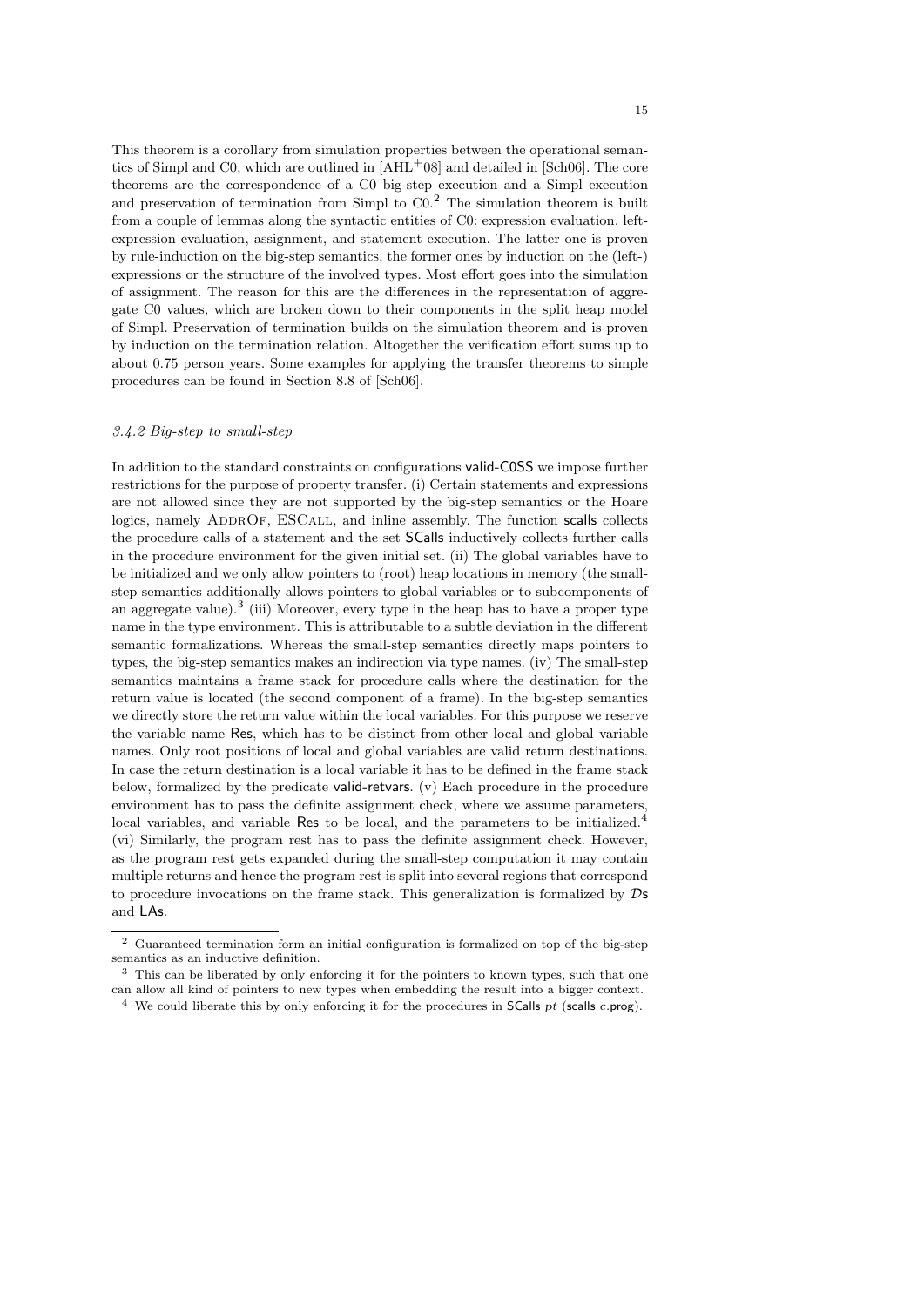# Definition 15 (Valid small-step configurations for property transfer)

valid-cfg<sub>ss</sub> tt pt xpt valid<sub>asm</sub> c  $x \equiv c \in$  valid-C0SS tt pt valid<sub>asm</sub> xpt  $\wedge$ noAddrOf-Asm-ESCall c.prog ∧ (∀ p ∈SCalls pt (scalls c.prog). noAddrOf-Asm-ESCall (the (map-of pt p)).proc-body) ∧ globals-initialized  $c.\text{mem}$ .gm  $\wedge$  only-heap-pointer  $c.\text{mem}$   $\wedge$  named-types  $tt$  (hm-st  $c.\text{mem})$   $\wedge$ Res  $\notin$  fst ' set  $c.$ mem.gm.st  $\wedge$  Res  $\notin$  fst '  $\bigcup$  set ' st ' fst ' set  $c.$ mem.lm  $\wedge$  $(\forall g \vee \in \mathsf{snd}$  ' set c.mem.lm. is-root-gvar  $g \vee$ ) ∧ valid-retvars (snd (hd c.mem.lm)) (tl c.mem.lm) ∧ ( $∀$   $p$  ∈snd ' set pt. let  $pns = map$  fst p.proc-parameters;  $Ins = map$  fst p.proc-local-vars in  ${\cal D}$  p.proc-body (set (pns @ lns @ [Res])) (set pns)  $\wedge$  Res  $\notin$  set pns  $\cup$  set lns)  $\wedge$ Ds c.prog ((vnames c, init-vnames c)  $\cdot$  LAs (snd (hd c.mem.lm)) (tl c.mem.lm))

Our notion of a Hoare triple at the level of the small-step semantics is biased towards property transfer from the big-step level. We encode validity of configurations and transition invariants right into this notion and also carry some leftovers of the big-step configurations around, namely the set of local variables  $L$  and the program  $\Pi$ . The reason for this peculiarity is that the set of local variables and even the program declarations are directly encoded into each configuration in the small-step semantics. Hence we cannot relate those entities between the big- and the small-step semantics without referring to a small-step configuration which is only accessible within the preand postconditions of the Hoare triple.

We consider an initial configuration  $(c, x)$ . The memory of the configuration and the extended state fulfill the precondition. Moreover the initial configuration is valid, the program rest corresponds to statement s which does not contain a return statement. As we typically transfer a single procedure call this is trivially the case. The abstraction relations between the small-step configuration and the set of local variables L, as well as the program  $\Pi$  hold. Since we define total correctness non-terminating computations are ruled out, which is denoted by the precondition  $-\,tt,pt,enough-heap, xpt \vdash_{ss} |(c,$  $|x\rangle| \rightarrow \ldots |\infty\rangle$ . For every computation the final configuration  $cx'$ , must not be the error configuration, the postcondition has to hold, and it has to be valid. Moreover, the transition invariant between initial and final configuration has to be satisfied.

# Definition 16 (Total correctness on small-step semantics)

tt,pt,enough-heap,xpt,valid<sub>asm</sub>, $L, \Pi \models_{ss} P s Q \equiv$  $\forall c \times c$ . (c.mem, x)  $\in P \wedge$  valid-cfg<sub>ss</sub> tt pt xpt valid<sub>asm</sub>  $c \times \wedge c$ .prog = s  $\wedge$ nr-returns  $s = 0 \land L = \{Res\} \cup \text{fst}$  ' set (toplm-st c.mem)  $\land$ absProg tt pt (gm-st c.mem)  $\Pi \longrightarrow \neg$  tt,pt,enough-heap,xpt  $\vdash_{ss} \lfloor (c, x) \rfloor \rightarrow ...$  ( $\infty$ ) ^  $(\forall \, cx'.\, \, tt,pt, enough-heap, xpt \vdash_{ss} \lfloor (c, x) \rfloor \rightarrow^* cx' \land final \, cx' \longrightarrow$  $(\exists c' \times' \times s. \ c x' = | (c', x') | \wedge (c'.mem, x') \in Q \wedge$ valid-cfg<sub>ss</sub> tt pt xpt valid<sub>asm</sub>  $c'$  x'  $\wedge$ transition-invariant tt pt xpt valid<sub>asm</sub> s xs c x c' x')

The transition invariant captures essential invariants of the small-step computation that hold between the initial and final configuration of the procedure call that we transfer. First of all the computation only affects the topmost frame of local variables. Moreover, neither the type information of this frame nor of the global variables is changed. The type information for the heap memory may only grow. The second component of a frame stores the left-value of the return variable. This is also not modified by the current procedure call. Finally the increasing set of initialized local variables is approximated by the definite assignment analysis  $A$ . In particular this ensures that the result variable of the procedure call is initialized in the final configuration.

16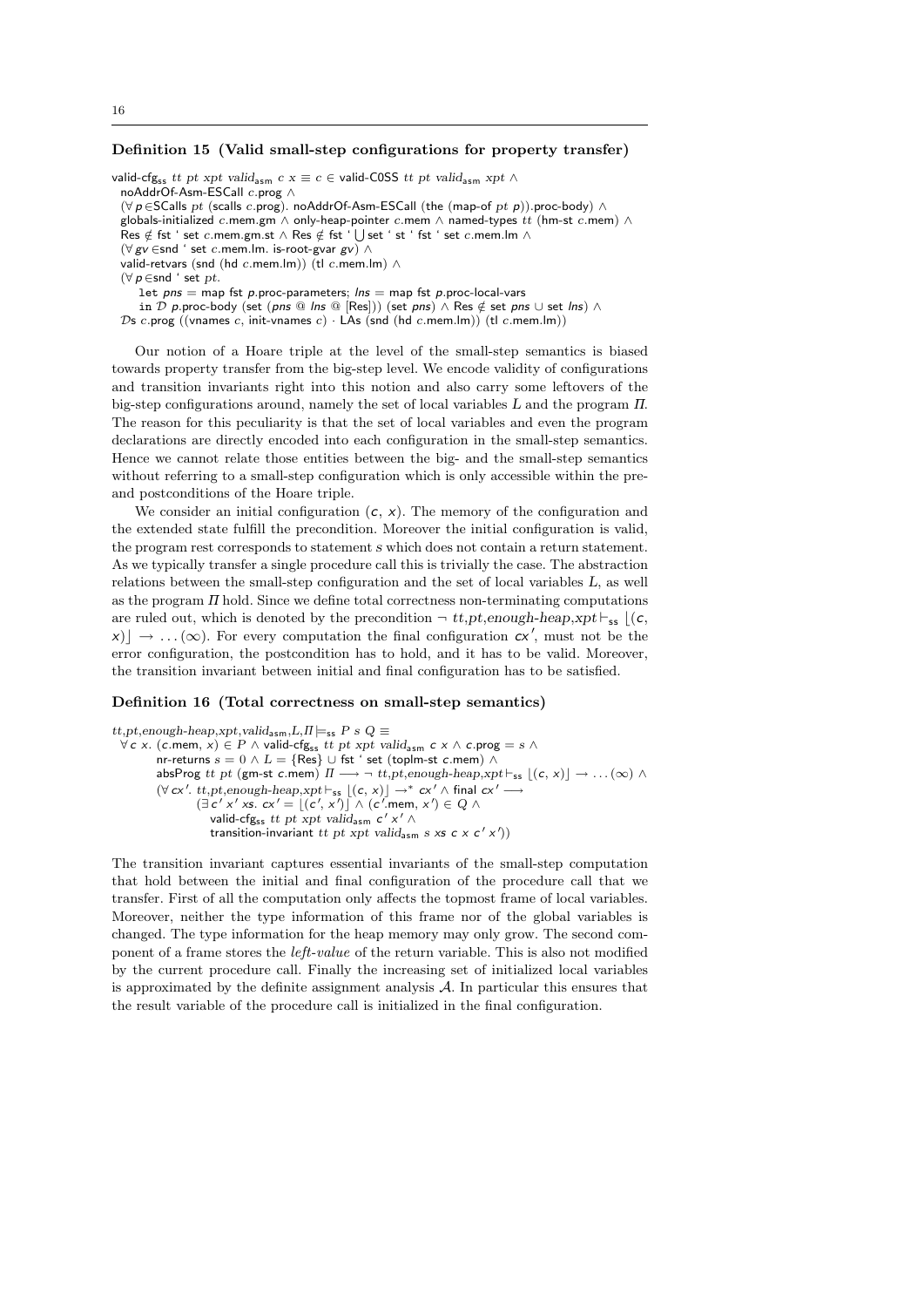# Definition 17 (Transition invariant)

transition-invariant  $tt$  pt  $xpt$  vali $d_{\text{asm}}$   $s$   $xs$   $c$   $x$   $c'$   $x' \equiv$  tl  $c'.$ mem.lm  $=$  tl  $c$ .mem.lm  $\wedge$ 

- toplm-st  $c'$ .mem = toplm-st  $c$ .mem  $\wedge$  gm-st  $c'$ .mem = gm-st  $c$ .mem  $\wedge$
- hm-st  $c'$ .mem = hm-st  $c$ .mem @ xs  $\wedge$  snd (hd  $c'$ .mem.lm) = snd (hd  $c$ .mem.lm)  $\wedge$
- (fst (hd c.mem.lm)).init-vars ∪ vnames  $c \cap A$  s ⊆ (fst (hd c'.mem.lm)).init-vars

At its core the single premise of the following transfer theorem is a variant of an adaption theorem in Hoare logics. We strengthen the precondition and weaken the postcondition. Additionally, we take the different layers and the system invariants of the small-step layer into account. For an arbitrary initial configuration that fulfills the constraints of small-step validity and the precondition  $P$  we have to supply a big-step Hoare triple  $\Pi$ ,  $\leq E$ ,  $\leq E$ ,  $\leq Q$ ,  $\leq Q$  such that the big-step abstraction of the configuration fulfills the precondition  $P_{bs}$ . For a final valid small-step configuration, that fulfills the transition invariant and for which the big-step abstraction fulfills the postcondition  $Q_{bs}$  we have to derive the small-step postcondition  $Q$ . Note the existential quantification on the big-step pre- and postcondition. It is under the universal quantification of the initial configuration and hence can depend on this configuration. The function absState is used to abstract a small-step configuration to a big-step state.

### <span id="page-16-0"></span>Theorem 2 (Property transfer from big-step to small-step)

 $\forall$  c x. valid-cfg<sub>ss</sub> tt pt xpt valid<sub>asm</sub> c x ∧ c.prog = s ∧ nr-returns s = 0 ∧ (c.mem, x) ∈ P ∧  $L = {Res} \cup$  fst ' set (toplm-st c.mem)  $\land$  absProg tt pt (gm-st c.mem)  $\Pi$  - $(\exists P_{bs} Q_{bs}, \Pi, sz, L \models_{bs} P_{bs} s Q_{bs} \land absState \; hs \; sz \; c.mem \; x \in P_{bs} \land$  $(\forall c' \times' \times s$ . valid-cfg<sub>ss</sub> tt pt xpt valid<sub>asm</sub>  $c' \times' \wedge$ transition-invariant  $tt$   $pt$   $xpt$   $\text{valid}_{\text{asm}}$   $s$   $\text{xs}$   $\text{c}$   $\times$   $\text{c}'$   $\times'$   $\wedge$ absState hs sz c'.mem  $x' \in Q_{bs} \longrightarrow (c'.\text{mem}, x') \in Q)$ )  $\implies$  tt,pt,enough-heap,xpt,valid<sub>asm</sub>,L, $\Pi \models_{ss} P s Q$ 

As for the transfer from Simpl to the C0 big-step semantics, the above theorem is a corollary from simulation properties between the big-step and the small-step semantics. To separate data-refinement arguments from computation steps, we introduce an intermediate small-step semantics  $[AHL<sup>+</sup>08]$  that on the one hand shares the state space with the big-step semantics and on the other and has the same granularity of computation as the small-step semantics. We first prove that termination in the big-step semantics implies a terminating computation in the intermediate small-step semantics and that a terminating computation in the intermediate semantics has a corresponding execution in the big-step semantics. The second half is to prove that every computation step in the small-step semantics has a corresponding step in the intermediate semantics. Analogous to the simulation proofs behind Theorem [1](#page-13-0) we build our lemmas along the syntactic entities of C0. As before the simulation of the assignment was the most time-consuming task, for similar reasons: the transition from aggregate values on the big-step level to flat values on the small-step level. The simulation between the big-step semantics and the intermediate semantics accounted to two weeks of work, whereas the second half from the intermediate semantics to the small-step semantics consumed almost one person year. The reason is both due to some technically involved arguments and intermediate notions, especially regarding the assignment, but also due to some minor deviations in the formalizations of corresponding aspects in the various semantics, which were developed at different sites. Some were adjusted and others were just bridged, because an accommodation of existing theories built on top of the semantics would have been too expensive.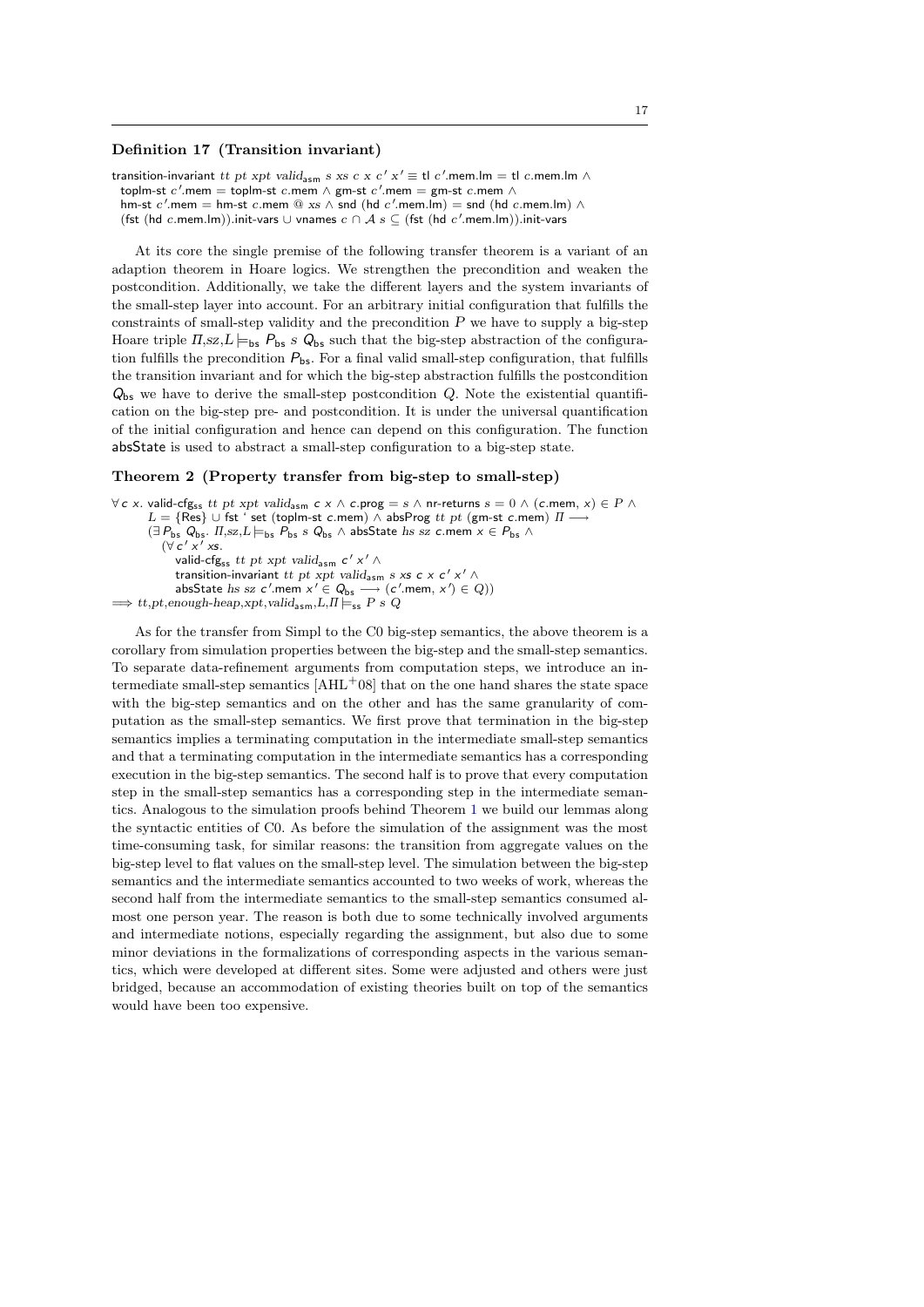<span id="page-17-0"></span>Reasoning about heap consumption. In Theorem [2](#page-16-0) we have hidden a precondition, which relates the enough heap predicate enough-heap and the size function sz:

 $\neg$  enough-heap m  $T \Longrightarrow$  free-heap-size hs sz (hm-st m)  $\lt$  sz T

If according to enough-heap insufficient heap memory is available to allocate an object of type  $T$  in memory  $m$ , then this is consistent with the size function  $sz$ . The auxiliary function free-heap-size subtracts all the sizes of the type entries in the symbol table of the heap from the initial heap size hs. Note that we do not demand anything for the case that enough-heap is successful. The reason is that in the big-step semantics and the Hoare logic we treat memory allocation 'semi'-nondeterministically: if enough memory is left allocation always succeeds and returns a new pointer, otherwise it nondeterministically returns a new pointer or the null pointer. The motivation is the integration of garbage collection into the picture. In this scenario the Hoare logic only has an approximate knowledge about the free heap, since it just maintains a counter that is decremented by the size of the type for the freshly allocated object. The Hoare logic cannot compute heap consumption exactly because it only sees the current stack frame and, thus, does not know the set of reachable heap objects. So in case insufficient memory is predicted, this might not be the case in the implementation, since a garbage collector could have made more heap available in the meantime. This can be captured in a garbage collector aware enough-heap predicate.

Employing Hoare triples in redex position. At this point we are able to transfer a Hoare triple for a single procedure call to the small-step level. However, we typically attempt to integrate this procedure call into a bigger computation and hence the program rest in an intermediate configuration is not just this single procedure call, but rather the procedure call is at the redex position in the program rest. The following theorem allows us to employ the Hoare triple in such a configuration.

#### <span id="page-17-1"></span>Theorem 3 (Employ Hoare triple in redex position)

 $[$ tt,pt,enough-heap,xpt,valid<sub>asm</sub>,L, $\Pi \models_{ss} P s Q$ ; redex  $c.\text{prog} = s$ ;  $(c.\text{mem}, x) \in P$ ; valid-cfg<sub>ss</sub>' tt pt xpt valid<sub>asm</sub> c x; noAddrOf-Asm-ESCall (redex c.prog); ∀p ∈SCalls  $pt$  (scalls (redex  $c.\mathsf{prog})$ ). noAddrOf-Asm-ESCall (the (map-of  $pt$   $p$ )).proc-body;<br>nr-returns  $s = 0;$   $L = \{\mathsf{Res}\} \cup \mathsf{fst}$  ' set (toplm-st  $c.\mathsf{mem});$  absProg  $tt$   $pt$  (gm-st  $c.\mathsf{mem})$   $\Pi\|$  $\Rightarrow \exists c' \ x' \ xs. \ t t, pt, enough-heap, xpt \vdash_{ss} [(c, x)] \rightarrow^* [(c', x')] \land$ c'.prog = subst-redex SKIP c.prog  $\wedge$  valid-cfg<sub>ss</sub>' tt pt xpt valid<sub>asm</sub> c' x'  $\wedge$ transition-invariant tt pt xpt valid<sub>asm</sub> s xs c x c' x'  $\wedge$  (c'.mem, x')  $\in$  Q

Note the subtle change in validity of a configuration. Whereas valid- $cf_{ss}$  demands that the whole program rest does not contain assembly, address-of or external calls (cf. Definition [15\)](#page-14-1), valid-cfg<sub>ss</sub>' drops this restriction. We ensure in the precondition that it holds for the redex though. One basic motivation of reasoning at the low abstraction level of the small-step semantics instead of the convenient Hoare logic level is the ability to combine ordinary C0-computation with inline assembly code. Hence, it would be worthless if we were incapable of using the transferred result in a situation where inline assembly code is part of the program rest. We start in a configuration where the redex of the program rest agrees with the statement in the Hoare triple. As we have total correctness we know that the computation leads to a state where the statement is completely executed, i.e., has evaluated to SKIP.<sup>5</sup> The program rest of

<sup>5</sup> Note that the small-step semantics is deterministic. Hence, restricting ourselves to one particular final configuration via the existential quantification is sufficient.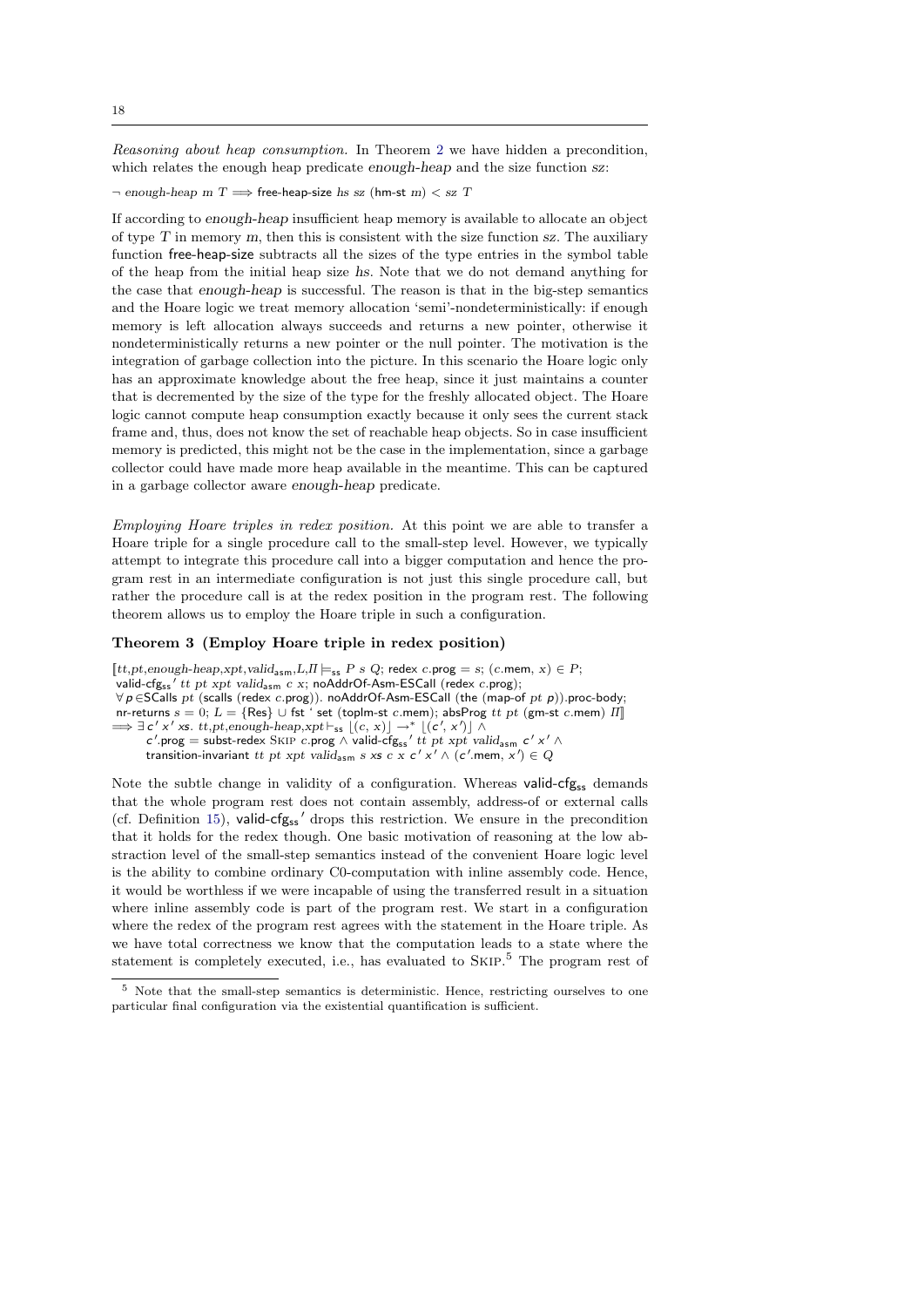this configuration is obtained by substituting the redex position of the initial program rest with Skip. In the remainder of the theorem the usual properties about the initial and final configuration show up. The main argument in the proof is a straightforward consequence from the transition function extending the computation by unfolding the program rest in the redex position.

# <span id="page-18-0"></span>4 VAMP

The VAMP architecture is based on the DLX architecture [HP96] and was initially presented in [MP00]. An implementation of the VAMP has been formally verified in 2003 [BJK<sup>+</sup>03, BJK<sup>+</sup>06]. Since then, the VAMP has been extended with address translation and support for  $I/O$  devices [DHP05,  $AHK^+07$ , TS08].

There are three models related to the VAMP architecture; from concrete to abstract ones these are the VAMP's gate-level implementation, its instruction set architecture (ISA) specification, and its assembly language specification. For each model, one variant with device support and one variant without device support is defined. Simulation proofs relate two models of adjacent layers.

In this section we sketch the definitions of the models above the gate level and the relevant simulation results. Details on the gate-level implementation of the VAMP and its verification can be found elsewhere [TS08].

# 4.1 Assembly

The VAMP assembly language specification is intended to be a convenient layer for implementation and verification of low-level applications. Thus, it abstracts from certain aspects of lower layers which are irrelevant for most applications.

In the VAMP assembly machine, data is represented as integers while addresses are represented as naturals. This representation is optimized for applications working with integers; arguments regarding naturals and bit vector operations requires the use of conversion functions from / to integers. For example, the two functions to-nat32 and to-int32 convert between 32-bit integers and naturals.

A VAMP assembly configuration asm is a record with the following components: two program counters asm.dpc and asm.pcp for implementing the delayed branch mechanism, which hold the addresses of the current and next instruction, the generalpurpose and special-purpose register files asm.gprs and asm.sprs, which are both lists of data, and the main memory asm.mm, which is a map from addresses to data. With  $m[a, d]$  we obtain from memory m the content of length d starting at address a.

Definition 18 (Valid assembly configuration) A VAMP assembly configuration is called valid, denoted by the predicate valid-asm, if it fulfills certain basic wellformedness conditions: the program counters must be 32-bit naturals, register files must contain 32 registers, and all registers and memory cells must be 32-bit integers.

Instructions are represented with an abstract data type and converted between memory cells with conversion functions, e.g., with the function to-instr on instruction fetch. Thus, the function current-instr  $asm \equiv$  to-instr  $(am.mm$   $(am.mq)$ denotes the instruction that will be executed next in the assembly machine. A VAMP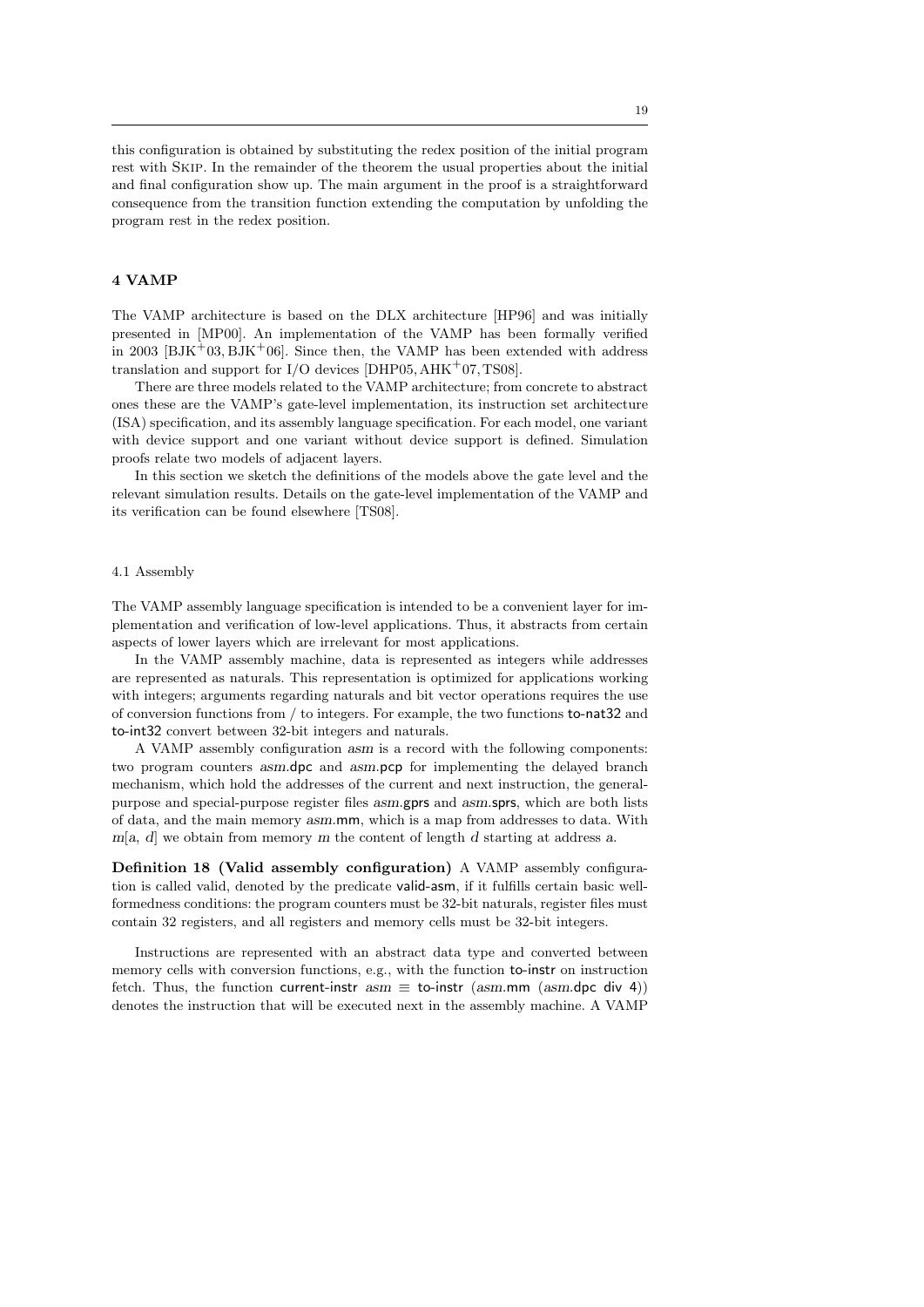assembly instruction is said to be valid if its register names and immediate constants are in the correct range. We denote this fact by the predicate is-instr.

The VAMP assembly transition function  $\delta_{\text{asm}}$  computes for a given assembly configuration  $asm$  the next configuration  $asm'$ . The transition is specified by a simple case distinction over current-instr asm. We use the notation  $\delta_{\text{asm}}^n$  asm to denote n steps of the assembly machine starting in configuration asm.

Definition 19 (Legal instructions) The assembly machine does not model execution of all instruction of the underlying ISA (cf. next section). Interrupt related instructions (RFE and TRAP) are handled by dummy transitions and we assume that they do not occur in the programs executed by the assembly machine (cf. Section [4.4\)](#page-21-0). Access to special purpose registers is only supported in system mode. We formalize these restrictions with the predicate legal-asm-instr which is false for RFE and for instructions accessing a special purpose register in user mode.

#### 4.2 Instruction set architecture

The VAMP instruction set architecture (ISA) serves as a specification of the VAMP gate-level hardware. There are three key differences of the VAMP ISA with respect to the more abstract VAMP assembly language: the VAMP ISA supports execution modes, address translation, and interrupt handling.

In system mode, programs can directly access the memory and fully control the architecture via a number of privileged instructions. In user mode, memory accesses are subject to address translation and attempts to execute a privileged instruction will result in an exception. The architecture responds to such exceptions, page-faults, and other interrupts by entering system mode and continuing execution at address 0, the start of the interrupt service routine (ISR). Normally, user mode is re-entered, continuing execution at the interrupted location, by issuing the privileged instruction RFE, which marks the end of the ISR.

Another, rather technical difference of the VAMP ISA is that some parts of its configuration and operation are defined in terms of bit vectors rather than naturals and integers, which is closer to the actual hardware implementation.

By design of the VAMP assembly model, no general simulation theorem can be established with respect to the VAMP ISA. However, equivalence can be established for system mode computations in which no interrupts occur, cf. Section [4.4.](#page-21-0) Similarly, when user mode computation is *virtualized* by the system software an equivalence result can also be established; this is an important part of the correctness of our CVM model discussed later in this article (cf. Section [6\)](#page-29-0).

A configuration isa of the VAMP instruction set architecture is a record, which has the same components than a VAMP assembly configuration has, although differently typed:<sup>6</sup> the program counters isa.dpc and isa.pcp are bit vectors, the general-purpose and special-purpose registers isa.gprs and isa.sprs are functions from bit vectors to bit vectors, the main memory isa.mm is a function from bit vectors to pairs of bit vectors. Although bit vectors can have variable length in Isabelle, all bit vectors in the VAMP ISA have constant length, which is an invariant preserved during computation: register addresses are 5-bit bit vectors, register values are 32-bit bit vectors, which we also call words, and the main memory maps 29-bit double-word addresses to pairs of words.

 $6$  Older VAMP versions had floating-point registers and units [BJK+03], not needed here.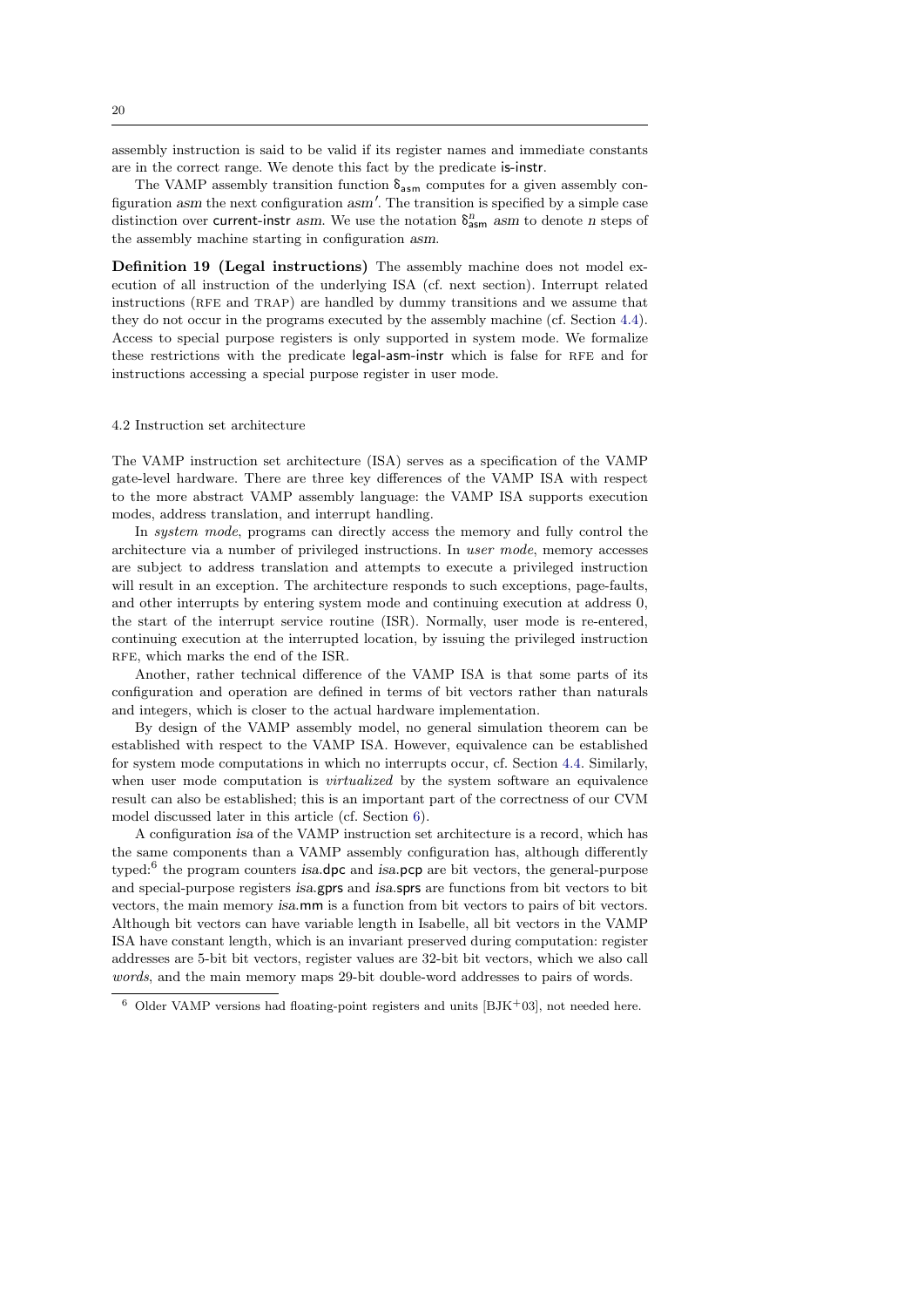Transition function. The transition function of the VAMP instruction set architecture is denoted  $\delta_{\text{isa}}$  is a eev mifo. It takes a current configuration is a, a bit vector of external interrupts (including a reset line), and a device output mifo as inputs. The latter two parameters mostly make sense if the VAMP is connected to devices (as sketched below). The transition function returns an updated configuration  $asm'$ .

Address translation. The VAMP provides a single-level address translation mechanism, which our CVM implementation uses to virtualize user process execution (cf. Sections [6](#page-29-0) ff.). We sketch the relevant definitions of functions based on natural numbers, which is the form in which we will use them later.

VAMP's main memory is organized in pages, which are aligned chunks of data of size  $2^{12}$  bytes. Two special purpose registers are relevant to address translation: The page table origin register PTO and the page table length register PTL designate a special region in main memory called *page table* consisting of word-sized page-table entries (PTEs). The page index  $px \text{ va } \equiv \text{ va } \text{div } 2^{12}$  of a virtual address va is used as an index into this table. If  $va > PTL$  a page-fault exception is generated. Otherwise let pte denote the page table entry with index px va. It consists of three components: (i) the physical-page index  $ppx = pte$  div  $2^{12}$ , (ii) the valid bit  $v = pte$  div  $2^{11}$  mod 2, and (iii) the protection bit  $p = pte$  div  $2^{10}$  mod 2. If the valid bit is on, read accesses to the virtual address are allowed. If additionally the protection bit is cleared, also writes are allowed. If these conditions are met, an access to a virtual address va will be performed on the physical address  $ppx * 2^{12} + va \mod 2^{12}$ .

#### 4.3 Devices and their integration

Devices. We model devices as deterministic finite-state machines communicating with an external environment and the processor. The external environment is used to model non-determinism and communication; a network interface card, for example, sends and receives network packets. The processor accesses a device by reading or writing special addresses. The devices, in turn, can signal interrupts to the processor; Direct memory access (DMA) is not considered.

Formally, the interface between the processor and devices is defined by memory interface inputs mifi and outputs mifo, which encode the processor's request and the device's response to the request. A device of type x is represented by (i) types for its external input, external output, and configuration, (ii) a predicate  $int_{x}$  on its configuration that indicates pending interrupts, and (iii) a transition function  $\delta_{x}$ , which takes an input from the external environment, an input from the processor, and a device configuration as parameters and returns an updated configuration, an output to the processor, and an output to the external environment.

To generalize over different device types (hard disk, network card, etc.) we define a generalized external environment and device configurations as abstract data types. The transition function  $\delta_{dev}$  eifi mifi  $d = (d', mifo, eifo)$  can be used for multiple device types. Likewise, the predicate intr d indicates pending interrupts.

For the definition of non-interference predicates (and also for block operations, which are not needed here) we also need a transition functions  $\delta^*_{dev}$  eifis mifis d for many device steps, which consumes a list of memory and externals inputs.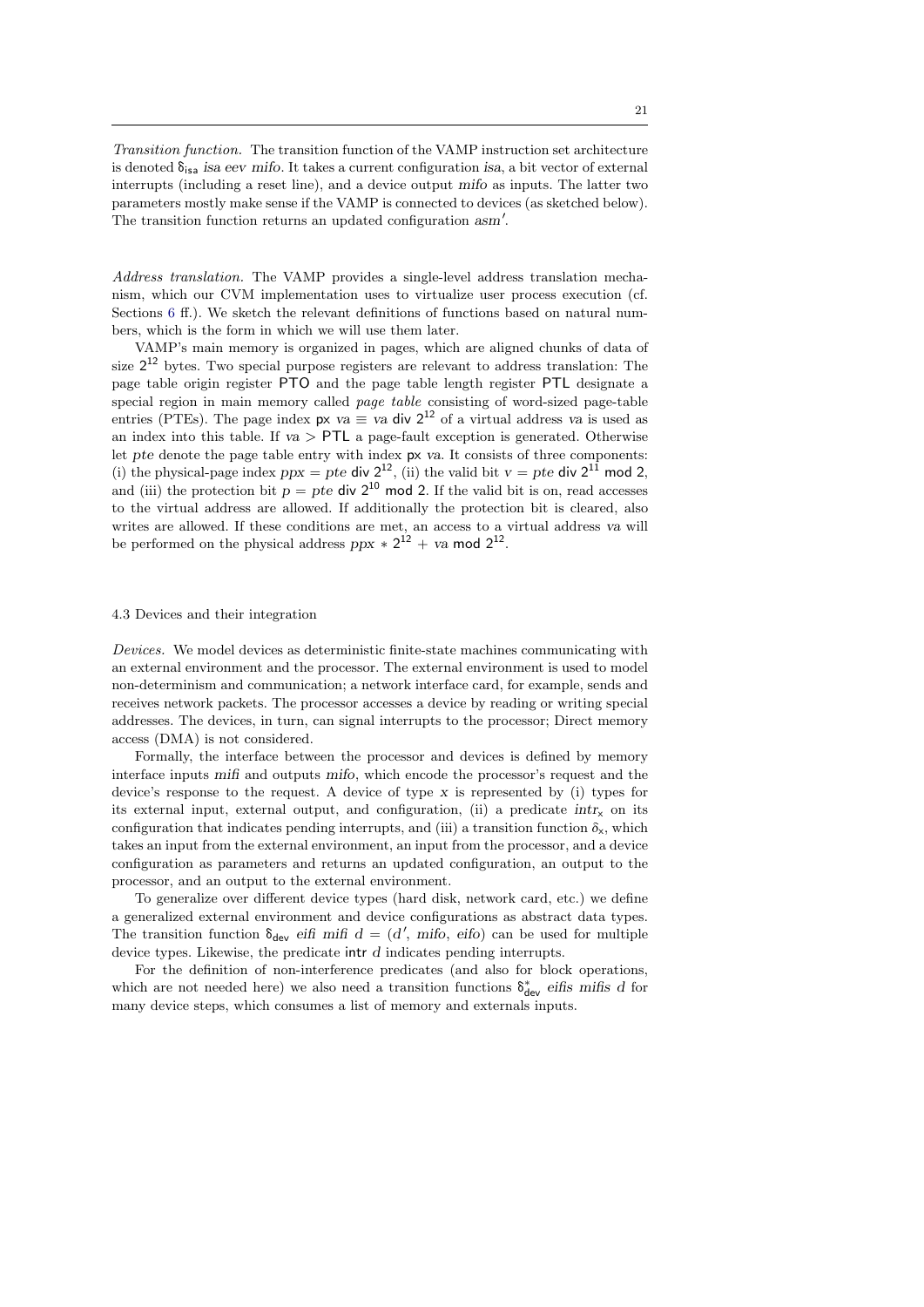Models with devices. At the gate-level hardware, up to eight devices operate in lockstep with the processor, running with the same clock. However, moving to the instruction set architecture and to assembly, we lose granularity and hence timing information. We compensate for this loss by introducing interleaved execution of devices and the processor. An oracle, called execution sequence, determines when some device or the processor takes a step.

Definition 20 (Execution sequence) An execution sequence element is equal to  $\perp$  if at a certain point the processor takes a step or equal to  $\vert(DID, eifi)\vert$  if the device with identifier DID and external input eifi takes a step. An execution sequence  $seq_{\text{asm}}$ is a map from natural numbers to execution sequence elements.

First, we define the model VAMP assembly with devices.

Definition 21 (Configuration of VAMP assembly with devices) A configuration  $asm<sub>D</sub>$  of the VAMP assembly with devices model is a record with two fields:  $a_{\rm SMD}$ , proc, the assembly state of the processor and  $a_{\rm SMD}$ , devs, a map from device identifiers to device configurations.

Definition 22 (Transitions of VAMP assembly with devices) Given the execution sequence  $seq_{asm}$ , the current VAMP assembly with devices state  $asm<sub>D</sub>$  and the number N, the transition  $\Delta_{\text{asm}}^N$  seq<sub>asm</sub> asm<sub>p</sub> returns the state reached after the execution of  $N$  steps of the sequence  $seq_{asm}$ .

Second, we define the model VAMP ISA with devices.

Definition 23 (Configuration of VAMP ISA with devices) A configuration isa<sub>D</sub> of the model VAMP ISA with devices is a record with two fields: isa<sub>D</sub>.proc, the ISA state of the processor and  $isa<sub>D</sub>$ , devs, a map from device identifiers to device configurations.

In the transition function of the VAMP ISA with devices the previously defined execution sequence is split into two separate functions, seq<sub>isa</sub> and eifis. This is closer to the gate-level implementation and eases the correctness proof for the hardware. The first function determines for step  $N$  whether the processor or one of the devices is executing, the second function maps step numbers to inputs from the external environment. To convert both functions into a VAMP assembly execution sequence, we define the conversion function to-seq<sub>asm</sub> seq<sub>isa</sub> eifis  $N = \perp$  iff seq<sub>isa</sub>  $N = \perp$ , and to-seq<sub>asm</sub> seq<sub>isa</sub> eifis  $N = |(DID, eif)$  otherwise where seq<sub>isa</sub>  $N = |DID|$  and eifis  $N = eifi$ .

Definition 24 (Transitions of VAMP ISA with devices) Given a step number N, the execution sequence  $seq_{\text{isa}}$ , the current state of VAMP ISA with devices isa<sub>D</sub>, and a sequence of external inputs eifis, the transition  $\Delta_{\text{isa}}^N$  seq<sub>isa</sub> eifis is a returns the state reached after the execution of N steps.

# <span id="page-21-0"></span>4.4 Simulation theorems

As mentioned above the VAMP assembly model deliberately abstracts from modes and mode switches. Therefore, correctness of the VAMP assembly-ISA simulation could be described by two formal statements: for the system and user modes, respectively. In the following we present the simulation theorem only for the execution in the system mode, which will be used later on during kernel verification. For a user mode version, which requires virtualizing execution via address translation, see Section [6.](#page-29-0)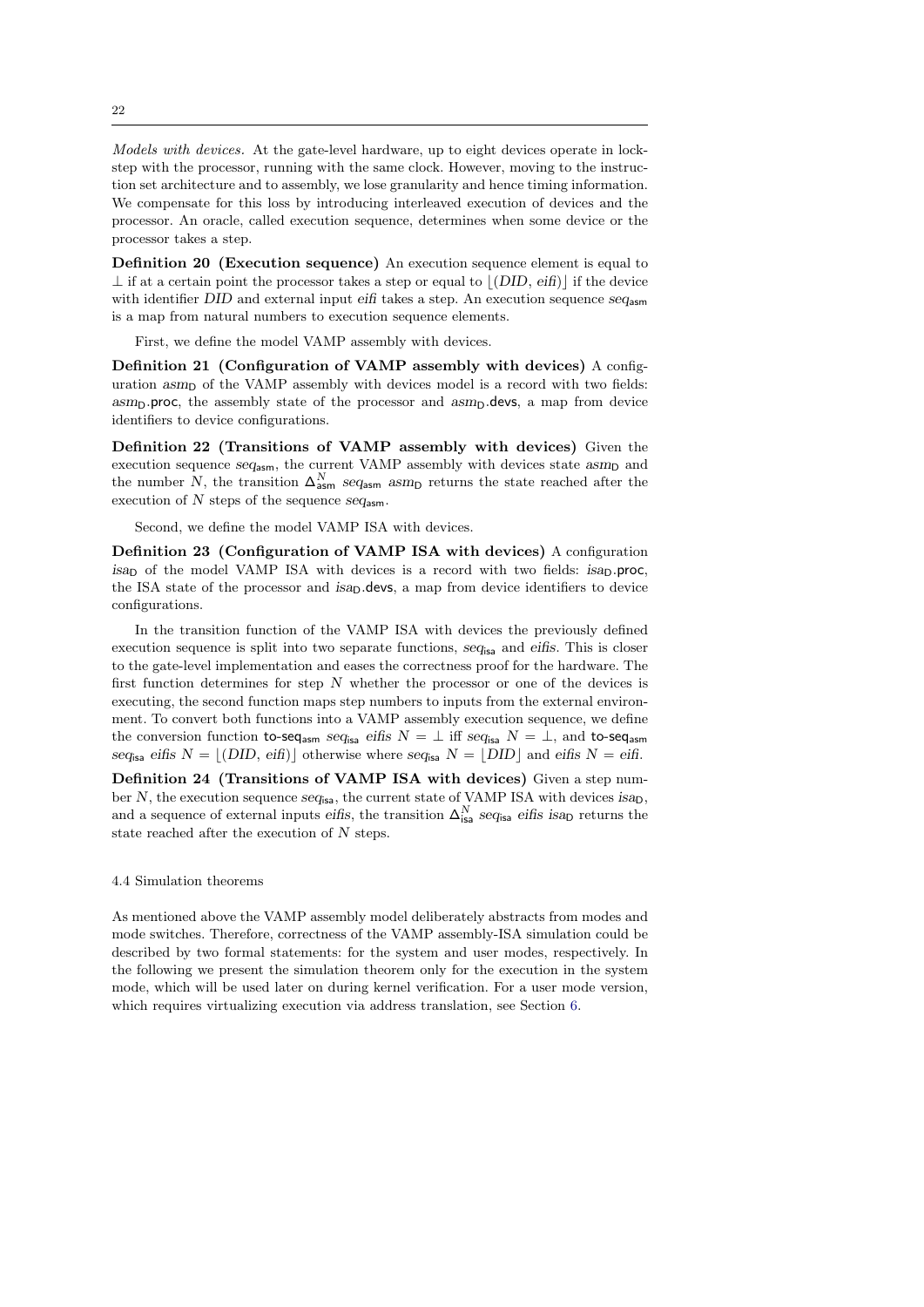Abstraction relations. Both VAMP configurations (assembly and ISA) consist of the same components, but as their types are different we relate them by a type conversion.

Definition 25 (Assembly-ISA configuration equivalence) A VAMP assembly configuration asm and a VAMP ISA configuration isa are equivalent if (i) the contents of most registers in asm converted to bit vectors are equal to the corresponding values in isa,<sup>7</sup> and (ii) reading two consecutive cells in the assembly memory delivers the same pair as an ISA memory access:

equiv-asm-isa asm isa  $\equiv$  isa.dpc = to-bv32 asm.dpc  $\wedge$  isa.pcp = to-bv32 asm.pcp  $\wedge$ gprs-equiv asm.gprs isa.gprs ∧ sprs-equiv asm.sprs isa.sprs ∧ ( $∀a < 2^{32}$ . isa.mm (to-bv29 (a div 8)) = double-word-read asm.mm a)

Definition 26 (Assembly-ISA program equivalence) Since one assembly instruction could be represented by many ISA instructions instr-equiv requires that the program in the VAMP ISA is obtained via an assembler:

```
instr-equiv asm isa start-addr prog-len ≡
 is a.mm[4 * start-addr, prog-len] =instr-prog-to-VAMP-prog (get-instr-list asm.mm (4 ∗ start-addr) prog-len)
```
Since no system code is written directly in the VAMP ISA language the code of our kernel program satisfies this requirement.

Definition 27 (Assembly-ISA abstraction relation) Combining VAMP configuration and program equivalence relations together we obtain the abstraction relation between VAMP assembly and VAMP ISA.

```
equiv-asm-isa-with-instr asm isa start-addr prog-len \equivequiv-asm-isa asm isa ∧ instr-equiv asm isa start-addr prog-len
```
In case both models have devices an additional relation for the latter is introduced: the equality in our case.

Definition 28 (Assembly-ISA abstraction relation with devices) The abstraction relation equiv-asm-isa-with-instr-dev extends the VAMP abstraction relation with an equivalence statement for devices:

```
equiv-asm-isa-with-instr-dev asm<sub>D</sub> isa<sub>D</sub> start-addr prog-len \equivequiv-asm-isa-with-instr asm<sub>D</sub>.proc isa<sub>D</sub>.proc start-addr prog-len \wedge asm<sub>D</sub>.devs = isa<sub>D</sub>.devs
```
Next, we introduce necessary restrictions for the simulation.

Definition 29 (Preconditions for simulation) For an assembly configuration asm and a program of length prog-len stored starting at address start-addr the necessary preconditions for the simulation during n steps are given by the predicate precond-asm-isa which comprises the following facts: (i) the program is placed in nondevice memory, (ii) the instructions of the program are valid, and (iii) for the whole computation the code region is not written to (i.e., there is no self-modification), all instruction and data accesses are aligned, the code does not jump outside the code region, the system mode is on and all external interrupts are masked, the instruction to be executed is neither RFE nor TRAP, and no devices are accessed. Formally:

<sup>7</sup> The contents of general-purpose register 0 (which is constantly zero for the VAMP) and some special-purpose registers are irrelevant.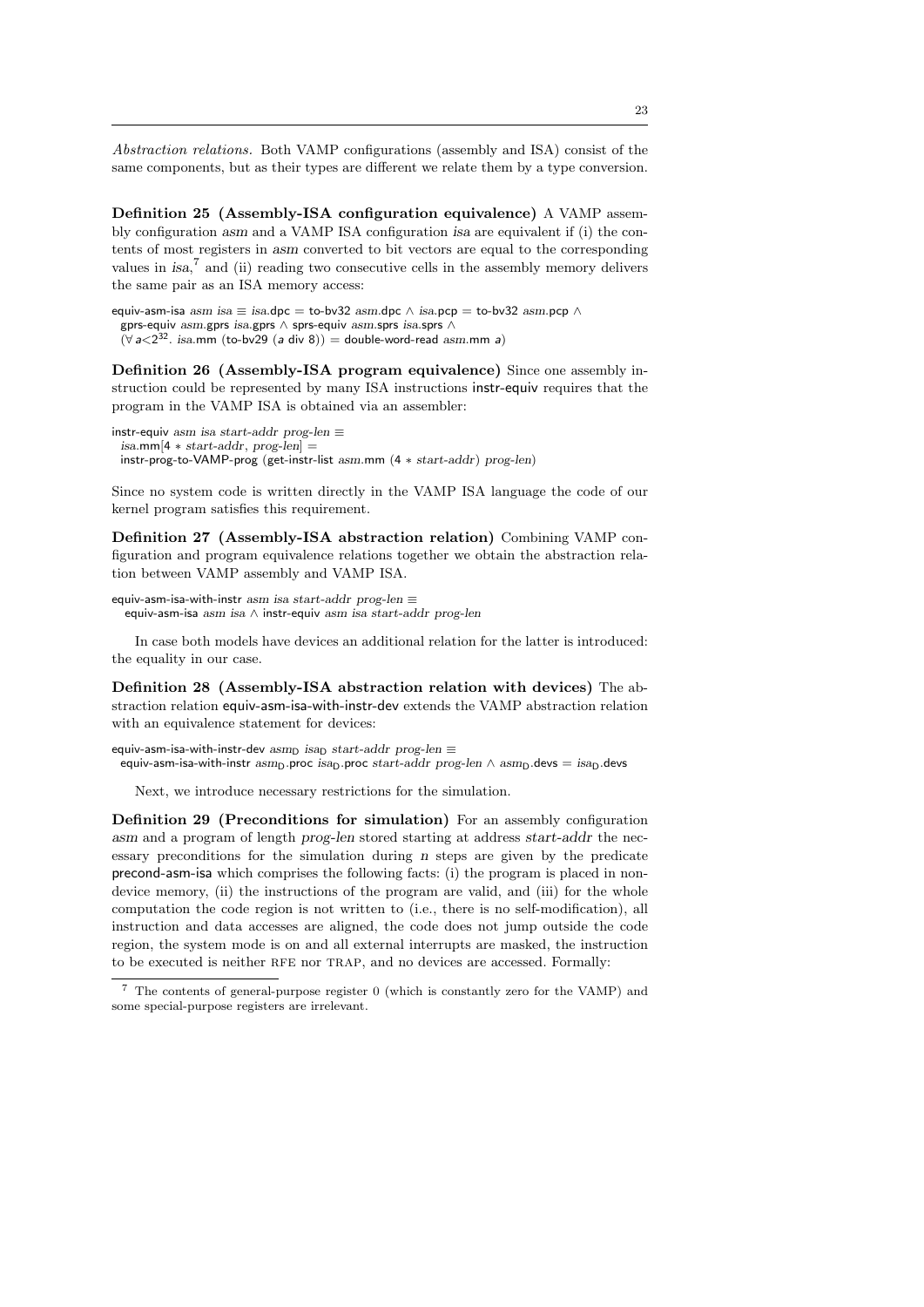precond-asm-isa asm start-addr prog-len  $n \equiv$ 

 $4 * (start-addr + prog-len - 1) <$  devices-border  $\wedge$ 

prog-properties asm start-addr prog-len ∧ dynamic-properties asm start-addr prog-len n

where

dynamic-properties asm start-addr prog-len  $n \equiv$ ∀n'<n. step-properties ( $\delta^{n'}_{\rm asm}$  asm) start-addr prog-len ∧ no-dev-touch-step ( $\delta^{n'}_{\rm asm}$  asm)

Note that in case some device is accessed the restrictions are defined by the predicate precond-asm-isa-dev asm start-addr prog-len seq<sub>asm</sub>  $N$  which differs from the one above in the term about devices; instead of dynamic-properties we use

dynamic-properties-dev $\mathit{asm}_\mathsf{D}$  start-addr prog-len seq $_{\mathsf{asm}}$  N  $\equiv$  $\forall$   $\mathsf{N}'{<}N.$  step-properties (fst  $(\Delta^{N'}_{\mathsf{asm}}$   $seq_{\mathsf{asm}}$   $asm_{\mathsf{D}}))$ .proc  $start\text{-}addr$   $prop\text{-}len$   $\wedge$ dev-touch-correct-step (fst  $(\Delta^{N'}_{\rm asm}$   $seq_{\rm asm}$   $asm_{\rm D})$ ).proc

Here, the predicate dev-touch-correct-step ensures word access to devices.

Finally, we introduce validity assumptions over execution sequences and sequences of inputs from the external environment.

Definition 30 (Sequences assumption) The predicate precond-seq-isa states that (i) an execution sequence  $seq_{\text{isa}}$  is live with respect to the process and all devices, and (ii) each element of external inputs eifis has the type suitable for the device which is supposed to make a step at the corresponding position of  $seq_{\text{isa}}$ :

precond-seq-isa  $seq_{\text{isa}}$  eifis  $devs \equiv \text{proc-live-input-seq-isa}$   $seq_{\text{isa}}$   $\land$ dev-live-input-seq-isa  $seq_{isa} \wedge$  eifis-welltyped-isa  $seq_{isa}$  devs eifis

Next, we present simulation theorems between VAMP assembly and VAMP ISA for the system mode. They come in two flavors – without and with devices access. Regardless of the case the target model of the simulation is VAMP ISA with devices. The idea behind the theorems is as follows. We start with an assembly and an ISA machine between which the appropriate abstraction relation holds. We execute an assembly program on the assembly machine (with devices, in the second case) and find the corresponding number of steps of the ISA machine with devices, such that the abstraction relation is preserved.

VAMP assembly-ISA simulation without device access. The theorem about simulation of an assembly machine without devices by an ISA machine with devices is used to reason about assembly programs not accessing devices. Since the target architecture has devices the simulation theorem has to conclude not only equivalence between VAMP assembly and VAMP ISA configurations but also that devices perform steps triggered only by the external environment, i.e., steps with the idle inputs from the processor. Next, we define a predicate that compares two configurations of device systems and determines whether the second is obtained from the first by taking only external steps.

Definition 31 (Non-interference of devices and the processor) The predicate untouched-devs checks whether the configuration of a device system devs' is obtained from the configuration devs by executing independently all devices steps contained in the prefix of an execution sequence  $seq_{\text{isa}}$  of length N with the external inputs eifis: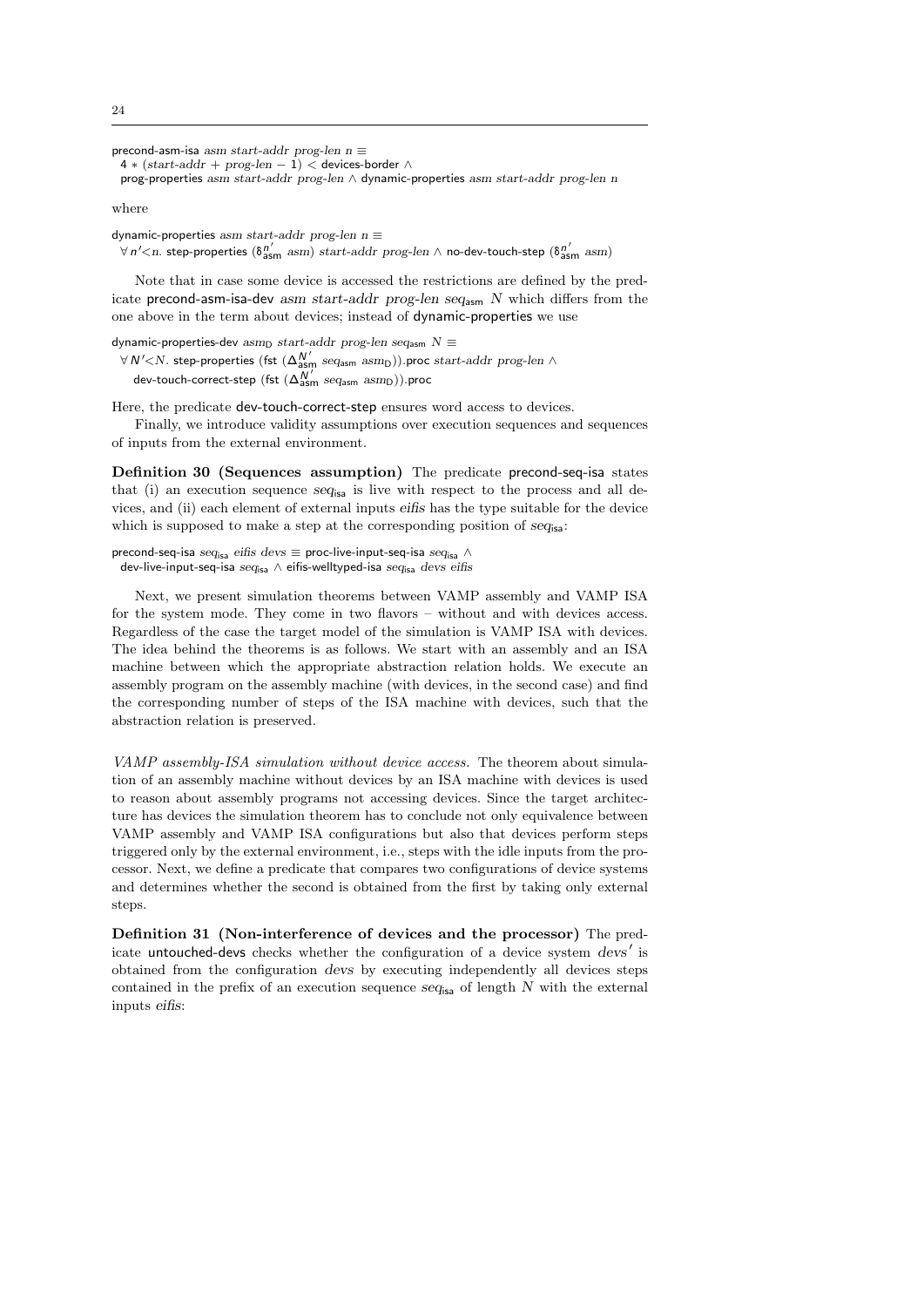untouched-devs devs devs' eifis seq<sub>isa</sub>  $N \equiv$ 

 $\forall$  did. devs' did =

fst  $(\delta_{\text{dev}}^*$  (map eifis (filter-devs-isa seq<sub>isa</sub> did N)) (replicate | filter-devs-isa  $seq_{\text{isa}}$  did N| mifi-limit-idle)  $(devs$  did))

<span id="page-24-1"></span>Theorem 4 (Assembly-ISA simulation without devices access) Let asm be the configuration of an assembly machine which executes in n steps a program that occupies prog-len words of memory starting at the address start-addr. Let isa and devs be the configuration of an ISA machine with devices, let seq<sub>isa</sub> be its execution sequence, and let eifis be the sequence of external inputs. Provided that  $(i)$  the assembly machine configuration is valid and the sequences assumptions hold,  $(ii)$  the preconditions for simulation are fulfilled, and  $(iii)$  the assembly-ISA equivalence relation holds, there exists a resulting ISA configuration  $isa'$  with devices devs' reached in  $N$  steps, such that the assembly-ISA equivalence relation is preserved and the property of non-interference of devices and the processor holds:

[[valid-asm asm; precond-asm-isa asm start-addr prog-len n;

equiv-asm-isa-with-instr  $asm$  isa start-addr prog-len; precond-seq-isa  $seq_{\text{isa}}$  eifis  $devs$ 

 $\Longrightarrow \exists N$  isa' devs'. fst  $(\Delta_{\text{isa}}^N \; \text{seq}_{\text{isa}} \; \text{eifis} \; (\text{proc} = \text{isa}, \; \text{devs} = \text{devs})) = (\text{proc} = \text{isa}', \; \text{devs} = \text{devs}') \land$ equiv-asm-isa-with-instr ( $\delta_{\text{asm}}^n$  asm) isa' start-addr prog-len  $\wedge$ untouched-devs devs devs' eifis seq<sub>isa</sub> N

VAMP assembly-ISA simulation with devices access. The theorem about simulation of an assembly with devices by an ISA with devices is applied while reasoning about correctness of assembly programs which communicate with devices. In case devices are present on both levels the theorem becomes easier since there is a step-to-step correspondence between the models. Recall that the function to-seq<sub>asm</sub> seq<sub>isa</sub> eifis converts an execution sequence and a list of externals for the VAMP ISA with devices model to an execution sequence for the VAMP assembly with devices model.

<span id="page-24-2"></span>Theorem 5 (Assembly-ISA simulation with devices access) Let  $a_{\text{SMD}}$  be the configuration of an assembly machine with devices which executes in N steps a program that occupies prog-len words of memory starting at the address start-addr. Let isa<sub>D</sub> be the configuration of an ISA machine with devices, let seq<sub>isa</sub> be its execution sequence, and let eifis be the sequence of external inputs. Under the same assumptions as in Theorem  $4$  the assembly-ISA abstraction relation with devices holds at each step:

 $\sqrt{[}$ valid-asm  $asm$ n.proc: precond-asm-isa-dev  $asm<sub>D</sub> start-addr prog-len$  (to-seq<sub>asm</sub> seq<sub>isa</sub> eifis) N; equiv-asm-isa-with-instr-dev  $a s m_D$  isa $_D$  start-addr prog-len;<br>precond-seq-isa  $s e q_{\text{isa}}$  eifis isa $_D$ .devs;  $N' \le N$ ]  $\implies$  equiv-asm-isa-with-instr-dev (fst  $(\Delta^{N'}_{\mathsf{asm}}$  (to-seq<sub>asm</sub>  $seq_{\mathsf{isa}}$   $eifis)$   $asm_{\mathsf{D}}))$ 

(fst $(\Delta_\mathsf{isa}^{\ensuremath{N}'}$ seq<sub>isa</sub> eifis isa<sub>D</sub>)) start-addr prog-len

# <span id="page-24-0"></span>5 Compiling C0 to VAMP

Most software in Verisoft has been implemented and verified at the C0 level. Such C0 programs need to be translated (via assembly code) to machine code to be executable on the target machine. We have developed and verified a simple non-optimizing compiler from C0 to the assembly language of the VAMP processor [LP08].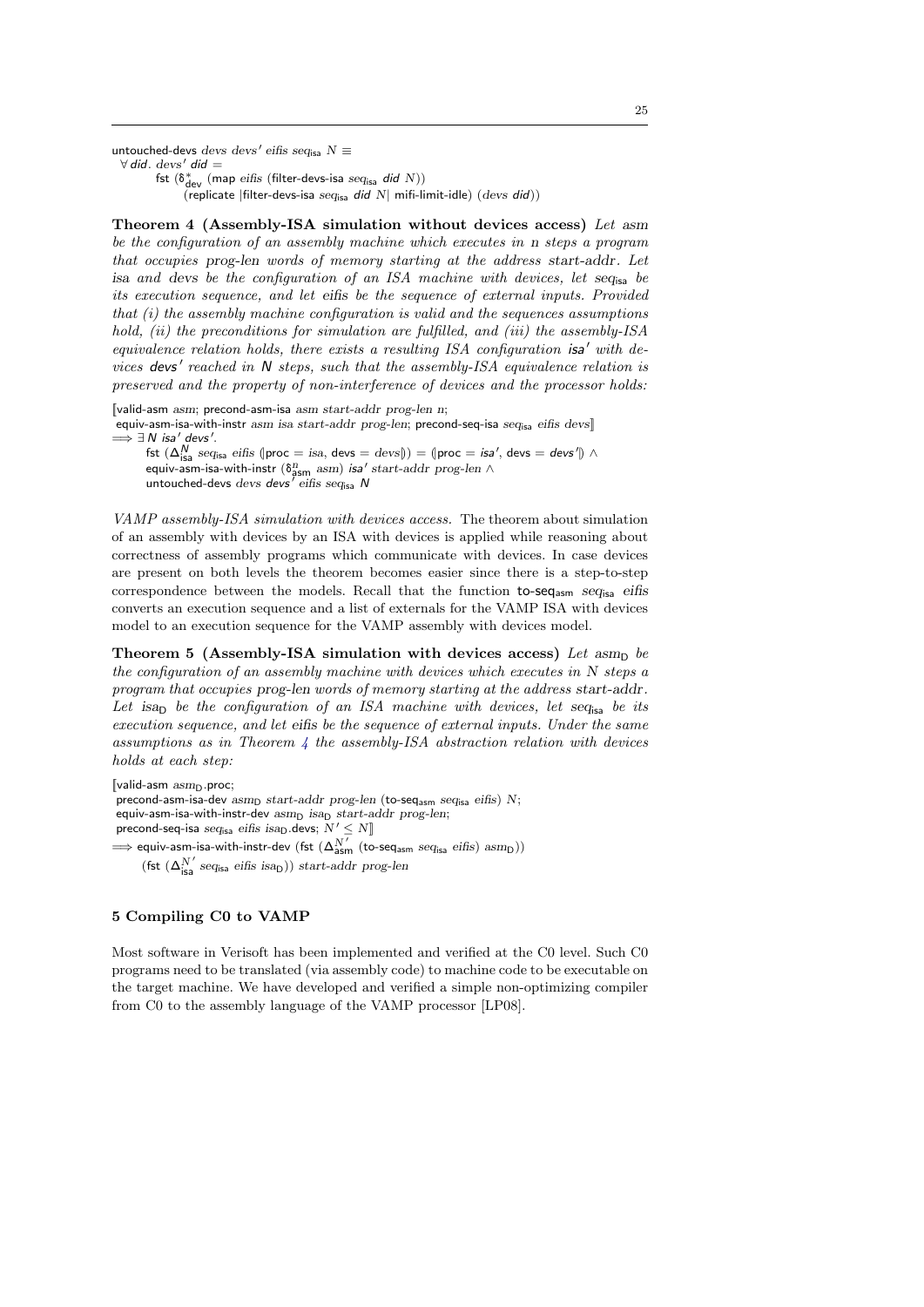

<span id="page-25-0"></span>Fig. 3 Small-step compiler simulation theorem

Two versions of the compiler have been developed: a compiling specification in the functional specification language of Isabelle/HOL and a compiler implementation in C0. Accordingly, the compiler verification is split into two parts. First, we have shown that for a given C0 program the compiler implementation generates the same assembly code as specified by the compiling specification [Pet07]. Second, we have proven a simulation theorem between the original C0 program executed by the C0 small-step semantics and the generated assembly code executed by the VAMP assembly machine [Lei08].

To enable property transfer from the C0 to the VAMP layer, the simulation theorem has to meet special requirements. In particular, the simulation theorem is formulated based on small-step semantics to allow for reasoning about non-terminating and interleaving programs. Additionally, the compiler correctness proof lifts resource restrictions from the hardware layer to the more abstract C0 layer.

Here, we will briefly describe the induction step of the compiler simulation theorem. Details that have been omitted here can be found in [Lei08].

#### 5.1 Abstraction relation: C0 to VAMP assembly

In essence, the compiler simulation theorem (cf. Figure [3\)](#page-25-0) shows that every step  $i$  of the source program executed by the C0 small-step semantics is simulated by a certain number  $s_i$  of steps of the VAMP assembly machine executing the compiled code.

Definition 32 (Abstraction relation) The abstraction relation consistent states that a VAMP assembly configuration asm encodes a C0 configuration c via some allocation function alloc which maps C0 g-variables to their allocated address in the assembly machine. This relation is a conjunction of control, code, and data consistency relations defined later:

consistent tt pt c alloc asm  $\equiv$  c-consistent tt pt c asm  $\land$  code-consistent tt pt c asm  $\land$ d-consistent  $tt$  pt  $c$  alloc asm

**Definition 33 (Decomposition of a statement)** With  $\lceil s \rceil$  we obtain a list of sub-statements of s by decomposing the outer layer of sequential composition (loop bodies and if-then-else branches are not decomposed). Additionally,  $\|x\| = [s \in [x]$ . s  $\neq$  SKIP] removes any top-level SKIP statements from the statement list.

Definition 34 (Control consistency) Control consistency states that the program counters of the VAMP correctly follow the control flow of the source program, i.e., that they point to the code of the first statement in the current program rest and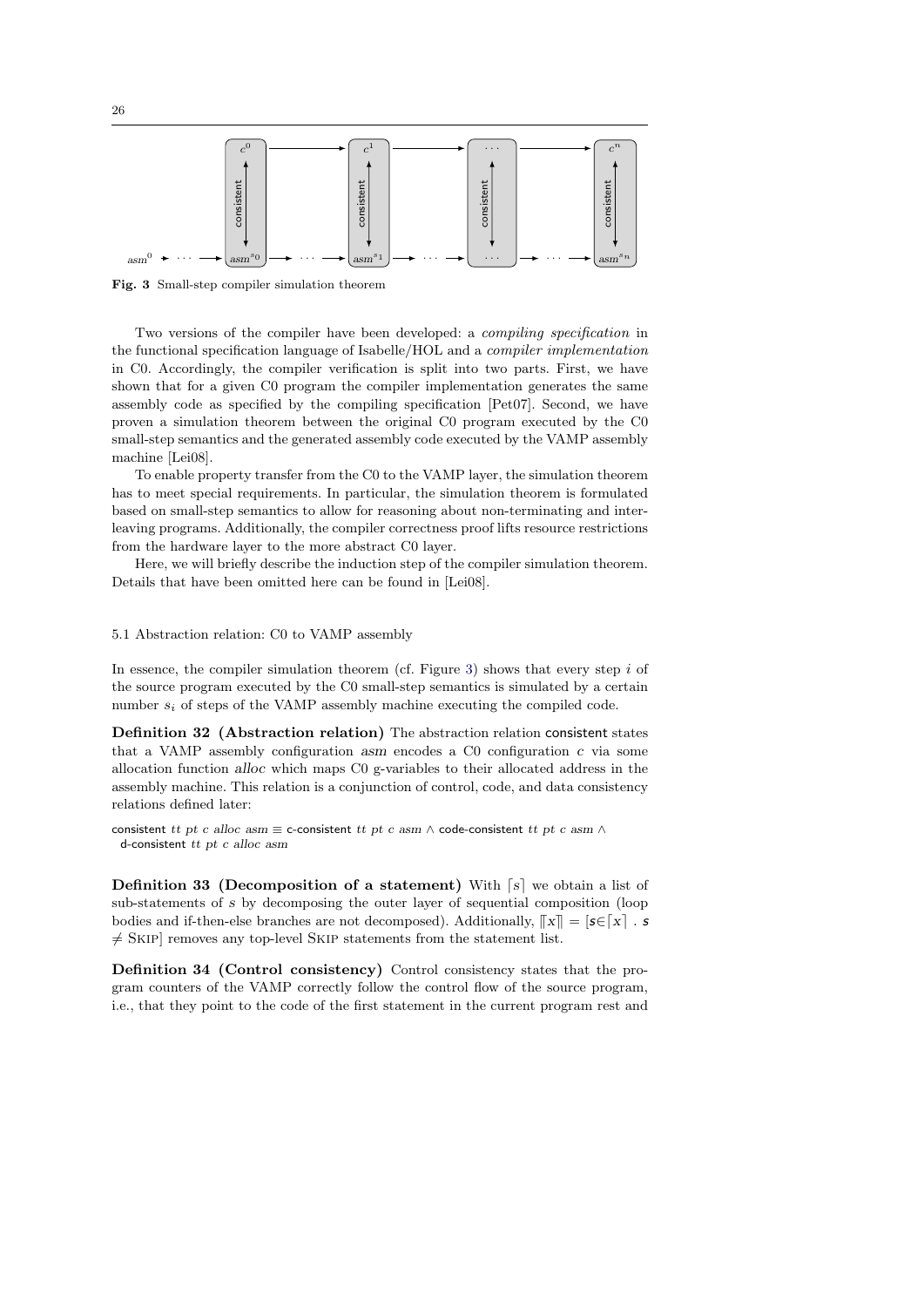that the return addresses stored in the run-time stack correspond with the structure of the program rest (this is hidden in the predicate ra-consistent):

c-consistent tt pt c asm  $\equiv$  $\lceil\lceil c.\mathsf{prog}\rceil\rceil \neq \lceil\rfloor \longrightarrow \text{asm.dpc} = \text{the (code-base } tt \text{ (gm-st } c.\text{mem) } pt \text{ (hd } \lceil\lceil c.\mathsf{prog}\rceil\text{)) } \land$ asm.pcp = asm.dpc + 4  $\land$  ra-consistent tt pt c asm

Definition 35 (Code consistency) Code consistency requires that the compiled code of the C0 program is stored at address program-base of the VAMP machine. For technical reasons, we also require that all bit patterns stored in the code region can be decoded by the VAMP processor.

```
code-consistent tt pt c asm \equivlet code = codeeodegen-program tt pt (gm-st c.mem)
 in get-instr-list asm.mm program-base |code| = code \land
```
(∀ x ∈set (asm.mm[program-base, |code|]). decodable x)

Definition 36 (Data consistency) Data consistency ensures that all reachable gvariables of the C0 program, the heap, and the run-time stack are properly represented in the assembly machine. It is formalized as a conjunction of several predicates.

d-consistent tt pt c alloc asm  $\equiv$  v-consistent tt c alloc asm  $\land$  p-consistent tt c alloc asm  $\land$ a-consistent tt pt c alloc  $\land$  fh-consistent tt pt c alloc asm  $\land$  r-consistent tt pt c alloc asm

The two main predicates v-consistent and p-consistent ensure that all reachable g-variables of the C0 machine are properly represented in the assembly machine.

Definition 37 (Value consistency) Value consistency v-consistent requires for all initialized reachable g-variables  $g$  of basic type that C0 and VAMP machine store the same value.

```
v-consistent tt c alloc asm =\forall g. g \in reachable-gvars tt c.mem ∧ elementary-gvar tt (symbols c.mem) g ∧
        pointer-gvar tt (symbols c.mem) g \wedge gvar-initialized c.mem g
      values-match ((get-data tt c.mem g) 0) (asm.mm (fst (alloc g) div 4))
```
Definition 38 (Pointer consistency) Pointer consistency p-consistent requires for all reachable pointer g-variables  $p$  which point to some g-variable  $g$  that the value stored at the allocated address of  $\rho$  in the assembly machine is the allocated base address of  $g$ . This defines a subgraph isomorphism between the reachable portions of the heaps of the C0 machine and the assembly machine.

```
p-consistent tt c alloc asm \equiv\forall p. p \in reachable-gvars tt c.mem ∧ pointer-gvar tt (symbols c.mem) p ∧
      gvar-initialized c.mem p -(case to-ptr ((get-data tt c.mem p) 0) of
       PTR g \Rightarrow to-nat32 (asm.mm (fst (alloc p) div 4)) = fst (alloc g)
       | NULL \Rightarrow asm.mm (fst (alloc p) div 4) = 0)
```
The remaining predicates of data consistency check technical details. Allocation consistency a-consistent ensures that the allocation function alloc is well defined (e.g., that the allocated memory regions of reachable g-variables do not overlap). Frame header consistency fh-consistent ensures that the run-time stack is properly represented in the assembly machine. Register consistency r-consistent checks the values of three special registers which store the base address of the global memory frame, the base address of the current stack frame, and the first unused heap address.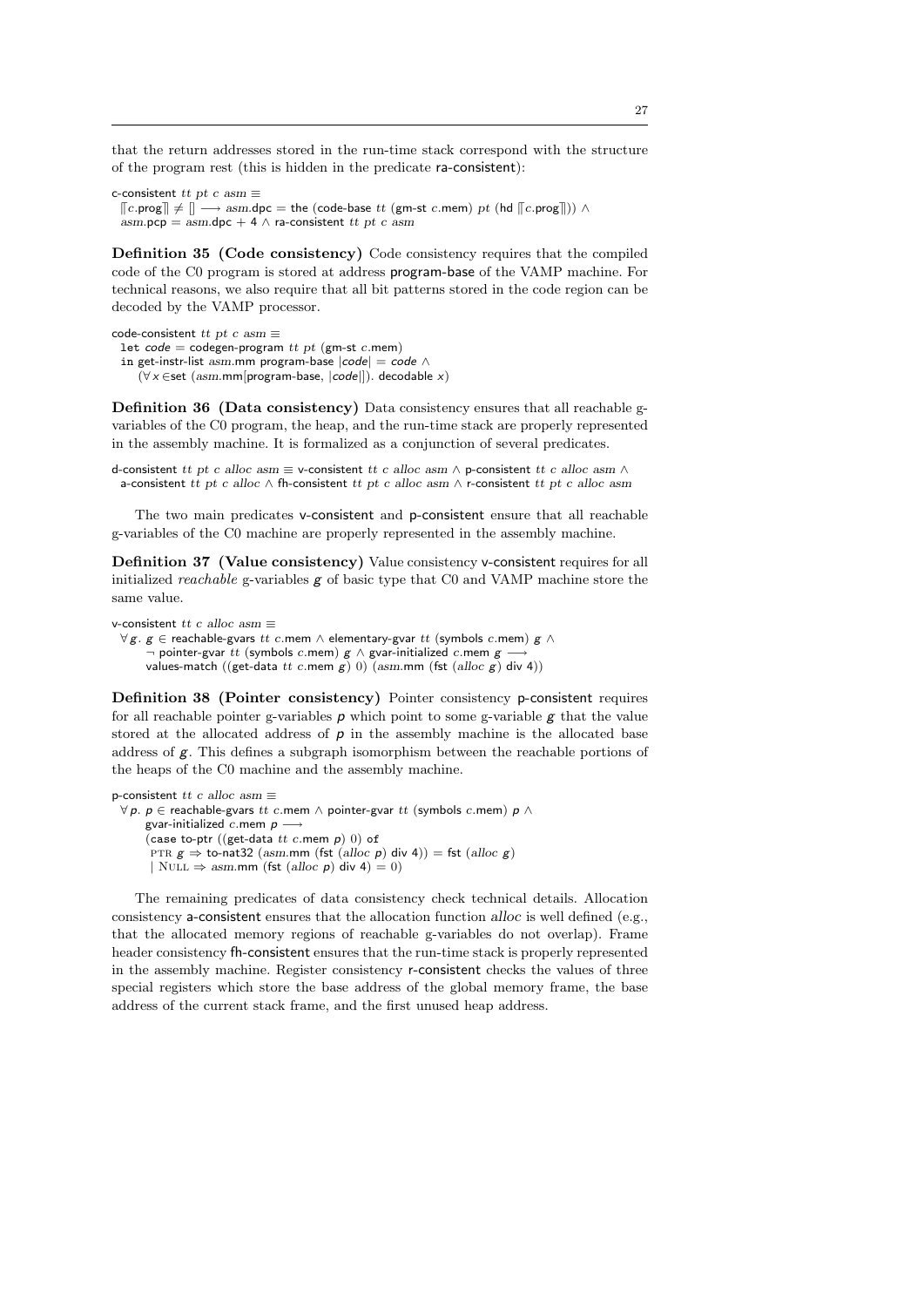# <span id="page-27-0"></span>5.2 Simulation theorem: C0 to VAMP assembly

We slightly extend the requirements on valid C0 configurations from Section [3.3](#page-10-0) for the compiler simulation proof by strengthening the requirements regarding the relation between the number of returns in the program rest and the recursion depth of the C0 configuration. For technical reasons we require that the recursion depth equals the number of return statements plus one (this property is fulfilled automatically for valid C0 programs which are started in an initial configuration).

The compiled code simulates the original C0 program only if no resource restrictions of the target machine are violated. There are two kinds of resource restrictions.

The *static* resource restrictions require that the generated code fits into the memory of the target machine. They are formalized via the set translatable-programs. Our simple code generation algorithm further restricts the source program: the size of loop bodies and the distance between function calls and the target function are limited by the size of immediate constants in VAMP assembly instructions. The size of expressions is bounded because intermediate results are not stored in memory but kept in registers.

Definition 39 (Valid C0 configurations) We combine the extended requirements in the following predicate.

```
valid-C0-conf tt pt xpt c \equiv c \in valid-C0SS tt pt valid<sub>asm</sub> xpt \wedgenr-toplevel-returns [c.prog] + 1 = recursion-depth c.mem \wedge
```

```
(tt, pt, gm-st c.mem) \in translatable-programs
```
The *dynamic* resource restrictions require that the memory areas for stack and heap do not overflow. In contrast to the static restrictions, the dynamic restrictions must be checked for every step of the C0 small-step semantics. According to the memory layout of the C0 compiler both stack and heap grow upwards from fixed start addresses. Thus, we have to check that this start address plus the current size of stack or heap is not larger than the heap start address or the maximum address, respectively.

Definition 40 (Sufficient memory) We formalize the dynamic resource restrictions in the following predicate.

```
sufficient-memory max-address teny pt c \equivabase-local-frame tenv pt (symbols c.mem) (recursion-depth c.mem) \leq heap-base \wedgeheap-base + asize-heap c.mem.hm.st < max-address
```
Additionally, this version of the C0 compiler does not deal with failing memory allocation.<sup>8</sup> The simulation proof assumes that allocation of new memory always succeeds, i.e., that the predicate enough-heap (cf. Section [3.3\)](#page-10-0) never returns False when allocation is being done.

```
allocation-succeeds tt enough-heap c =∀e sid tn. hd [c.prog] = PALLOC e tn sid → enough-heap c.mem (the (map-of tt tn))
```
This requirement can be easily achieved by instantiating the predicate enough-heap by enough-heap =  $(\lambda m t)$ . True), which we have done in the remaining sections. The drawback of this solution is that we no longer obtain useful information about heap consumption from the Hoare logic layer. Instead, this property has to be proven manually via the above mentioned predicate sufficient-memory.

 $^8\,$  The compiler version described in [Lei08] does deal with failing allocation; see Chapter 11 of that work for a list of differences between both versions.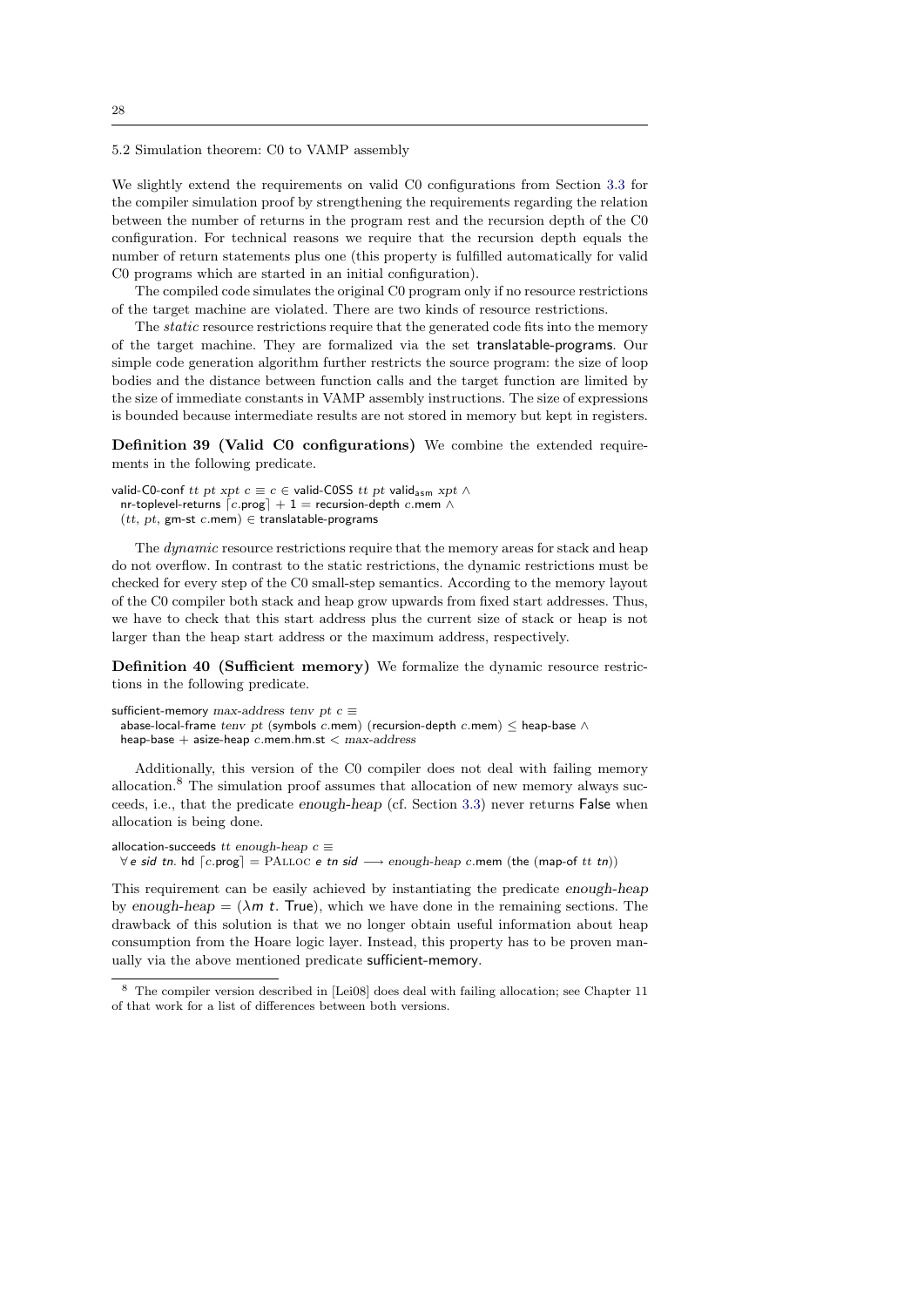Definition 41 (Successful execution of assembly code) We introduce the notation crange, arange  $\vdash$ <sub>asm</sub> asm  $\rightarrow$ <sup>n</sup> asm' which means that the VAMP assembly machine successfully executes from configuration  $asm$  to  $asm'$  in n steps while respecting address range arange and code range crange; observe, that the latter forbids self-modifying code. Additionally, it states that no exceptions have been generated and that no illegal instruction has been executed. Observe, that these properties have to be shown for all intermediate steps of the assembly machine. Formally, we define

 $\text{orange}, \text{arange} \vdash_{\text{asm}} \text{asm} \rightarrow^n \text{asm}' \equiv \text{asm}'.\textsf{pop} = \text{asm}'.\textsf{dpc} + 4 \wedge \delta^n_{\textsf{asm}} \text{asm} = \text{asm}' \wedge \text{p}$ valid-asm asm' ∧

 $(∀ n' < n$  ¬ mem-write-inside-range ( $δ<sub>asm</sub><sup>n'</sup>$  asm) crange ∧

mem-access-inside-range ( $\delta_{\text{asm}}^{n'}$  asm) arange ∧ inside-range  $c$ range ( $\delta_{\text{asm}}^{n'}$  asm).dpc ∧

 $\rightarrow$  is-exception (δ<sub>asm</sub> asm) ∧ legal-asm-instr (δ<sub>asm</sub> asm) (current-instr (δ<sub>asm</sub> asm)))

Successful execution of assembly code depends on two preconditions: the initial assembly configuration asm needs to be valid, i.e., valid-asm asm, and the program counters have to be aligned on word boundaries and must not start in a delay slot (i.e., we require  $asm.pop = asm.dpc + 4$ .

Using the predicates from the previous sections we can now easily formulate the induction step lemma of the compiler simulation theorem. Observe, that we do not only show that the abstraction relation is preserved but show additional properties which are used for the CVM correctness proofs.

<span id="page-28-0"></span>Theorem 6 (Compiler induction step) Assume the requirements from the previous sections and additionally that the next step of the C0 small-step semantics does not fail, that the program rest does not start with an inline assembly statement (inline assembly code is handled separately [IT08, ST08a]), that the program rest is not empty, that no stack or heap overflow occurs in the successor configuration c', and that the maximum address is within the address space of the VAMP. Then we show that there exists a step number  $n$ , a new allocation function alloc', and a new assembly configuration asm' such that

- 1. the assembly machine advances in  $n$  steps from asm to  $asm'$  without generating an interrupt,
- 2. the new assembly configuration  $asm'$  encodes the configuration  $c'$  via allocation  $function$  alloc',
- 3. no special purpose registers have been changed,
- 4. the allocated addresses of heap variables of the old C0 configuration have not been changed, and
- 5. newly allocated heap variables are (in the new assembly machine) allocated directly behind the topmost address of the old heap memory.

 $\lceil$ valid-C0-conf tt pt xpt c; valid-asm asm; allocation-succeeds tt enough-heap c; sufficient-memory  $\max$ -address  $tt$   $pt$   $c;$  sufficient-memory  $\max$ -address  $tt$   $pt$   $c';$ consistent tt pt c alloc asm;  $\delta$  tt pt enough-heap  $c = \lfloor c' \rfloor$ ;  $\lceil c \text{ .} \text{prog} \rceil \neq \lceil$ ;  $\lceil \text{ .} \text{ $} \text{ ^}}$  is-Asm (hd  $\lceil c \text{ .} \text{prog} \rceil \rceil$ ;  $\text{ {max-} }$  address  $\leq 2^{32} \rceil$ 

 $\implies \exists n \text{ } \text{alloc'} \text{ } \text{asm}'.$ 

code-range tt (gm-st c.mem) pt,address-range  $\max$ -address $\vdash_{\textsf{asm}}$  asm  $\rightarrow$ <sup>n</sup> asm'  $\land$ consistent tt pt c' alloc' asm'  $\land$  asm'.sprs = asm.sprs  $\land$ ( $\forall$  g. valid-nameless-gvar tt (symbols c.mem) g  $\longrightarrow$  alloc' g = alloc g)  $\land$ 

 $(is-PAlloc (hd [c.prog]) \longrightarrow \text{fst} (alloc' (GVAR-HM |hm-st c.mem])) = \text{toph} asm)$ 

The proof is by case distinction over the first C0 statement in the program rest. For data and code consistency it suffices to examine this statement and its compiled code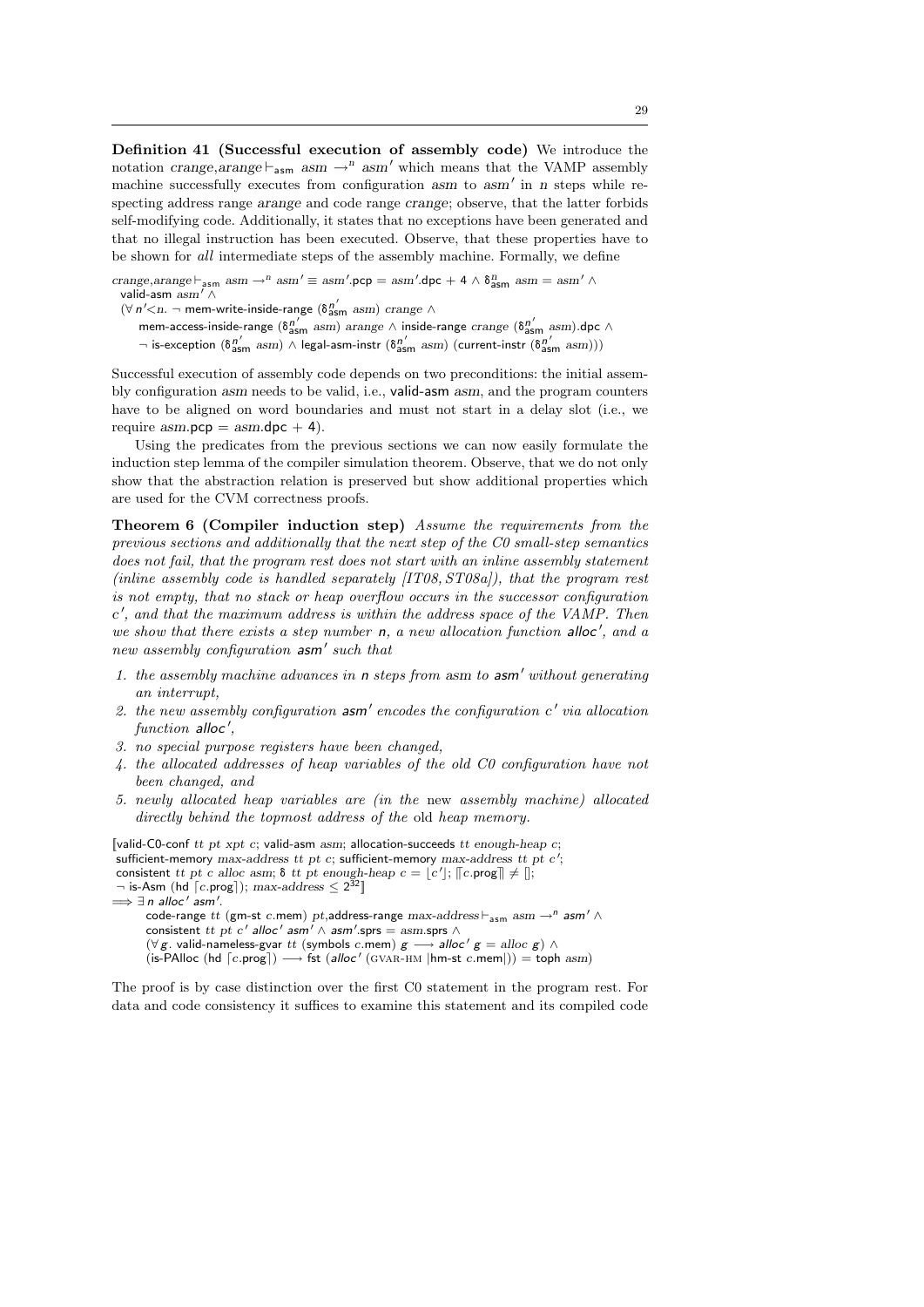in isolation. For control consistency we have to show that the *variable* structure of the program rest (which depends on previously executed statements) corresponds to the fixed structure of control instructions in the compiled code. We prove this in a separate lemma by induction on the nesting depth of control statements. For details see [Lei08].

#### <span id="page-29-1"></span>5.3 Simulation of C0 by VAMP ISA

In this section we combine the compiler theorem with the VAMP simulation theorem. Again, we only consider system mode executions.

Definition 42 (Valid system mode assembly configuration) An assembly configuration is a valid system mode configuration if it is valid and both the mode and the status register are zero:

valid-asm-system  $asm \equiv$  valid-asm  $asm \wedge asm.sprs[MODE] = 0 \wedge asm.sprs[SR] = 0$ 

Definition 43 (Relation between C0 and VAMP ISA configurations) The relation sim-C0-isa, which connects a C0 and a VAMP ISA configuration, holds if there exists a valid system mode VAMP assembly machine asm that encodes the C0 configuration c via the allocation function alloc and is equivalent with the VAMP ISA configuration isa, where the program range is computed from c.

```
sim-C0-isa tt pt c isa alloc \equiv
```
 $\exists$  asm. valid-asm-system asm  $\land$  consistent tt pt c alloc asm  $\land$ 

equiv-asm-isa-with-instr asm isa program-base-word (codesize-program  $tt$  (gm-st c.mem)  $pt$ )

Theorem 7 (Simulation of C0 by VAMP ISA) Using the abstraction relation sim-C0-isa we can combine Theorem [4](#page-24-1) with an extended version of Theorem [6](#page-28-0) which argues not about a single but n steps of the C0 step semantics starting in configuration c.

[valid-C0-conf tt pt xpt c; ∀ i<n. ¬ is-Asm (hd [(the  $(\delta^i$  tt pt enough-heap c)).prog]);  $\llbracket c$ .prog $\rrbracket \neq \rrbracket$ ; sim-C0-isa tt pt c isa alloc;  $\delta^n$  it pt enough-heap  $c = \lfloor c' \rfloor$ ; ∀ $i$ <n. allocation-succeeds  $tt$  enough-heap (the ( $\delta^i$   $tt$   $pt$  enough-heap  $c$ ))  $\land$ sufficient-memory max-address tt pt (the  $(\delta^i$  tt pt enough-heap c)); sufficient-memory  $max$ -address tt pt  $c$ '; max-address-precondition  $max$ -address;  $∀x ∈ set (init-code *tt* (gm-st *c*.mem) pt). is-instr x; precond-seq-isa *seq*<sub>isa</sub> *eifis devs*].$ ⇒  $\exists N$  isa' devs' alloc'.<br>fst ( $\Delta_{\text{isa}}^N$  seq<sub>isa</sub> eifis (|proc = isa, devs = devs|)) = (|proc = isa', devs = devs'|) ∧ is-only-changed-mem isa.mm isa'.mm (program-base + 4 \* codesize-program tt (gm-st c.mem) pt) max-address  $\wedge$ isa-SPRs-equal isa.sprs isa'.sprs  $\land$   $c' \in$  valid-C0SS tt pt valid<sub>asm</sub> xpt  $\land$ sim-C0-isa tt pt  $c'$  isa' alloc'  $\wedge$  $(\forall g.$  valid-nameless-gvar tt (symbols c.mem)  $g \rightarrow$  alloc'  $g =$  alloc g)  $\land$ untouched-devs devs devs' eifis seq<sub>isa</sub>  $N$ 

# <span id="page-29-0"></span>6 CVM

Communicating virtual machines (CVM) is a computational model for the abstract kernel, devices, and a bounded number of user processes [GHLP05, IT08]. All components take turns in execution. The abstract kernel is modeled as C0 machine, the user processes are modeled as assembly machines. CVM abstracts from a low-level microkernel,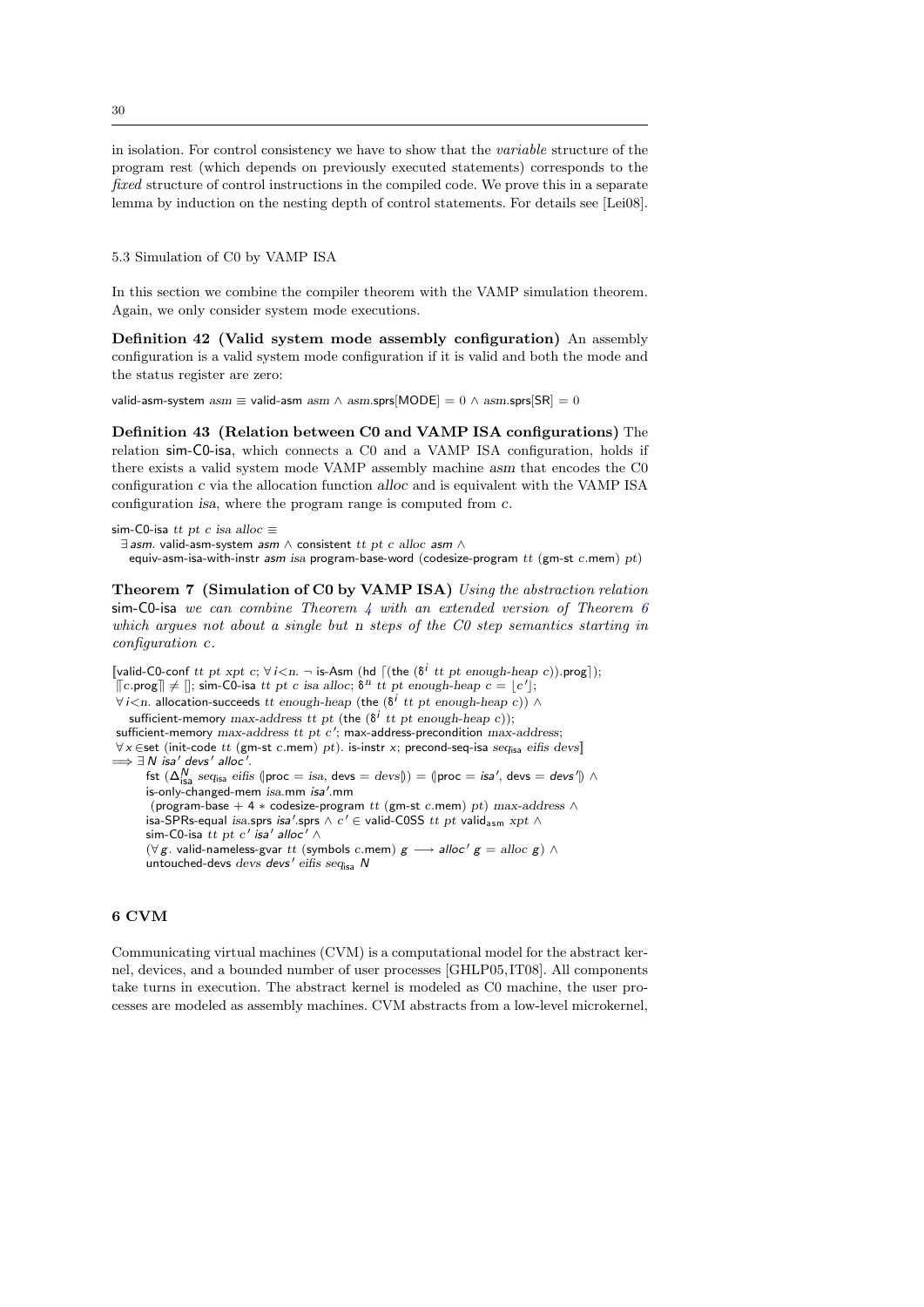which implements interrupt handling, kernel entry and exit, and a number of special functions called CVM primitives [ST08a, ST08b]. CVM primitives provide mechanisms for process management, interprocess and device communication. The abstract kernel uses these primitives to implement a scheduler and kernel calls, allowing user processes to interact with each other and with devices. The CVM marks the top-level model described in this article. It is the basis for a microkernel and an operating system built on top of it [DDB08, DDWS08, DDW09].

An important part of CVM is the implementation of memory virtualization, i.e., it ensures that each user process can operate on its own, isolated memory. This is implemented via demand paging based on the VAMP's address translation mechanism and a swap disk. The page table, a data structure both accessed by the processor and by software, maintains whether a page is in the swap or the main memory. Whenever a user process accesses a page that is currently swapped out a page-fault interrupt is triggered by the processor. In response, the page-fault handler is invoked, which copies the requested page back to the main memory. To copy pages between the swap disk and main memory the page-fault handler relies on a hard disk driver. Both the handler and the driver are part of the CVM implementation.

In the remainder of this article we aim to establish the correctness of memory virtualization. In this section we define the CVM abstraction relation with respect to the VAMP ISA and state CVM's correctness in terms of a simulation theorem. One important case in the simulation is the correct virtualization of user steps. The corresponding theorem is stated at the end of this section.

Simulation of user steps most importantly depends on the correctness of the pagefault handler. In Section [7](#page-36-0) we first present the top-level page-fault handler correctness statement as it is applied in the user step simulation. This theorem is based on the functional correctness of the paging algorithm, which is presented subsequently. Whereas the CVM implementation is written in C0 with inline assembly and overall CVM correctness is stated at the level of the VAMP ISA, the page-fault handler is basically a sequential C0 program without assembly parts. Thus, we can prove functional pagefault handler correctness in the C0 Hoare logic and then transfer this result down to the VAMP ISA, by utilizing the main theorems presented previously: property transfer from the Hoare logic down to the C0 small-step semantics, compiler correctness, and transfer from VAMP assembly with devices to VAMP ISA with devices.

In the Hoare logic, calls of the page-fault handler to the disk driver are represented as XCalls operating on an extended state, which represents the contents of the swap disk and user memory, i.e., the portion of the main memory reserved for user processes. In Section [8](#page-43-0) we prove that the assembly implementation of the driver calls adheres to this abstraction. This is done by a simulation theorem between a C0 machine with XCalls and its implementation in VAMP assembly.

#### 6.1 CVM specification

A CVM configuration cvm is a record with the following components: the device configurations cvm.devs, the interrupt mask cvm.up.statusreg for the devices, the user process configurations cvm.up.userprocesses, modeled as a map from process IDs to VAMP assembly configurations, the current process identifier cvm.up.currentp, which is  $|pid|$  if process pid is running and  $\perp$  if the kernel is running, and the configuration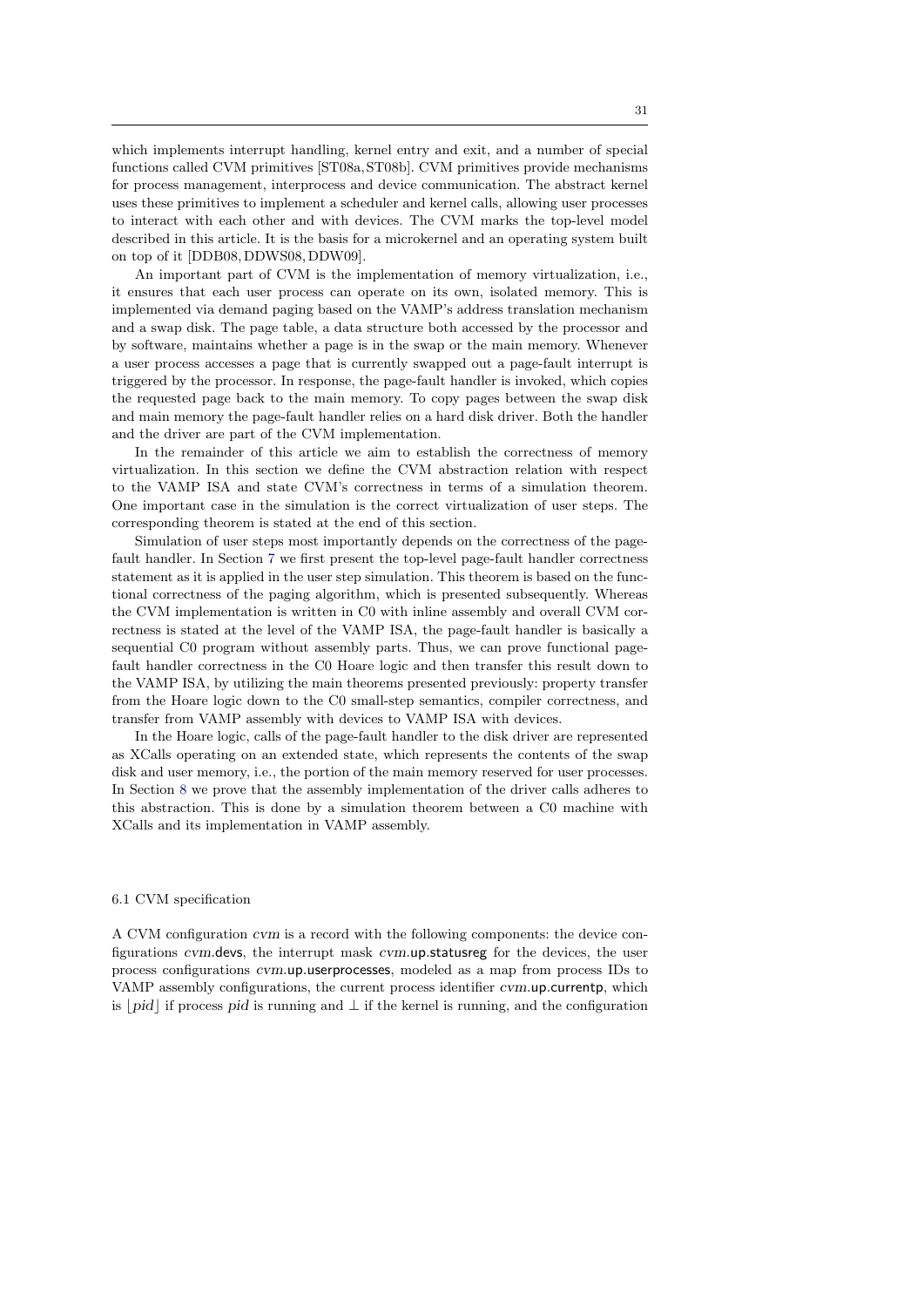

<span id="page-31-0"></span>Fig. 4 CVM automaton

cvm.kernel of the abstract kernel. The abstract kernel is modeled by the C0 small-step semantics. Its configuration includes the type table and the procedure table.

The program of the abstract kernel and the initial device configurations are parameters of the CVM model. In the following we denote them with  $\Pi_k$  and devs.

**Definition 44 (CVM initial configuration)** Given the parameters  $\Pi_k$  and devs, an initial CVM configuration is constructed by the function init-cvm-sys  $\Pi_k$  devs = cvm as follows:

- The current process identifier cvm.up.current p is  $\perp$  since the computation starts with a kernel step. The status register  $cvm$ .up.statusreg masks all interrupts except for the illegal, misalignment, page-fault, trap, and timer interrupts.
- Device configurations cvm.devs, except for the hard disk, are taken from devs. As the CVM abstracts from the page-fault handler and the disk driver, the hard disk used for swapping is no longer visible (i.e., set to the idle device IDLE-DEV).
- The program (i.e., type table, procedure table, and global symbol table) of the abstract kernel cvm.kernel is set to  $\Pi_k$ . The memory of the abstract kernel is initialized and its program rest is set to be a call to the abstract kernel's dispatcher, with parameters indicating a 'system reset'.
- For each user process  $cvm.\text{up.}$  userprocesses i the program counters and generalpurpose registers are set to zero. Their PTL registers are set to −1, which indicates zero size of the virtual memory. Thus, the main memory can be set arbitrarily. The same holds for all special purpose registers other than PTL.<sup>9</sup>

**Definition 45 (CVM computation)** The transition  $\Delta_{\text{cvm}}$  cvm dev<sub>in</sub> takes a CVM configuration cvm and the external input devin and computes the next state. In case of faults (caused by the abstract kernel), the computation stops with the error configuration ⊥. Otherwise depending on the value of devin and cvm.up.currentp, either the kernel, one user process, or one device progresses into the new configuration  $\vert \text{ cum'} \vert$  (for kernel and user processes cf. Figure [4\)](#page-31-0). In the last case the CVM computation additionally produces a device output  $dev_{\text{out}}$ .

Analogously, the transition  $\Delta_{\text{cvm}}^N$  seq<sub>asm</sub> cvm takes a CVM configuration cvm, the external input sequence  $seq_{asm}$  and a step number  $N$  and computes the state reached

<sup>9</sup> A user process cannot access special-purpose registers; we use PTL however to encode the processes' memory size, which can be changed by the abstract kernel with CVM primitives.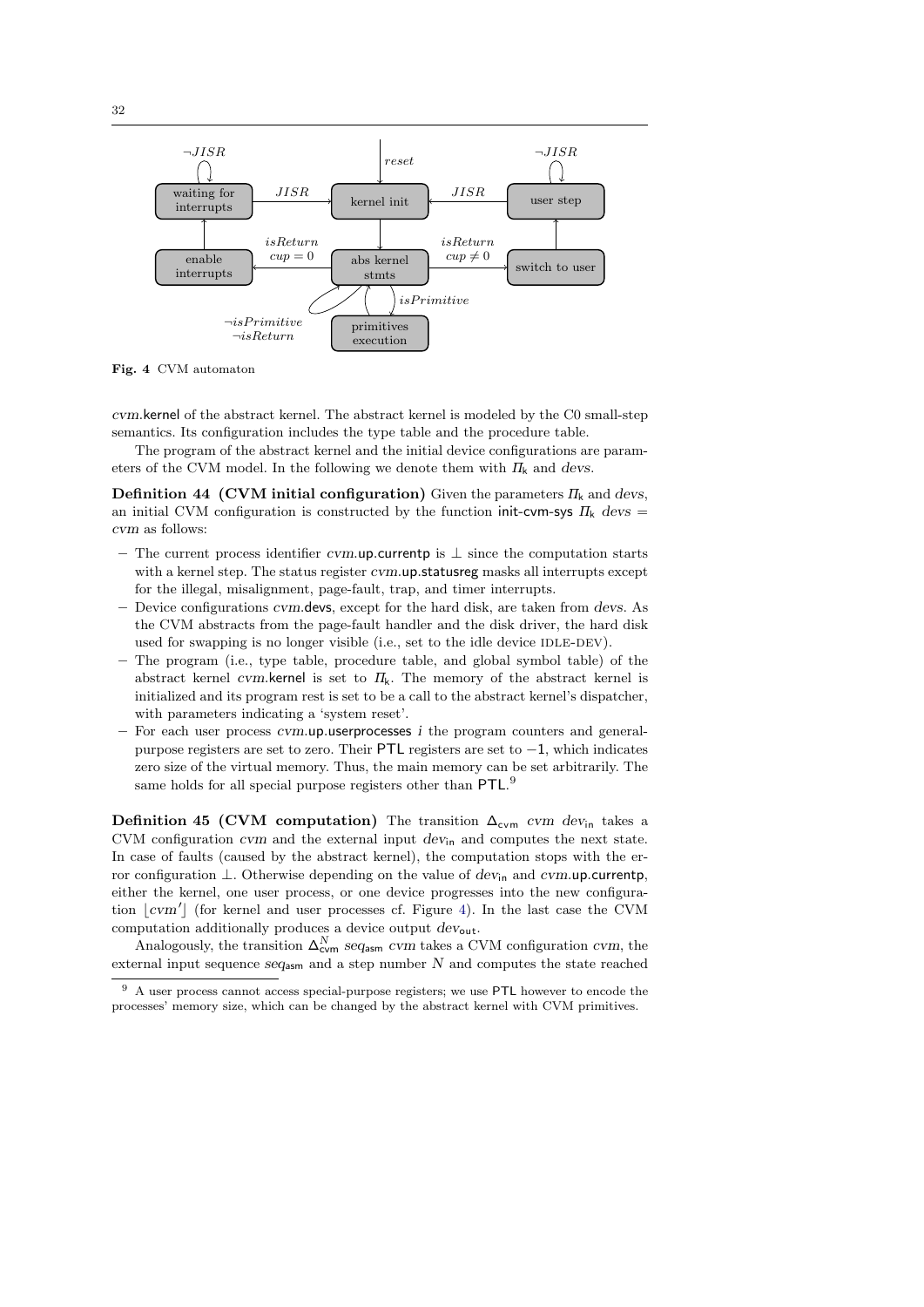

<span id="page-32-0"></span>Fig. 5 CVM abstraction relation

after taking N steps. Additionally, an external output list is generated. If any of the steps leads to a fault, the whole computation returns with  $\bot$ .

#### 6.2 Linking the kernel

The CVM implementation  $\Pi_{\text{cvm}}$ , which implements the functions described earlier, is written in C0 with inline assembly. To obtain a running implementation for a given abstract kernel  $\Pi_{k}$ , we link the abstract kernel and the CVM implementation, and compile them for the target machine [IT08], which results in the concrete kernel. We merge type and global symbol tables, and replace external function calls to CVM primitives by ordinary calls. We refer to the resulting type, procedure, and (global) symbol table of the concrete kernel by (linked-tt  $\Pi_k$ , linked-pt  $\Pi_k$ , linked-st  $\Pi_k$ ).

## <span id="page-32-1"></span>6.3 Abstraction relation

The abstraction relation maps a CVM configuration to a configuration of VAMP ISA with devices. It is a conjunction of statements for all the components of CVM configu-rations (cf. Figure [5\)](#page-32-0). We start with the relations  $SR$ -relation cvm.up.statusreg isa<sub>D</sub> for the interrupt mask (stored in the status register) and cup-relation (the cvm.up.currentp) isa<sub>D</sub> for the current process identifier. These relations compare the values of the kernel variables SR and cup obtained from ISA memory with the status register and current process identifier of the CVM configuration. The relation dev-sim cvm.devs isa<sub>D</sub> requires that device states in the CVM and VAMP ISA configurations are equal except for the swap disk, which is an idle device in CVM.

Relation for user processes. The relation  $\bf{B}$  cvm.up.userprocesses is a states whether user process configurations are represented in the configuration of an ISA machine with devices. We first define the function get-p-vm to 'extract' user process configurations from ISA configurations. Second, we define a relation equiv-up which maintains equivalence between the extracted and the given user process configuration.

The function  $get$ -p-vm isa<sub>D</sub> pid is defined separately for registers and memory of user process pid. If process pid is currently running on the ISA machine, its registers can directly be taken from the hardware processor  $isa<sub>D</sub>$ .proc. Otherwise, another process or the abstract kernel is currently running and the registers of process pid are held in element pid of an array of process control blocks (PCBs). The memory of user process pid is stored in the main memory  $isa<sub>D</sub>$ .proc.mm and the swap disk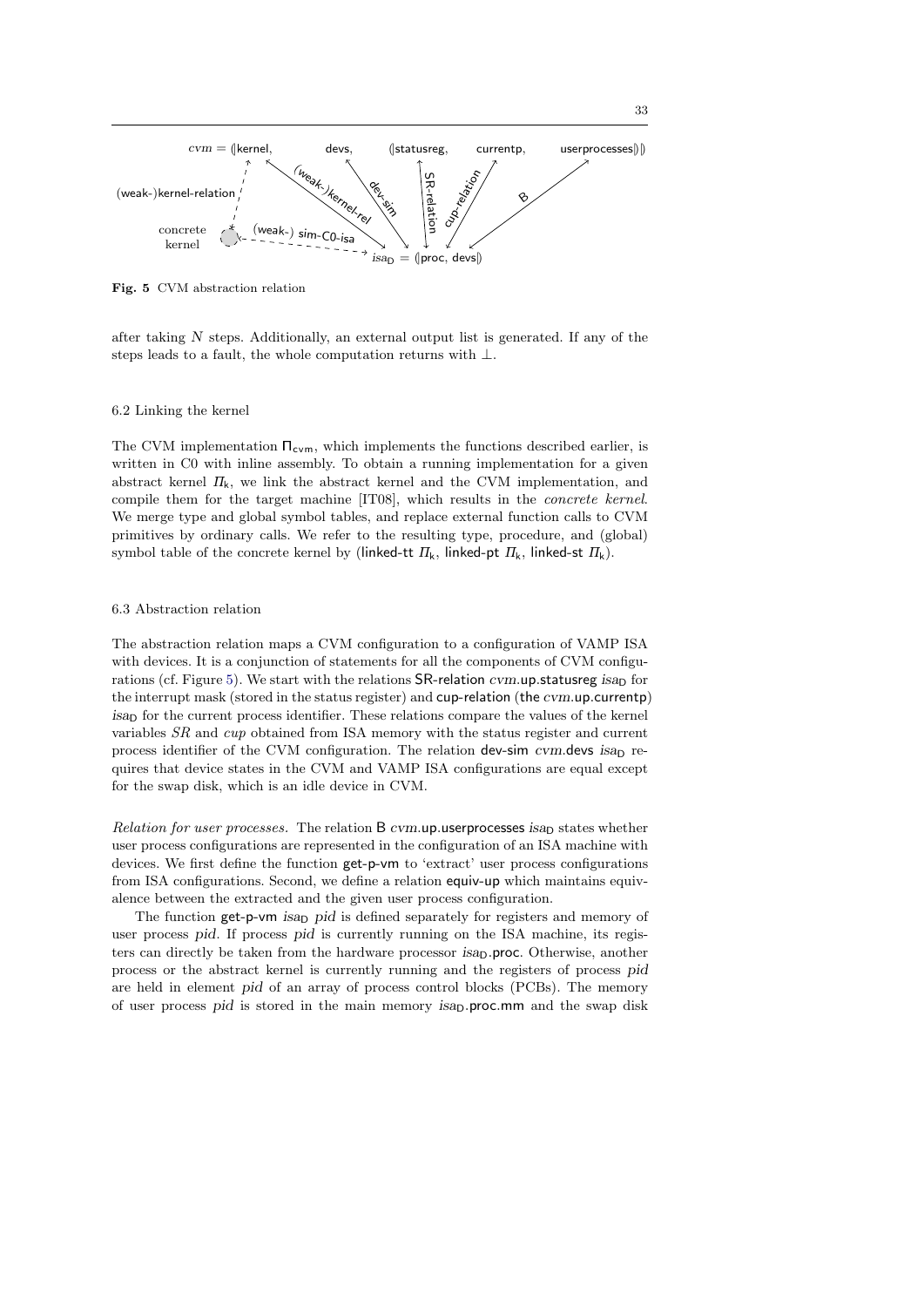in isaD.devs. For each memory address, the decision where the data can be found is taken according to the valid bit of the respective page-table entry. So, (get-p-vm isap pid).mm = get-mm isa<sub>D</sub> pid, where get-mm is defined as follows:

get-mm isan pid  $\equiv$  $\lambda$ ad. if v (pte isa<sub>D</sub> pid (px  $(4 * ad)) = 1$ then get-int-var-from-mem isa<sub>D</sub> (pma isa<sub>D</sub> pid  $(4 * ad)$ ) else get-swap-int isa<sub>D</sub> (sma isa<sub>D</sub> pid  $(4 * ad)$ )

The equivalence relation equiv-up compares two user processes asm and  $\text{asm}'$  with respect to a given (virtual) memory size vm-size. The relation is not an equality: memory contents have to be equal only up to address vm-size, general-purpose register 0 is not compared (it is always tied to 0 for the VAMP), and only certain special-purpose registers must be equal while others are inaccessible to users:

```
equiv-up asm_1 asm_2 vm-size \equiv asm_1 \cdotdpc = asm_2 \cdotdpc \land asm_1 \cdotpcp = asm_2 \cdotpcp \landtl asm_1.gprs = tl asm_2.gprs \wedge (\forall r \in set \text{USER-SPRS. }asm_1.sprs[r] = asm_2.sprs[r]) \wedge(\forall ad \lt m\text{-}size\ div 4.\ arm_1.\text{mm}\ ad =\ asym_2.\text{mm}\ ad)
```
The relation for a single user process is then defined as

 $B_p$  cvm.up.userprocesses isap pid = equiv-up (get-p-vm  $isa_{\rm D}$   $pid)$  (cvm.up.userprocesses  $pid)$  ((ptl  $isa_{\rm D}$   $pid$   $+$   $1)$   $*$   $2^{12})$ 

where ptl is used to compute the virtual memory size. The conjunction of this relation over all processes defines the user process relation:

B cvm.up.userprocesses isa $\cap$  =

 $∀ pid. 0 < pid ∧ pid <$  PID-MAX  $→$  B<sub>p</sub> cvm.up.userprocesses isa<sub>D</sub> pid

Relation for the kernel. The abstraction relation for the abstract kernel component cvm.kernel of CVM configurations is the most involved one. Since only after linking the abstract kernel with the CVM implementation it can run on the target architecture we relate it to the ISA machine indirectly through a concrete kernel ck. Concrete and abstract kernels are connected by the relations kernel-relation, which has to hold during kernel executions, or weak-kernel-relation, which has to hold during user steps. Configurations of the concrete kernel ck can be mapped to the architecture by the C0- ISA abstraction relation defined in Section [5.3.](#page-29-1) Using this relation and some additional invariants to extend the above kernel relations we obtain the combined kernel and weak kernel relations, kernel-rel  $\Pi_{k}$  and weak-kernel-rel  $\Pi_{k}$ . Before stating all these relations let us first give an auxiliary definition.

**Definition 46 (Content-enclosing relation)** For two C0 memory contents  $ct_1$ and  $ct_2$  the predicate shifted-content  $ct_1$   $ct_2$  lo ho offset len states that the content  $ct_1$  of length len is enclosed within the content  $ct_2$  starting from position offset. Local variables are shifted by lo while heap variables are shifted by ho.

**Definition 47 (Kernel relation)** The relation kernel-relation cvm.kernel  $\Pi_k$  ck is a conjunction of the following facts:

- type-, procedure- and global symbol table of cvm.kernel are equal to those of  $\Pi_{\mathbf{k}}$ ,
- $-$  the relation kernel-relation-mem cvm.kernel.conf.mem ck.mem which states that the content-enclosing relation holds for the global and heap memories of kernels while the local stack of the abstract kernel is shifted by one (cf. Figure [6\)](#page-34-0),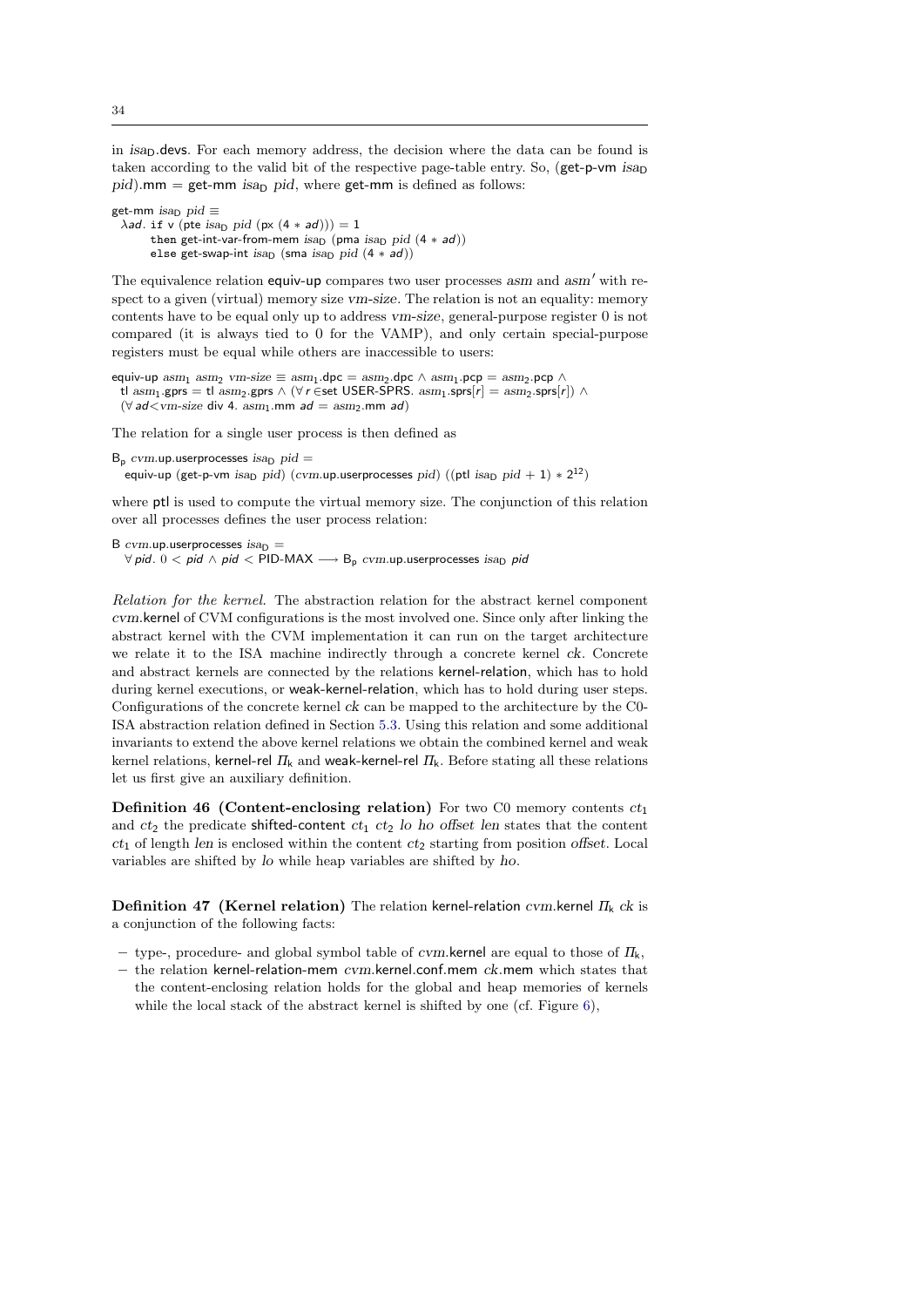

<span id="page-34-0"></span>

- the kernel program rest relation kernel-relation-prog cvm.kernel.conf  $\Pi_k$  ck.mem ck.prog which states that both kernels are calling the kernel dispatcher and this call statement in the concrete kernel is obtained by renumbering the statement in the abstract kernel (cf. Figure [6\)](#page-34-0), and
- whenever the abstract kernel terminates its result is equal to the value of the variable cup from the concrete kernel.

<span id="page-34-1"></span>Definition 48 (Combined kernel relation) The combined kernel relation ties together the abstract kernel cvm.kernel and the underlying ISA machine isa.

kernel-rel  $\Pi_k$  cvm.kernel isa alloc =

The relation kernel-sim-C0-isa  $\Pi_k$  pfh<sub>ss</sub> ck isa alloc is a conjunction of the C0-ISA abstraction relation, the C0 validity predicate, and properties about the structure of the global and heap memories. The relation concr-kernel-inv  $\Pi_k$  pfh<sub>ss</sub> ck requires that active and free lists and the PCBs in the page-fault handler configuration  $\text{pfh}_{ss}$  at the small-step layer are well-formed and their values correspond to those in  $ck$ .

The combined kernel relation has to hold after the execution of every statement of the kernel. However, when the kernel returns control to a user process and until it is re-entered (starting execution again with its main function) this relation is too strong. Instead, we define a weak variant of the kernel relation, which merely requires that the kernel remains 'intact' after user execution, most importantly that its heap and global memory contents remain unchanged. Clearly, the concrete kernel can achieve this by appropriately setting up and restricting address translations for users. In the following definition, gmct resp. hmct denote global and heap memory contents of the concrete kernel ck and hmst denotes its heap symbol table.

Definition 49 (Weak kernel relation) The relation weak-kernel-relation requires (i) that type table, procedure table, and global symbol table of cvm.kernel equal to those of  $\Pi_{k}$  and (ii) that the weak kernel memory relation weak-kernel-relation-mem cvm.kernel.conf.mem gmct hmct hmst holds, which comprises only content-enclosing relations for heap and globals since the stack is reinitialized at the next kernel entry.

 $\exists$  pfh<sub>ss</sub> ck. kernel-sim-C0-isa  $\Pi_k$  pfh<sub>ss</sub> ck isa alloc  $\wedge$  concr-kernel-inv  $\Pi_k$  pfh<sub>ss</sub> ck  $\wedge$ kernel-relation cvm.kernel  $\Pi_k$  ck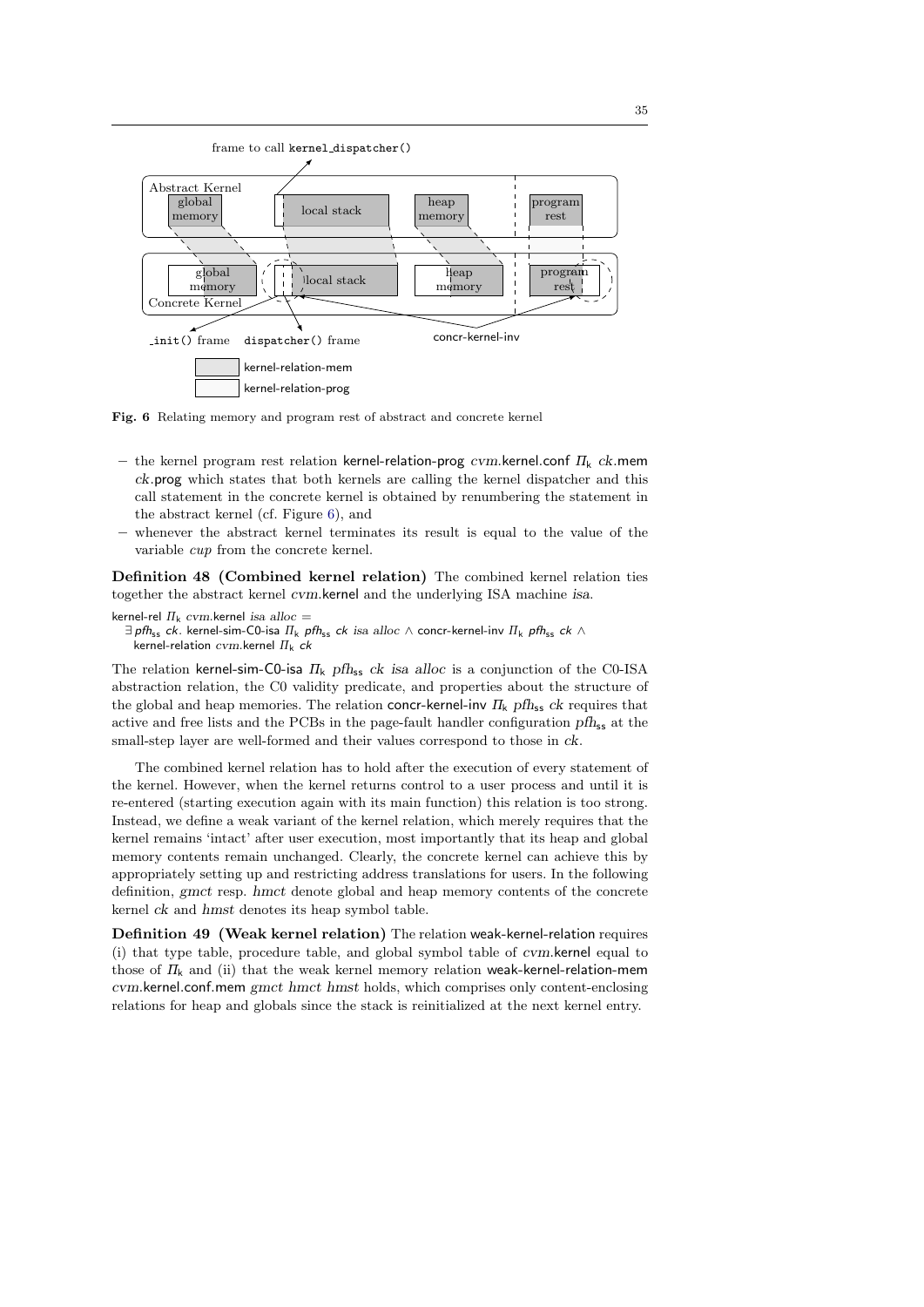As with the kernel relation, we add a C0-ISA abstraction relation (weak, in this case) in order to obtain the combined weak kernel relation.

Definition 50 (Combined weak kernel relation) The combined weak kernel relation maps the abstract kernel cvm.kernel and the underlying ISA machine isa:

weak-kernel-rel  $\Pi_k$  cvm.kernel isa alloc cp =  $\exists$  pfh<sub>ss</sub> gmct hmct hmst. weak-sim-C0-isa  $\Pi_k$  pfh<sub>ss</sub> gmct hmct hmst isa alloc  $\wedge$ weak-kernel-relation cvm.kernel  $\Pi_k$  gmct hmct hmst  $\wedge$ fst (alloc (GVAR-HM 0)) = heap-base  $\wedge$ (case cp of  $\perp \Rightarrow$  True  $| |pid| \Rightarrow 0 \leq pfh_{ss}.$ abs-pcbs-ss $[pid].$ ptl)

Besides the weak C0-ISA abstraction relation (explained below) and the weak kernel relation the above definition states that the first variable on the heap resides at the address heap-base and if the current process identifier cp corresponds to a user process, then this process has some allocated memory.

Definition 51 (Weak C0-ISA abstraction relation) The abstraction relation weak-sim-C0-isa  $\Pi_k$  pfh<sub>ss</sub> gmcr hmct hmst isa alloc states that there exists an intermediate assembly configuration such that (i) it is valid and equivalent to isa, (ii) those parts of the C0 validity predicate hold that speak about global and heap memories, (iii) the compiler consistency relation holds except for control and register consistency.

Putting abstraction relations together. Device, user, and interrupt mask relations hold in every CVM state. Otherwise we distinguish three cases. (i) If cvm.up.currentp  $= \perp \wedge$  is-wait-state cvm.kernel the kernel is waiting for an interrupt. In this case the combined weak kernel relation holds and the current process value is equal to 0. (ii) If cvm.up.currentp =  $\perp \wedge \neg$  is-wait-state cvm.kernel the kernel is going to make an ordinary step and the full combined kernel relation holds. Additionally, an invariant over processor registers is stated. (iii) If cvm.up.current  $p = |pid|$  user process pid is going to make a step. The combined weak kernel relation holds and the value of the current process variable is related to pid. Additionally, the user invariants hold.

```
CVMrelation cvm \Pi_k isa<sub>D</sub> alloc \equiv dev-sim cvm.devs isa<sub>D</sub> \land B cvm.up.userprocesses isa<sub>D</sub> \landSR-relation cvm.up.statusreg isa_D \wedge(case cvm.up.currentp of
   \bot \Rightarrow if is-wait-state {\it cvm}.kernel
          then weak-kernel-rel \varPi_k cvm.kernel isa<sub>D</sub>.proc alloc \bot ∧ cup-relation 0 isa<sub>D</sub> ∧
                  weak-reg-invariant isa_D.proc
```
- else kernel-rel  $\Pi_k$  cvm.kernel isa<sub>D</sub>.proc alloc  $\wedge$  reg-invariant isa<sub>D</sub>.proc
- |  $|$  pid |  $\Rightarrow$  weak-kernel-rel  $\Pi_k$  cvm.kernel isa<sub>D</sub>.proc alloc  $|$  pid | ∧ cup-relation pid isa<sub>D</sub> ∧ user-invariant  $isa<sub>D</sub>$ .proc pid)

#### 6.4 Correctness theorem

CVM top-level correctness is stated as a simulation theorem between VAMP ISA with devices and the CVM model. We start from an initial ISA configuration ( $|proc = isa$ ,  $devs = devs$ , which is connected to a valid swap disk of sufficient size and has the compiled linked kernel loaded to main memory. The ISA computation is parameterized over an execution sequence  $seq_{\text{isa}}$ . As a precondition on this sequence, denoted precondition-seq-isa-hd  $seq_{iss}$ , we assume that external inputs are well-typed, the processor is scheduled infinitely often, and the hard disk transfers sectors in finite time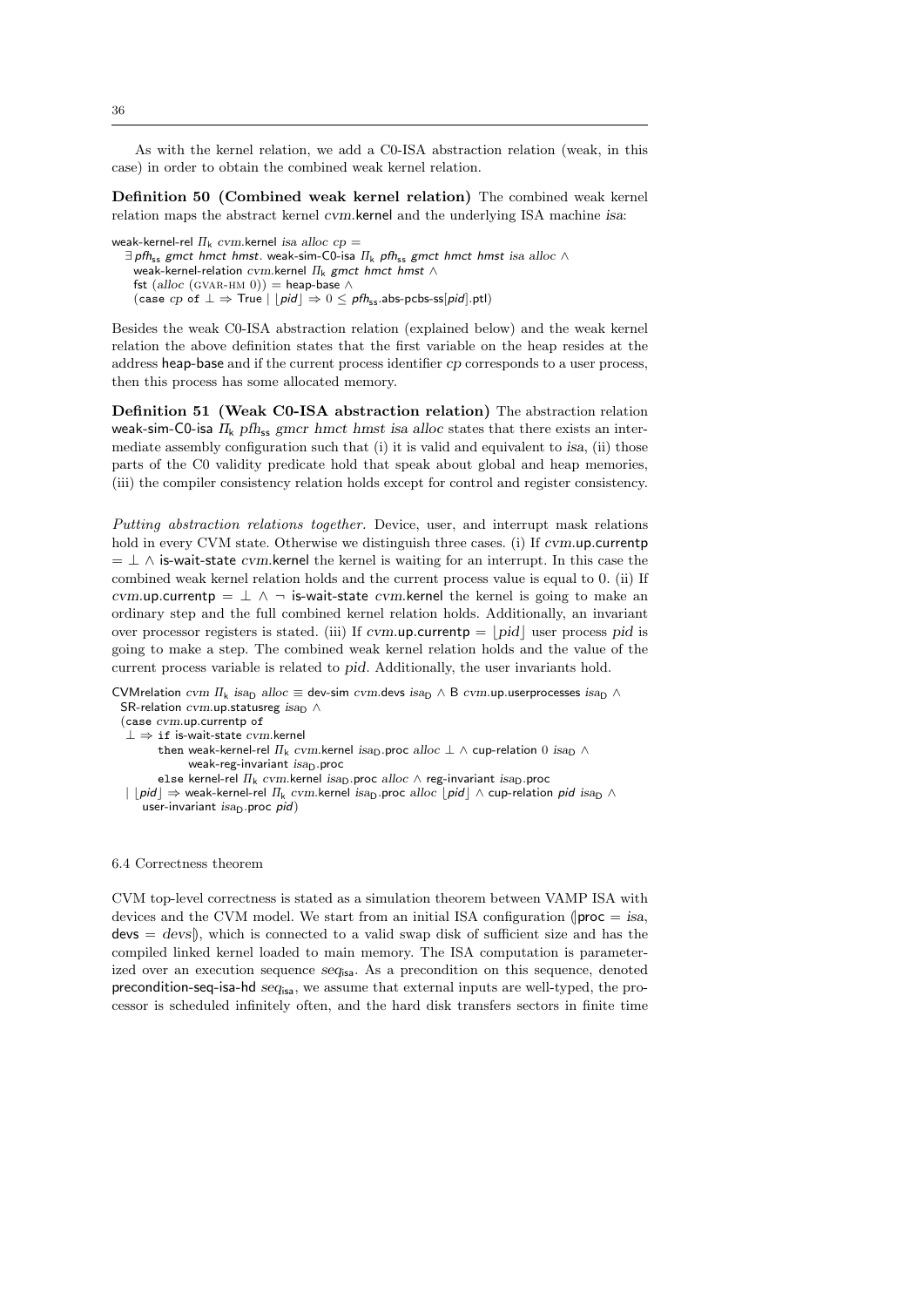(this is formalized by an external trigger input to the hard disk signaling progress). Furthermore, we have to assume certain properties of the abstract kernel abs-kernel-props  $\Pi_{k}$ , including preconditions for linking and bounds on the stack size. Based on these assumption we should be able to simulate a CVM computation with an initial state init-cvm-sys  $\Pi_k$  devs with respect to some execution sequence seq<sub>asm</sub> (in which devices and the processor always make progress): for all natural numbers n counting non-device steps of the CVM model that reach a state in which the abstract kernel has not caused a fault or heap overflow, we must prove the existence of a step number  $N'$  for the ISA model in which, most prominently, the relation CVMrelation holds. Formally:

[abs-kernel-props  $\Pi_k$ ; is-init-isa-config  $\Pi_k$  isa; invariant-hd devs;

kernel-size + max-swap-size  $\leq$  hd-size  $\emph{devs}$  DID-hd; precondition-seq-isa-hd  $\emph{seq}_{\text{isa}}$  eifis  $\emph{devs}$   $\parallel$  $\implies \exists$  seq<sub>asm</sub>. precondition-seq-cvm seq<sub>asm</sub> (init-dev devs)  $\land$ 

 $(\forall n. \exists N.$  count-proc-steps seq<sub>asm</sub>  $N = n \land$  $(\forall$  cvm' eifos'.  $\Delta_{\text{Cvm}}^N$  seq<sub>asm</sub> (init-cvm-sys  $\varPi_k$  devs) =  $\lfloor$ (cvm', eifos')]  $\wedge$ asize-heap  $\textit{cvm}$ '.kernel.conf.mem.hm.st  $\leq$  abstract-heap-max-size  $\longrightarrow$  $(\exists N'$  alloc'.

CVMrelation  $\textit{cum}'$   $\Pi_k$  (fst  $(\Delta_{\mathsf{isa}}^{N'} \, \textit{seq}_{\mathsf{isa}} \, \textit{eifis} \, (\textit{proc} = \textit{isa}, \textit{devs} = \textit{devs})))$  alloc')))

The proof of this theorem can be broken down according to the various types of steps that can be made in the CVM model. We focus here on the correct simulation of user processes in the CVM model. The structure of the correctness statement for such steps is similar to the previously stated top-level correctness property. Given that we start computation in a machine configuration ( $\mathsf{proc} = isa$ ,  $\mathsf{devs} = des$ ) related to a CVM configuration cvm and an abstract kernel  $\Pi_k$  via an allocation function alloc, we have to show that we can reach a machine configuration ( $\mathsf{proc} = \mathsf{isa}'$ ,  $\mathsf{devs} = \mathsf{devs}'$ ) in which the user step that the CVM model makes has been simulated.

#### Theorem 8 (CVM correctness: user step)

[abs-kernel-properties  $\Pi_k$ ; invariant-hd devs; precondition-seq-isa-hd seq<sub>isa</sub> eifis devs; kernel-size + max-swap-size  $\leq$  hd-size devs DID-hd; is-dlx-conft isa; code-invariant-isa  $\Pi_{k}$  isa; zfp-condition isa; cvm-stack-and-heap-bound cvm;  $|(cvm.up.userprocesses pid).sprs| = 32;$ CVMrelation cvm  $\Pi_k$  (|proc = isa, devs = devs|) alloc; cvm.up.currentp =  $\lfloor pid\rfloor\rfloor$  $\implies$  ∃ seq<sub>asm</sub>. precondition-seq-cvm seq<sub>asm</sub> (init-dev devs) ∧ (∃ N. count-proc-steps seqasm N = 1 ∧  $(∀ cvm'.$  $(\exists \text{ eifos}'. \Delta_{\text{cvm}}^N \text{ seq}_{\text{asm}} \text{ cum} = \lfloor (\text{cvm}', \text{ eifos'}) \rfloor) \longrightarrow$  $a$ size-heap  $\overline{c}$ vm'.kernel.conf.mem.hm.st  $\le$  abstract-heap-max-size  $\longrightarrow$  $(\exists N'$  isa' devs'. fst  $(\Delta_{\text{isa}}^{N'} \text{ seq}_{\text{isa}} \text{ eifis (proc = isa, devs = devs)} ) = (\text{proc = isa', devs = devs'}) \land$  $(\forall$  DID. dconfs-single-same-type  $(devs$  DID)  $(devs'$  DID))  $\land$  invariant-hd devs'  $\land$ kernel-size + max-swap-size  $\leq$  hd-size devs' DID-hd  $\wedge$  is-dlx-conft isa'  $\wedge$ code-invariant-isa  $\Pi_k$  isa<sup> $\prime$ </sup>  $\wedge$  zfp-condition isa $\prime$   $\wedge$  $(\exists$  alloc'. CVMrelation cvm'  $\Pi_k$  (|proc = isa', devs = devs'|) alloc'))))

# <span id="page-36-0"></span>7 Page-fault handler

Page-faults occurring during a user step are treated by a page-fault handler, a routine which translates addresses and loads missing pages from the hard disk into the physical memory. In this section we report on the verification of the function pfh-touch-addr [ASS08]. This function is called in two situations: when page-fault exceptions occur and when the kernel executes CVM primitives that access user memory. In the second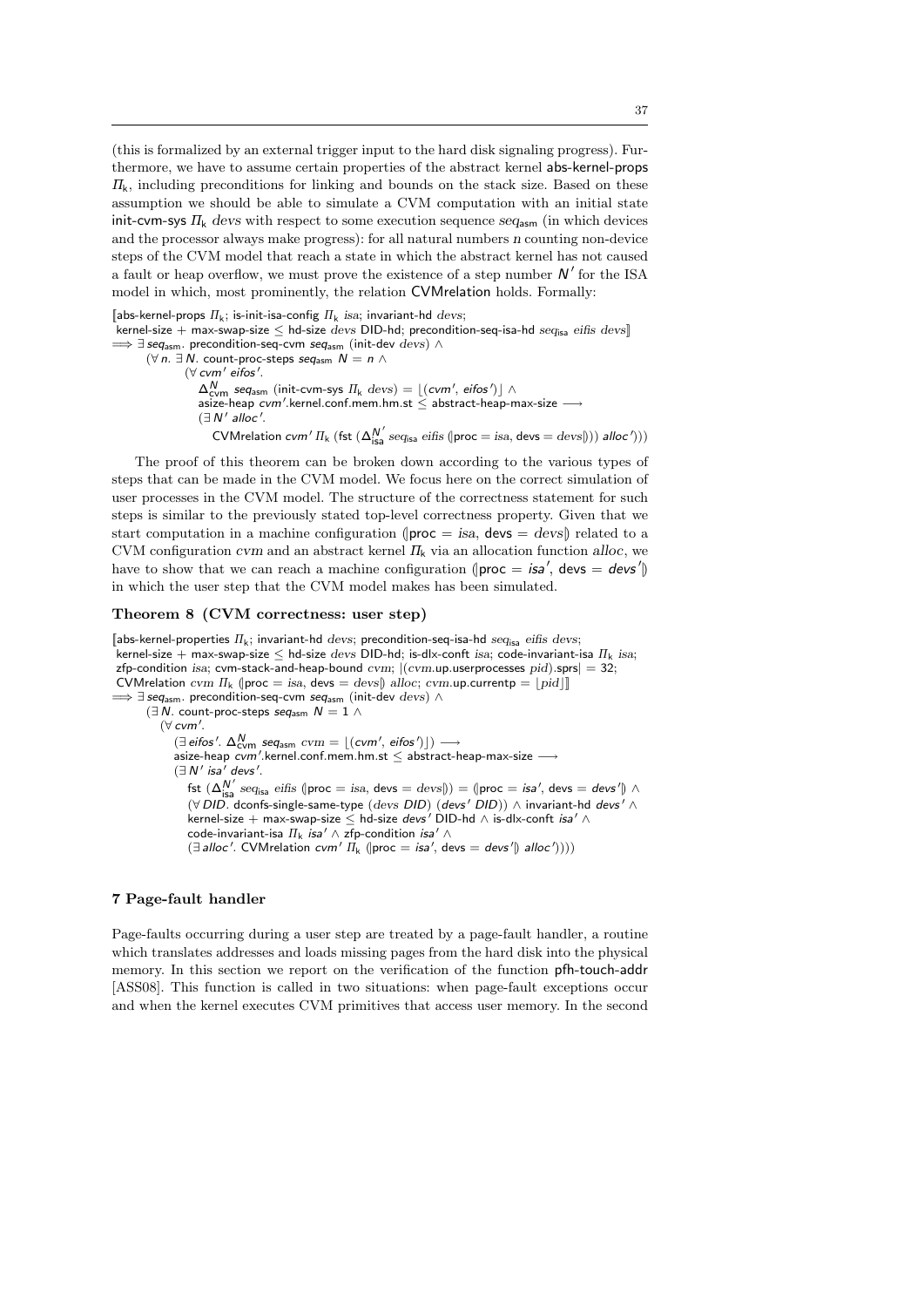case the function simulates address translation for CVM, which runs untranslated, and makes sure that the corresponding memory page is swapped in. In this article we concentrate on the first case and omit the remaining details.

# <span id="page-37-0"></span>7.1 Design and implementation

Our page-fault handler implementation [Con06] maintains several data structures in physical memory to manage physical and swap memories, support virtual memory de- and allocation, and implement a page-replacement strategy. These data structures comprise: (i) the process control blocks (PCBs), described in Section [6.3,](#page-32-1) (ii) page and big-page tables used for translations of a virtual address into a physical or a swap address, and (iii) active and free lists that manage allocated and free user memory pages. The PCBs are shared between the page-fault handler and the CVM implementation. Page tables are also accessed by the VAMP hardware; therefore, the page table origin address has to match the allocated base address of the C0 variables representing the page table. All other data structures are exclusively accessed by the page-fault handler.

At the software level we distinguish the following page-faults: (i) an invalid access page-fault occurs on an access to a page not present in physical memory and (ii) a zero-protection page-fault occurs on a write access to a freshly allocated page.

When a memory page is allocated for a user process it must be filled with zeros. This is done lazily by our implementation. During allocation, all freshly allocated pages are mapped read-only to a special zero-filled page residing at page address ZFP. Reading from that page returns zero data. At a write attempt a zero-protection page-fault is raised and only then a new page is allocated and cleared. Thus, the original allocation operation leaves the active and free lists unchanged, possibly modifying the PCBs and the page-table space in case an adjustment of origins is needed. When freeing memory, the descriptors of the released pages are moved back to the free list, and the corresponding entries in the page tables are invalidated.

On a page-fault the handler behaves as follows. If there is an unused user page in physical memory (i.e., the free list is not empty), it can be mapped in for the pagefaulting process. If not, a page from an active list is evicted. The selected page is then either filled with data loaded from the swap disk or with zeros, depending on the kind of page-fault. The page table entry of an evicted page is invalidated while the valid bit of a loaded page is set. We use the FIFO-eviction strategy, which guarantees that the page swapped in during the previous call to the handler will not be swapped out during the current call. This property is crucial for liveness of user instruction execution since a single instruction can cause up to two page-faults on the physical machine – one during the fetch phase, the other during a load/store operation.

#### <span id="page-37-1"></span>7.2 Top-level correctness

Our notion of the page-fault handler top-level correctness is motivated by the CVM correctness theorem. Besides guaranteeing functional correctness the top-level theorem of the page-fault handler must ensure preservation of the CVM abstraction relation for user processes B and other invariants. The main point of the functional correctness statement is absence of page-faults after a call to the handler.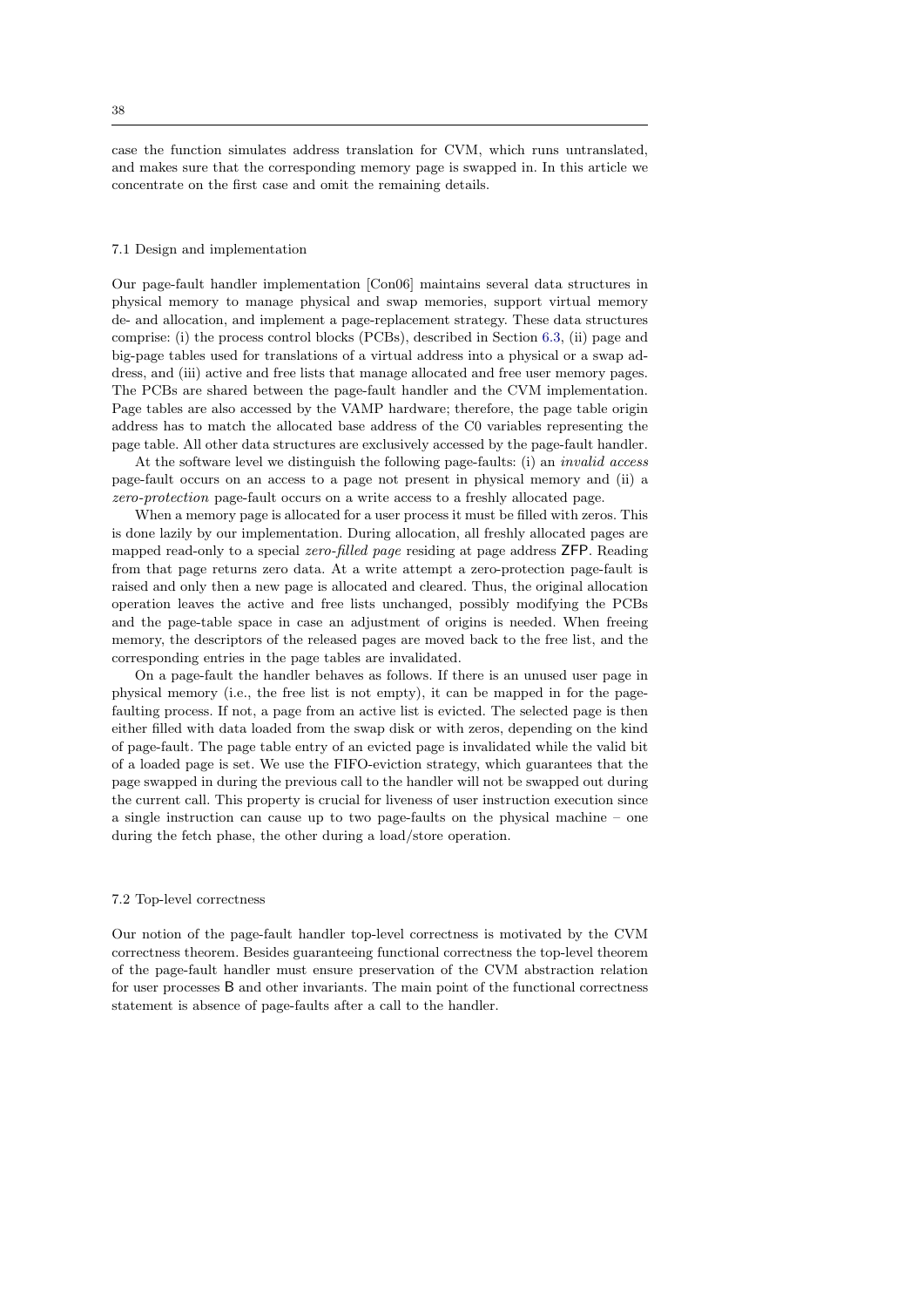#### Theorem 9 (Page-fault handler top-level correctness)

 $\lceil \mathsf{hd} \rceil$  c.prog $\rceil$  =

SCall res pfh-touch-addr [VARAcc pid-vn, VARAcc addr-vn, LIT (unsigned MM-SWAP-IN), LIT (unsigned cnt)] sid; intention = MM-SWAP-IN; toplm-conditions  $\Pi_k$  c res addr-vn va pid-vn pid; pfh-touch-addr-PRE<sub>ss</sub> (linked-tt  $\Pi_k$ ) pfh<sub>ss</sub> abs-cnt pid va MM-SWAP-IN cnt c.mem.gm.ct c.mem.gm.st c.mem.hm.ct c.mem.hm.st; abs-kernel-props  $\Pi_k$ ; stack-and-heap-bound c; precondition-seq-isa-hd seq<sub>isa</sub> eifis devs; invariant-hd devs; kernel-size + max-swap-size  $\leq$  hd-size devs DID-hd; zfp-condition isa; code-and-sprs-invariant-isa  $\Pi_k$  isa; B up (|proc = isa, devs = devs|); kernel-sim-C0-isa $'H_k$  c isa alloc] ⇒ ∃ N isa' devs'.<br>fst ( $\Delta_{\text{isa}}^{N}$  seq<sub>isa</sub> eifis (|proc = isa, devs = devs|)) = (|proc = isa', devs = devs'|) ∧ non-interference-hd-isa  $devs$  devs' seq<sub>isa</sub> eifis  $N \wedge$  invariant-hd devs'  $\wedge$ kernel-size + max-swap-size  $\leq$  hd-size devs' DID-hd  $\wedge$  zfp-condition isa'  $\wedge$ code-and-sprs-invariant-isa  $\overline{H_{\mathsf{k}}}$  isa'  $\wedge$  B  $\mu p$  (|proc = isa', devs = devs'|)  $\wedge$ ( $\exists$  c' alloc'. kernel-sim-C0-isa'  $\Pi_k$  c' isa' alloc' ∧ mem-structure  $c$  c'  $\Pi_k$  res ∧  $c'.$ prog = remove-first-stmt c.prog  $\wedge$ lc-var-val (linked-tt  $\Pi_k$ ) c'.mem  $res =$ unsigned (pfh-touch-addr-result-ss pfh<sub>ss</sub> abs-cnt pid va MM-SWAP-IN) ∧ pfh-touch-addr-POST<sub>ss</sub> (linked-tt  $\bar{H}_k$ )  $\bar{p}fh_{ss}$  abs-cnt pid va MM-SWAP-IN c'.mem.gm.ct  $c'.$ mem.gm.st  $c'.$ mem.hm.ct  $c'.$ mem.hm.st)

In the following we explain the assumptions and conclusions. The first condition of the theorem assumes the head of the kernel's program rest to be an invocation of the page-fault handler. The call takes four parameters. The first two are the PID of the process and the address of the page-fault. The third is the intention of the call. When page-faults are handled, it is set to MM-SWAP-IN. In this case, the fourth parameter is ignored; we do not describe other modes of operation here. The context of the call (the top local memory frame of the kernel) must adhere to certain validity properties, e.g., type constraints for the parameters. Those properties are grouped in the predicate toplm-conditions. The functional preconditions (e.g., restrictions on parameter values) of the handler call are collected in the predicate pfh-touch-addr-PRE<sub>ss</sub>.

Moreover, the abstract kernel must satisfy static validity properties described in the CVM predicate abs-kernel-props. The next assumption ensures that the stack and heap size of the kernel machine are bounded, and thus, do not overlap with the memory space of user processes:

```
stack-and-heap-bound c \equiv
```

```
asize-memlist (map st (map fst c.mem.lm)) frame-header-size ≤ MAX-STACK-PFH ∧
asize-heap c.mem.hm.st < MAX-HEAP-PFH
```
When proving correctness in the VAMP ISA with devices model, we do not have to consider all possible computations given by the execution sequences. Rather, it is valid (by hardware construction) to restrict ourselves only to fair sequences, i.e., sequences in which the processor and the devices are live. These conditions are defined in precondition-seq-isa-hd.

The remaining assumptions are invariants and must also hold after termination of the page-fault handler. The invariant invariant-hd states that the swap disk is valid and of sufficient size. The invariant zfp-condition states that the zero-filled page is placed appropriately in the ISA memory. The invariant code-and-sprs-invariant-isa states that the memory of the ISA machine contains the kernel code, system mode is enabled, and all external interrupts are disabled. The CVM abstraction relation B is another invariant of the page-fault handler. Finally, the invariant kernel-sim-CO-isa' requires that the VAMP ISA machine implements the concrete kernel.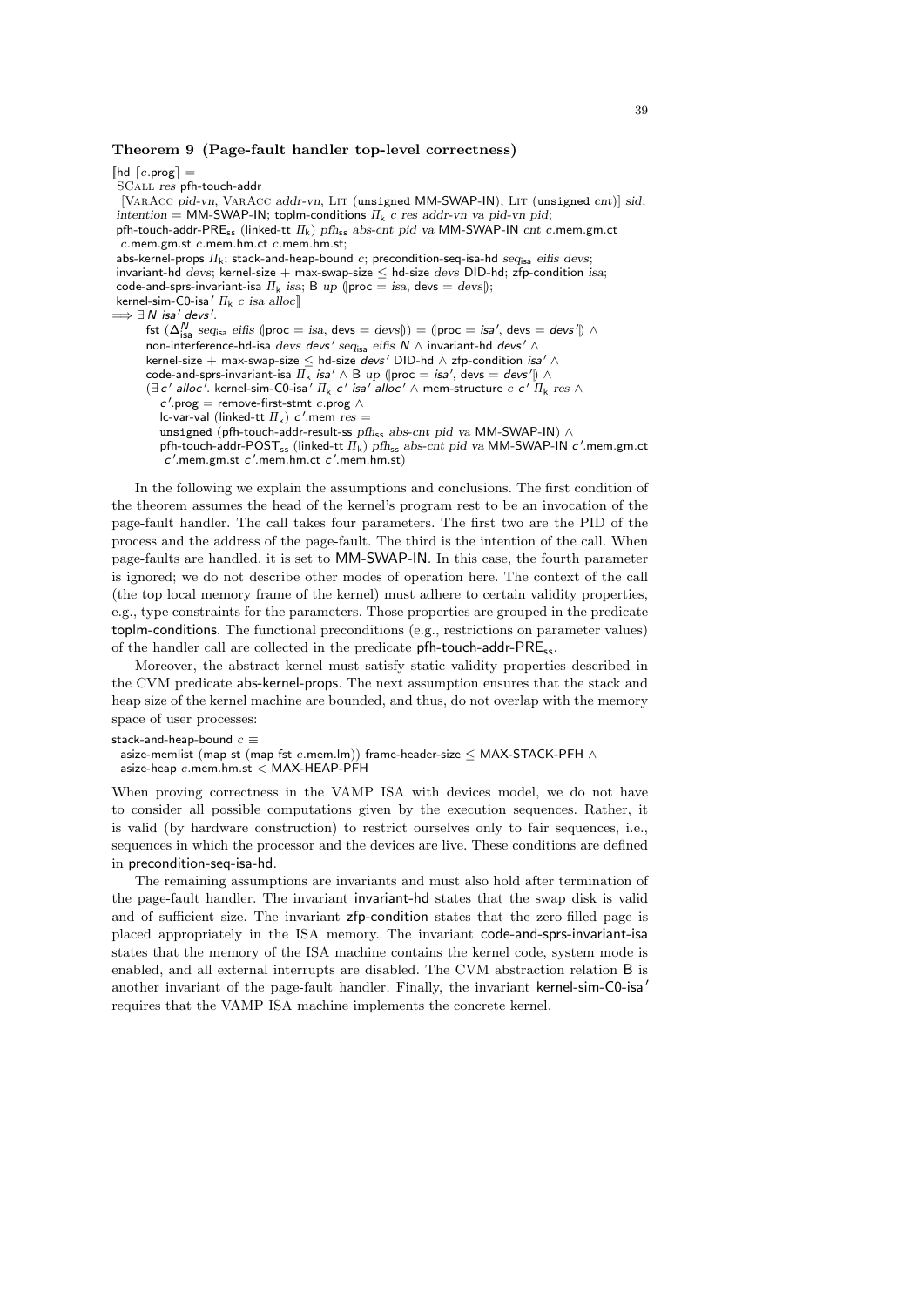

<span id="page-39-0"></span>Fig. 7 Putting It All Together – Correctness of the Page-Fault Handler

If all assumptions hold, the theorem claims the existence of a step number  $N$ , a corresponding VAMP ISA with devices computation ( $\mathsf{proc} = \mathsf{isa}', \mathsf{devs} = \mathsf{devs}'$ ) and a matching new kernel state  $c'$ , such that the page-fault handler function has returned correctly, the result is written to the respective variable, and the corresponding functional post condition is fulfilled. Moreover, the memory structure of the kernel has been preserved, i.e., only a restricted set of global and heap variables have been altered by the page-fault handler. This is expressed by the predicate mem-structure. For all devices other than the hard disk, we only claim that they have not been influenced by the page-fault handler execution. This notion of non-interference is expressed in the property below, where a transition for an arbitrary device is denoted by the function  $\delta_{\text{dev}}^*$  and the function filter-devs-isa filters out all device steps, which are distinct from the one given:

non-interference-hd-isa devs devs' seq<sub>isa</sub> eifis  $N \equiv$  $\forall$  did. did  $\neq$  DID-hd  $\cdot$  $devs'$  did  $=$ fst  $(\delta_{\text{dev}}^*$  (map eifis (filter-devs-isa seq<sub>isa</sub> did N)) (replicate |filter-devs-isa seq<sub>isa</sub> did N| mifi-limit-idle) (devs did))

Finally, all invariants described above also occur in the conclusion.

#### 7.3 Proof approach

Page-fault handler correctness is ultimately expressed at the level of VAMP ISA with devices (with abstractions provided in the C0 small-step semantics). The page-fault handler implementation consists of C0 and inline assembly portions (e.g., the driver). Thus, it has to be verified with respect to many different semantical layers, forcing us to switch between different verification methods.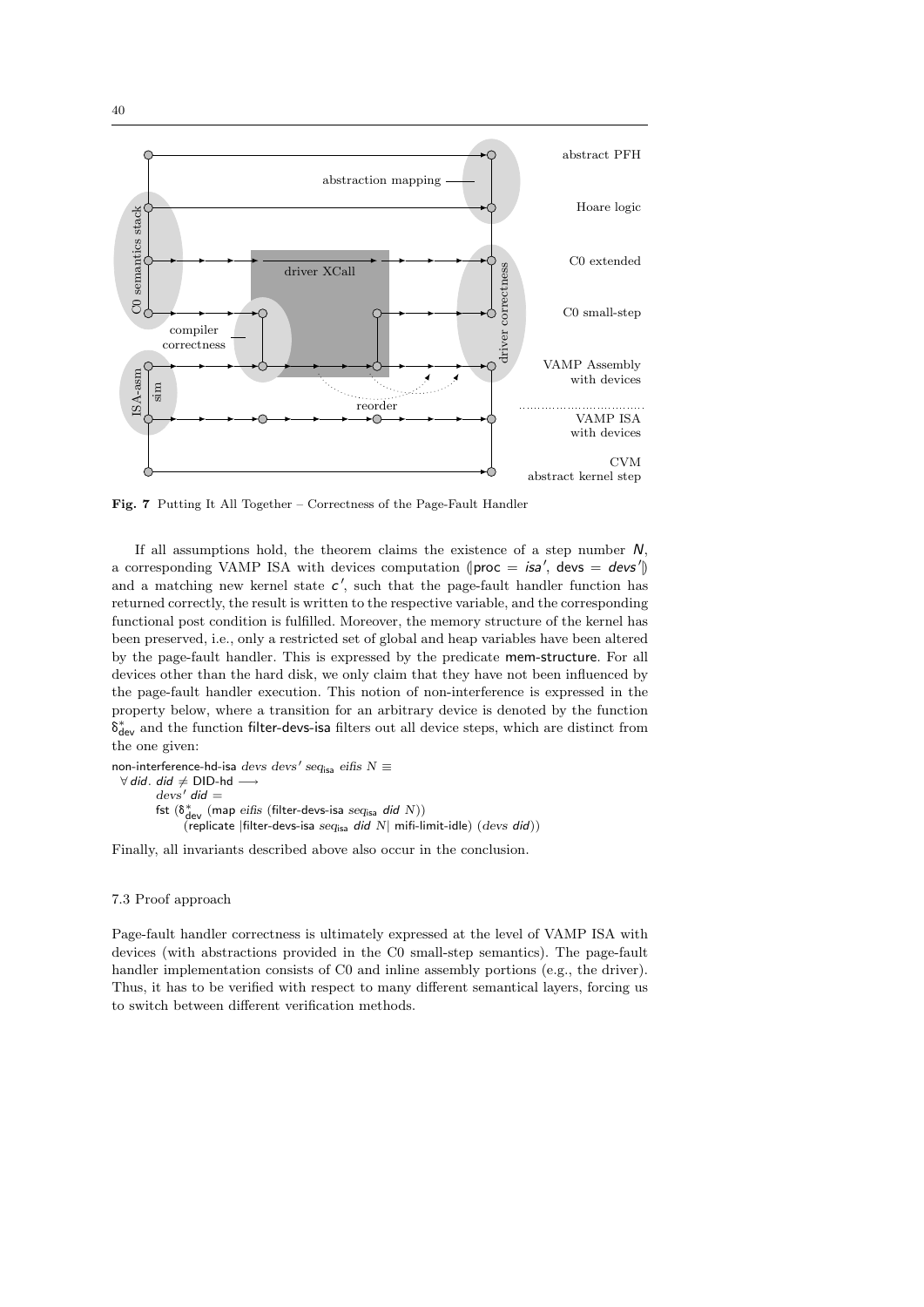The complexity of the proof boils down to obtain the functional postcondition of the page-fault handler at the level of VAMP ISA with devices. Most of the conclusions of the page-fault handler top-level theorem follow from the handler's functional correctness statement pfh-touch-addr-POSTss which expresses the postcondition of the page-fault handler in terms of the C0 small-step semantics. However, some essential CVM invariants like the relation B are formulated directly in terms of the VAMP ISA. By means of the C0-ISA abstraction relation (cf. Section [5.3\)](#page-29-1) we obtain the values of corresponding memory cells of the underlying ISA machine to infer the conclusions formulated at the ISA level.

The C0 language stack with its extension to XCalls is used to separate verification goals and to apply on each level the adequate technique (cf. Section [3\)](#page-5-0). The overall approach is sketched in Figure [7.](#page-39-0) To reason on the effects of inline assembly portions in C0, we apply the previously developed concept of XCalls. Recall that each level in the C0 language stack is parametrized over an extended state and an extended semantics. For the verification of the page-fault handler code these parameters are instantiated as follows: First, the extended state is defined, which abstracts from the hard disk and the memory regions not covered by the C0 machine of the kernel. Second, the effect of each inline assembly portion (i.e., for the read and write functions of the hard disk driver) is specified by a separate XCall. Note that both components of the extension are defined almost equally at all levels of the C0 language stack.

Henceforth, we can verify the page-fault handler code solely in extended C0, without resorting to assembly semantics as follows. At the top we introduce a page-fault handler automaton, a HOL abstraction of the handler's data structures. The automaton is used to specify the desired behavior of the handler and to describe necessary validity requirements to it. The automaton's state is mapped to the states of each level of the C0 semantics stack: Simpl, C0 big-step and small-step semantics. By proving in Hoare logic that executing the page-fault handler maintains the abstraction relation between the PFH automaton and the Simpl state, we obtain the desired properties at the level of Simpl. Our next goal is to transfer this correctness result down to the level of ISA exploiting (i) the transfer theorem between Simpl and extended C0 big-step semantics (cf. Section [3.4.1\)](#page-12-0), (ii) the transfer theorem between extended C0 big-step semantics and extended C0 small-step semantics (cf. Section [3.4.2\)](#page-14-0), (iii) the hard disk driver correctness theorem (cf. Section [8\)](#page-43-0), which finally discharges the implementation correctness of the XCalls, and (iv) the VAMP assembly-ISA simulation theorem with device access transfer theorem (cf. Section [4.4\)](#page-21-0). See Section [9.1](#page-49-1) for a discussion of how much effort is involved in this process. However, it is quite inconvenient to apply these four theorems directly in the proof of the top-level correctness theorem. Therefore, a number of intermediate theorems were introduced. They state correctness of the pagefault handler at different semantical levels, namely the C0 big-step semantics, the C0 small-step semantics, and the ISA. In the following we show in more details how we establish the page-fault handler's functional correctness at the Hoare logic level.

<span id="page-40-0"></span>Automaton and extended state. Functional correctness of the page-fault handler is specified over a page-fault handler automaton and an extended state modeling the physical memory and the swap disk of the machine which runs the handler. The automaton is defined by the record pfh and the list of records pcbs. The former abstracts data structures from the handler's implementation and has the following fields: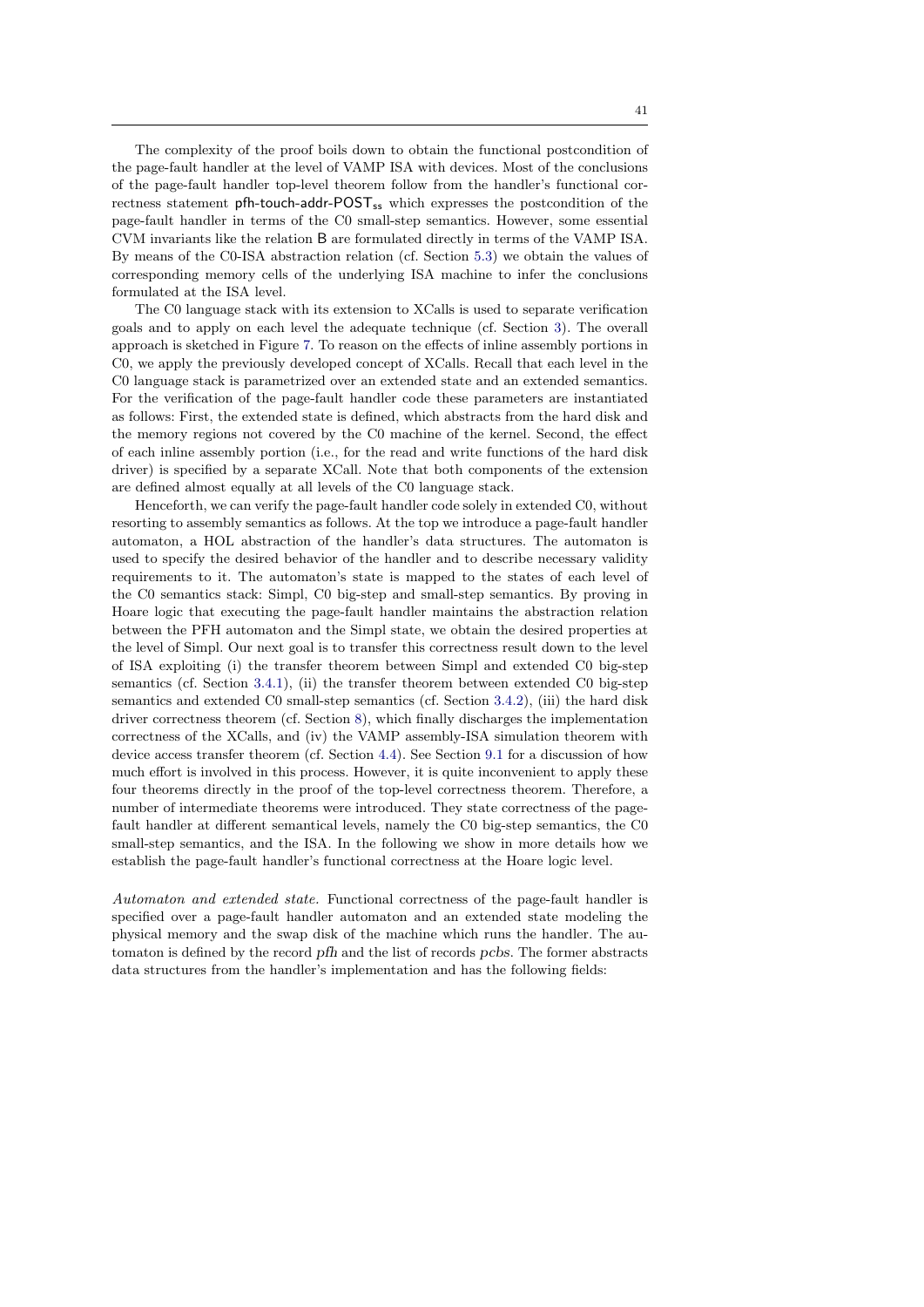<span id="page-41-0"></span>

| <i>pfh.act</i>  | the active list of page descriptors (defined below) associated  |  |
|-----------------|-----------------------------------------------------------------|--|
|                 | with user memory pages that store a virtual page                |  |
| <i>pfh.free</i> | the free list of page descriptors of unused physical pages      |  |
| pfh.bpfree      | the stack of free big-page indices, a list of naturals          |  |
| <i>pfh.pt</i>   | the page-table space used for translating virtual into physical |  |
|                 | addresses, a two-dimensional list of naturals                   |  |
| <i>pfh.bpt</i>  | the big-page table space used for translating virtual into swap |  |
|                 | addresses, a list of naturals                                   |  |

A page descriptor pd is a record which holds information about one user page and has the following components:

| $pd$ . pid | the process identifier associated with the physical page                |
|------------|-------------------------------------------------------------------------|
|            | pd. vpx the index of the virtual page corresponding to the physical one |
|            | <i>pd.</i> <b>ppx</b> the index of the user page in the physical memory |

A single element pcb of the list pcbs is a record collecting those PCB fields that are relevant for page-fault handling:

| pcb.pto    | page-table origin | $pcb.$ bpto | big-page table origin |
|------------|-------------------|-------------|-----------------------|
| $pcb$ .ptl | page-table length | $pcb$ .bptl | big-page table length |

The extended state xpfh of the page-fault handler specification is an abstraction of the non-system part of the physical memory of the machine running the handler and the hard disk of this machine. The state is used to specify the effects of read and write operations to / from the hard disk invoked by the handler (cf. Section [8\)](#page-43-0). It has the following components:

 $x<sub>pfh</sub>$ .mem user part of the physical memory not reachable by C0  $x<sub>pfh</sub>$ . Swap content of the hard disk excluding the boot region

Both components are two-dimensional lists of natural numbers with dimensions meaning a page content and a page index. We justify the correctness of the mapping of the extended state to the physical memory and the hard disk later (cf. Theorem [11\)](#page-48-0).

The handler must guarantee that after a call to it the page associated with a pagefaulting virtual address va of an interrupted user process pid will reside in the physical memory. The page-table entry for a virtual page index vpx computed from the virtual address by means of px va  $\equiv$  va div 2<sup>12</sup> is defined as pte-pfh pid vpx pcbs pt  $\equiv$ pt[pto-pfh pid pcbs + vpx div 1024][vpx  $\wedge$ <sub>u</sub> 1023]. The function pto-pfh pid pcbs computes the origin of the process pid in the page-table space respecting an offset of the latter in the memory. We extract the valid and protected bits from a page-table entry pte by  $\nu$  pte and  $\nu$  pte. While on, these bits denote that the page  $\nu$  pte resides in the physical memory or is read-only, respectively. The handler recognizes a pagefault at a virtual address va of a process pid if page-fault pid va intention pcbs pt  $\equiv$  let pte = pte-pfh pid (px va) pcbs pt in  $\neg$  v pte  $\vee$  intention  $\neq$  MM-READ  $\wedge$  p pte. The disjuncts denote the invalid access and the zero-protection page-faults, respectively. Since the handler preserves an invariant that all entries pointing to the zero-filled page are protected, the second disjunct does not reference ZFP.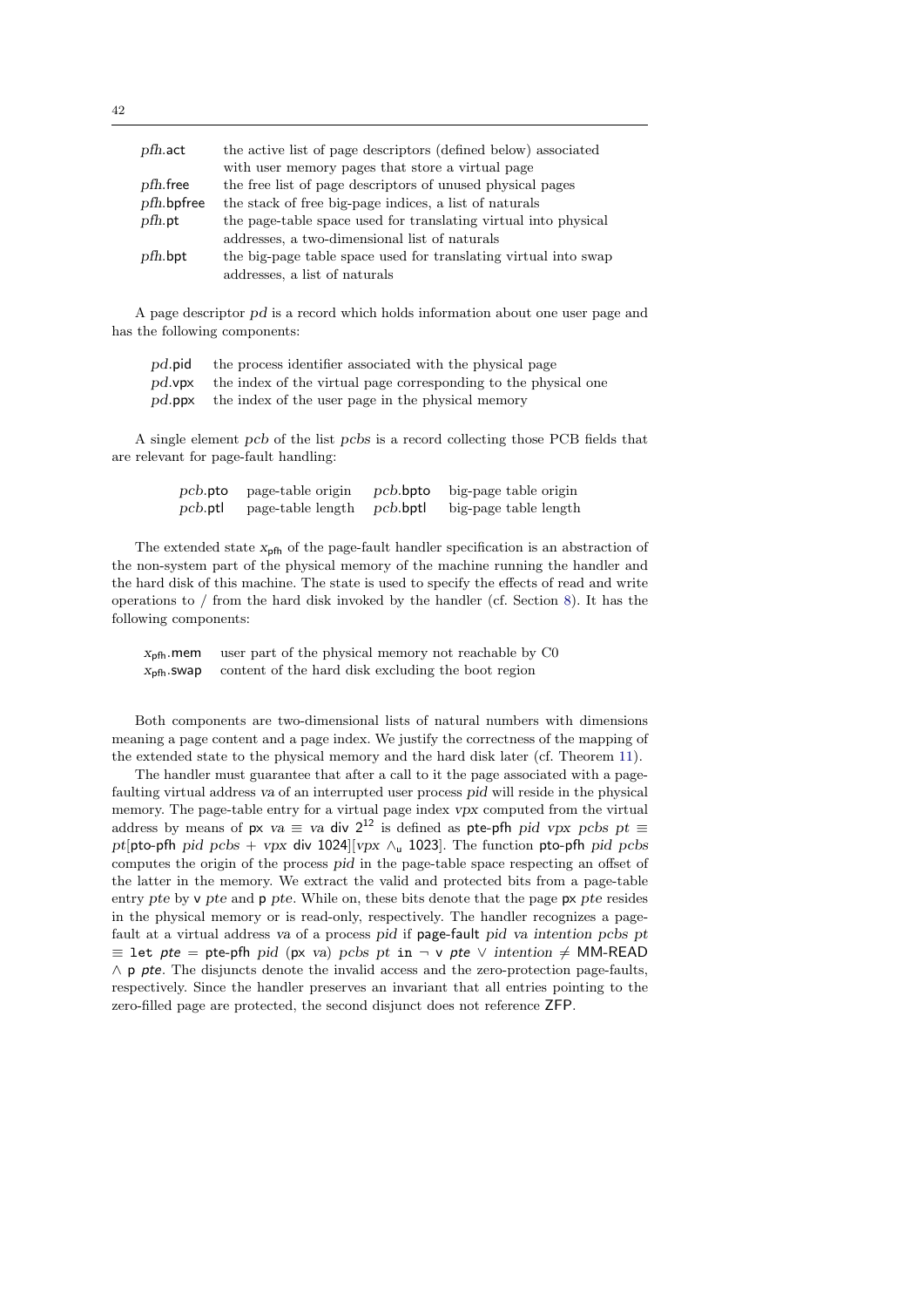The function abs-pfh-after-handling pfh pid va pcbs specifies the paging algorithm implemented by the handler (cf. Section [7.1\)](#page-37-0). It is invoked on an abstract page-fault handler configuration pfh with page-fault pid va intention pcbs pfh.pt and returns a non-page-faulting configuration. The update of the extended state, which reflect the page transfers between physical memory and the hard disk, is formalized by the predicate x-after-handling  $x_{pfh}$   $x_{pfh}'$  intention pid (px va) pfh pcbs which relates initial  $x_{\text{pfh}}$  and resulting  $x_{\text{pfh}}'$  configurations of the extended state. The configuration  $x_{\text{pfh}}'$  is obtained by applying the functions readPage and writePage at appropriate page addresses. These functions specify the semantics of the hard disk driver and are described in Section [8.](#page-43-0)

Validity. We demand various properties to hold over the page-fault handler abstraction. These properties reflect the functional correctness and are necessary for the proof of the relation B. They are established for the first time after the execution of the initialization code and are preserved under calls to the handler. The predicate valid-pfh-pcbs pfh pcbs claims, among others, the following:

– All virtual addresses are translated into physical ones outside the kernel code range, which is the case if all elements of the page-table space point outside the kernel:

valid-ppx-ptspace  $pfh \equiv$  $∀ i < |pfh$ .pt|.  $\forall j < |pfh.$ pt $[i]|$ v pfh.pt $[i][j] \wedge$  px pfh.pt $[i][j] \neq \textsf{ZFP} \longrightarrow \textsf{KERNEL-PGS} \leq p\textsf{fh}$ .pt $[i][j]$  div  $2^{12} \wedge$  $pfh$ .pt $[i][j]$  div  $2^{12} <$  TOTAL-PGS

– Page tables (of different user processes) do not overlap:

pt-not-overlap  $pcbs \equiv$  $\forall j$  < | pcbs|.  $\forall i$  < j. 0 < i → pto-pfh i pcbs + ptl-pfh i pcbs < pto-pfh j pcbs

– Page-table origins of user processes are monotonic:

pto-mono  $pchs \equiv \forall j < |pchs|$ .  $\forall i < j$ .  $0 < i \longrightarrow pchs[i]$ .pto  $\lt pcbs[j]$ .pto

– The active list describes only valid pages:

valid-bit-active pfh  $pcbs \equiv \forall i < |pfh.act|$ . v (pte-pfh pfh.act[i].pid pfh.act[i].vpx pcbs pfh.pt)

– All the valid pages are described by the active list:

active-describes-valid-pte pfh  $pcbs \equiv$ ∀ pid vpx. 1 ≤ pid  $\land$  pid < PID-MAX  $\land$  vpx < to-nat32 (pcbs[pid].ptl + 1)  $\land$ v (pte-pfh pid vpx pcbs pfh.pt)  $\land$  px (pte-pfh pid vpx pcbs pfh.pt)  $\neq$  ZFP  $\longrightarrow$  $(∃ i < |pfh.act|. pfh.act[i].ppx = px (pte-pfh pid vpx pchs pfh.pt) ∧$ pfh.act[i].pid = pid  $\land$  pfh.act[i].vpx = vpx)

– No virtual pages of a given process might be stored by two or more active pages:

distinct-pid-vpx-active  $pfh \equiv$  distinct (map ( $\lambda i$ . (*i*.pid, *i*.vpx)) pfh.act)

– All physical page indices in active and free lists are distinct:

distinct-ppx-active-free pfh  $\equiv$  distinct (map ppx (pfh.act @ pfh.free))

Additionally, a number of size constraints are imposed on extended states:

valid-x  $x_{\sf pfh} \equiv |x_{\sf pfh}$ .mem $| = {\sf USER\text{-}PGS\,} + 1 \land |x_{\sf pfh}.\mathsf{swap}| = {\sf TOTAL\text{-}BIG\text{-}PGS} * 2^{10} \land$  $(\forall i<|x_{\text{pfh}}.$ mem $|.$  | $x_{\text{pfh}}.$ mem $[i]|$  = 1024) ∧ ( $\forall i<|x_{\text{pfh}}.$ swap $|.$  | $x_{\text{pfh}}.$ swap $[i]|$  = 1024)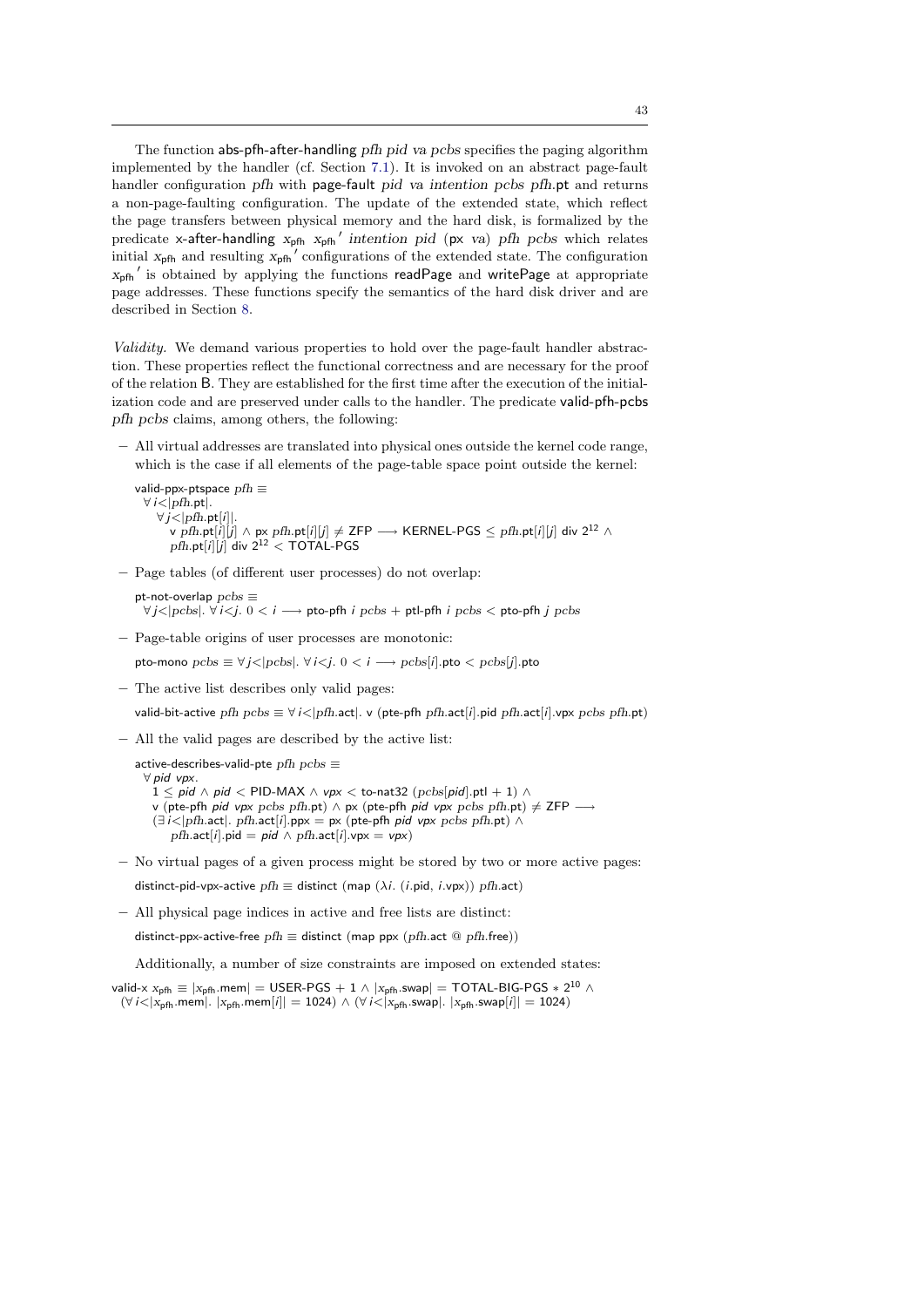Abstraction towards Simpl. To state that the handler's implementation respects the algorithm defined over the automaton we introduce an abstraction relation. It ties together the automaton's state and the state of the handler's implementation at each level of the C0 semantics stack. At the Hoare logic level the C0 implementation is translated into Simpl. The state is given as a collection of flattened variables – all structure fields are unrolled – and a separate heap function for every field (split heap approach). The abstraction relation pfh-pcbs-map holds between the variables constituting the Simpl state and the page-fault handler automaton given by pfh and pcbs. The relation maps each variable from the implementation to its equivalent notion in the automaton. The mapping is non-trivial to a large extent because pointer data structures, like doublylinked lists, are used. So far we have defined: (i) the page-fault handler automaton and its validity requirements, (ii) the page-fault handling algorithm which operates over the automaton and the extended state, and (iii) the abstraction relation between the automaton and the implementation in Simpl. To guarantee the handler's implementation correctness we have proven in the Hoare logic the following theorem.

Theorem 10 (Page-fault handler functional correctness) Let pfh and pcbs define the page-fault handler automaton, let  $x_{pfn}$  be an extended state, let pid be a process identifier, and let va be a virtual address. Assume that

 $-$  pfh-pcbs-map holds between the Simpl pre-state and pfh with pcbs,

- valid-pfh-pcbs pfh pcbs holds, and
- page-fault pid va intention pcbs pfh.pt takes place.

If pfh' = abs-pfh-after-handling pfh pid va pcbs and  $x_{pfn}$ ' is appropriately constructed using readPage and writePage then

- $-$  pfh-pcbs-map holds between the Simpl post-state and pfh' with pcbs,
- valid-pfh-pcbs pfh<sup>'</sup> pcbs is preserved,
- $\neg$  page-fault pid va intention pcbs pfh'.pt, and
- x-after-handling  $x_{\text{pfh}} x_{\text{pfh}}'$  intention pid (px va) pfh' pcbs.

# <span id="page-43-0"></span>8 Disk driver

Device drivers are an integral part of system software. Not only high-level functionality such as file I/O or networking depend on devices, even basic operating system features, such as demand paging (Sect. [7\)](#page-36-0), rely on correctly implemented device drivers. Hence, any verification approach of computer system stacks should deal with driver correctness. When proving functional correctness of a driver it is insufficient to reason only about software, devices themselves and their interaction with the processor have to be taken into account. In this section we present the correctness theorem of a simple hard disk driver for an ATAPI hard disk, which is reading and writing single pages. The driver is called by the page-fault handler to swap data from and to the hard disk. It is implemented in C0 with inline assembly code; the specification of each driver functions is given in form of an atomic XCall. The correctness of these specifications is expressed in terms of a simulation theorem.<sup>10</sup> With the theorem we present, we

 $10$  Currently only the write case is formally proven; proving the read case is an ongoing effort.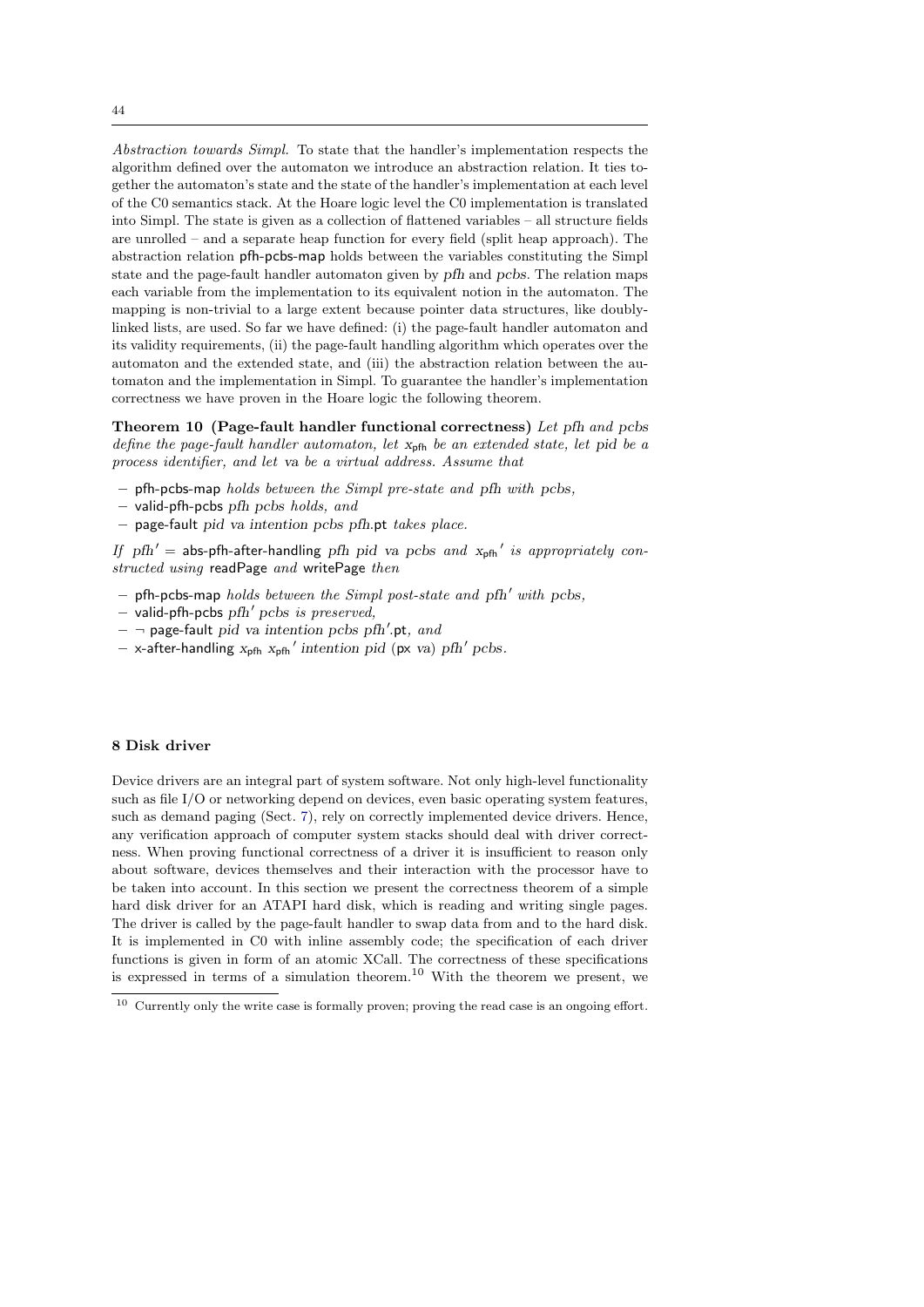discharge the implementation correctness proof obligation of the XCalls used in the context of the page-fault handler verification. Moreover, page-fault handler correctness itself gets transferred from C0 with XCalls down to VAMP assembly with devices.

In [ASS08] we addressed the embedding of the hard disk driver into page-fault handler verification. Furthermore, in [AH08] a formal model of an ATAPI hard disk is described and a general theory for driver verification in an interleaved setting is introduced and applied to the concrete hard disk driver.

#### 8.1 Driver specification and abstraction relation

The driver is specified by means of XCalls, which operate on the extended state defined in Section [7.3,](#page-40-0) in particular its memory component  $x_{\text{off}}$  mem and swap component  $x<sub>ofh</sub>$  swap. The two driver XCalls are writePage, which copies a page from the memory to the swap component, and readPage, which does the opposite.

In the following we refer to the pair consisting of the ordinary C0 state and the extended driver component as *extended C0 machine*. Basically, the simulation theorem relates the execution of the extended C0 machine with the execution of the concurrent VAMP assembly with devices model. Furthermore, we maintain on the implementation side an intermediate C0 configuration which has to be consistent with the assembly state. We use the intermediate C0 machine because the extended C0 machine does not cover the whole C0 implementation and hence cannot be related to the underlying assembly state (e.g., the C0 functions implementing the XCalls are not contained in the procedure table).

Before stating the theorem, we define the corresponding abstraction relation. In short, it relates code and configurations of the extended C0 machine with the intermediate C0 machine and VAMP assembly with devices. The code portions of the intermediate C0 machine are basically obtained by implementing the extended procedures by ordinary procedures and replacing every XCall by an ordinary procedure call. This is the core of the following abstraction relation.

Definition 52 (XCall code abstraction relation) The abstraction relation for code codeSIM pt<sub>i</sub> p<sub>i</sub> pt<sub>x</sub> p<sub>x</sub> xpt specMap takes as parameters the procedure tables and program rests of the intermediate and the extended C0 machine, the extended procedure table, and a map relating XCalls to their implementation functions in the intermediate C0 machine. It is the conjunction of three properties:

- Program rests. By replacing each occurrence of a driver XCall by an invocation of the corresponding implementation function in the program rest  $p<sub>x</sub>$  of the extended machine we must obtain the program rest  $p_i$  of the implementation machine.
- Procedure tables. All functions defined in the procedure table  $pt_x$  of the extended machine must also be defined in the procedure table  $pt_i$  of the implementation machine. Additionally, the functions have to be equal except for their bodies for which the program rest relation from above has to hold.
- Relating XCalls and C0 implementation. This property ensures that the intermediate C0 machine implements the XCalls by corresponding C0 functions. The map of XCalls to their implementation is given by the parameter specMap, which contains: the names of the XCalls to simulate, the signatures of the C0 functions implementing them, and the semantics of the XCalls.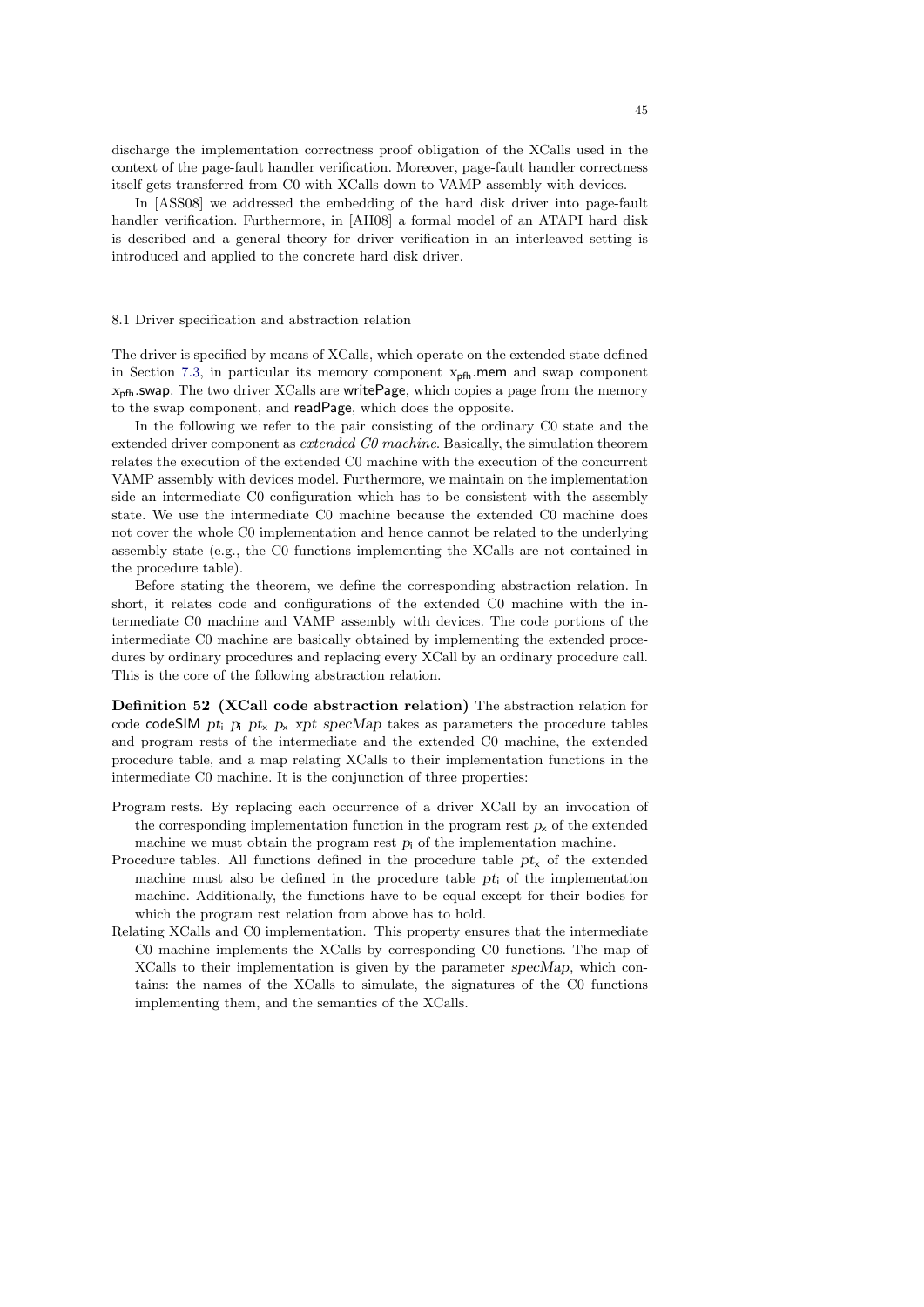We define the abstraction relation for the driver in two steps, starting with a slightly simplified version driverSIM'.

Definition 53 (XCall abstraction relation) The abstraction relation for the disk driver driverSIM' tt pt<sub>i</sub> c<sub>i</sub> alloc asm<sub>D</sub> pt<sub>x</sub> c<sub>x</sub> xpt specMap takes as parameters the description of the intermediate C0 machine (consisting of type table, procedure table, and current state), the allocation function from the compiler, the current state of the VAMP assembly with devices model, the description of the extended C0 machine (consisting of procedure table, current state, and the extended procedure table) and a map relating the XCall specifications to their implementation in the intermediate C0 machine. It is defined as the conjunction of the following properties:

- Extended C0 / VAMP assembly with devices. We map the extended swap component to the sector memory of the hard disk: memConsis  $\alpha s m_D$ .proc.mm (snd  $c_x$ ).mem. The parts of the memory of the assembly machine, which lie outside of the range of the C0 machine are mapped to the abstract memory component of the extended machine; this is captured by swapConsis ( $a_{\text{SMD}}$ .devs DID-hd) (snd  $c_{\text{x}}$ ).swap.
- Extended C0 / Intermediate C0. The memory of the intermediate C0 machine and the extended machine are equal:  $c_i$ .mem = (fst  $c_x$ ).mem. Additionally, the code and the procedure tables of the extended C0 machine and of the C0 implementation machine are related: codeSIM pt<sub>i</sub>  $c_i$ .prog pt<sub>x</sub> (fst  $c_x$ ).prog xpt specMap.
- Intermediate C0 / VAMP assembly with devices. Compiler consistency holds between intermediate C0 and assembly machine: consistent tt pt<sub>i</sub>  $c_i$  alloc asm<sub>p</sub>.proc.

8.2 Driver correctness theorem

With the abstraction relation we can sketch the outline of the simulation theorem. It relates the execution of  $n$  steps of the specification machine to  $N$  steps in the VAMP assembly with devices model. Remember that the term  $\lambda m t$ . True is our instantiation for the predicate enough-heap (cf. Section [5.2\)](#page-27-0).

[driverSIM' tt pt<sub>i</sub> c<sub>i</sub> alloc asm<sub>D</sub> pt<sub>x</sub> (c<sub>x</sub>, x<sub>pfh</sub>) xpt driver-impl-to-spec;  $\delta_{\mathsf{x}}^n$  tt pt<sub>x</sub> ( $\lambda m$  t. True)  $c_{\mathsf{x}}$   $x_{\text{pfh}}$   $xpt = [(c_{\mathsf{x}}', c_{\text{pfh}}')]$  $\Rightarrow$   $\exists$  c<sub>i</sub>' alloc' N.

driverSIM' tt pt<sub>i</sub>  $c_i$ ' alloc' (fst  $(\Delta_{\text{asm}}^N$  seq  $\text{asm_D}))$  pt<sub>x</sub>  $(c_\text{x}', x_\text{pfh}')$  xpt driver-impl-to-spec

This is the granularity at which theorems usually are presented in conference articles (e.g., in [ASS08]): the skeleton of the simulation is sketched, where the bulk of complex but presumably dreary conditions are silently omitted. Those conditions, though, are often highly intriguing, hard to predict, and unveil only during the formal verification process. Staying with the skeleton picture, they are the meat of our work.

In the following we extend the skeleton to a full-blown version of the driver correctness, as it has been proven in Isabelle and applied in the formal verification of the page-fault handler. Most of the assumptions and conclusions appearing in the driver correctness are already defined and originate either from the compiler, the page-fault handler, or CVM correctness.

Compositionality conditions. The driver correctness theorem serves to translate correctness results from the level of C0 with XCalls down to the VAMP assembly with devices model, in which the assembly state and devices are explicitly visible. Applied to the stack presented in this article, the theorem is used to propagate the correctness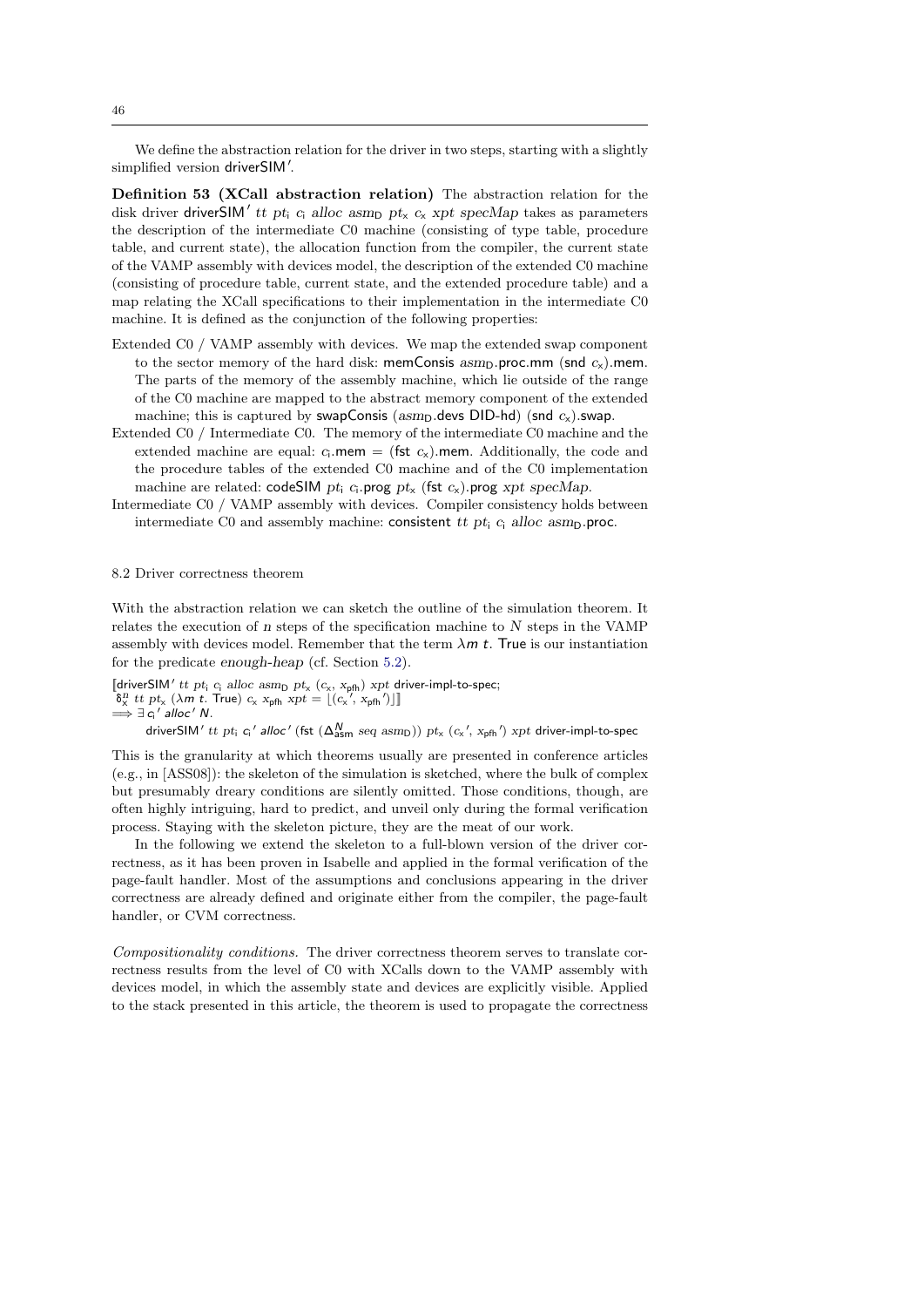of the page-fault handler to the level of VAMP assembly with devices. This result is then embedded into the verification of the CVM.

However, the outlined theorem does not allow such an embedding of a smaller computation (page-fault handler) into a larger computation (CVM), because the assumption on the program rest is too restrictive. It requires the code of the extended C0 machine and that of the implementation machine to be equal (up to XCall substitution). This is a major restriction: the page-fault handler is verified relative to an extended machine only containing the functions needed for its invocation not aware of the rest of the CVM code.

The problem is close to the one described and solved by Theorem [3.](#page-17-1) Unfortunately, this theorem does not serve us well: page-fault handler correctness is embedded into CVM correctness at the level of the VAMP rather than at the pure C0 level. Thus, we generalize the driver correctness theorem to obtain a modular verification chain. (i) Similar to the property transfer in the C0 language stack we propagate correctness at the level of function calls: is-SCall  $c_x$ .prog. (ii) Because the extended machine is embedded into the implementation machine, the procedure table of the former must be included in the one of the latter. This is already guaranteed by the codeSIM relation. (iii) The program rest of the extended machine is only a prefix of the implementation machine (after XCall substitution). Thus, we obtain the new abstraction relation driverSIM by refining the code relation of the abstraction relation driverSIM':  $\exists p_{pre}$ . prefix c<sub>i</sub>.prog  $p_{pre}$  rest  $\wedge$  codeSIM pt<sub>i</sub>  $p_{pre}$  pt<sub>x</sub>  $p_x$  xpt specMap.

Validity predicates. We have to assume validity of the C0 configuration, the extended C0 configuration, the assembly state, the hard disk, and the execution sequences of the VAMP assembly with devices model.

To apply C0 compiler correctness, validity of the initial C0 machine has to be assumed (see Section [5\)](#page-24-0): valid-C0-conf tt pt<sub>i</sub>  $[]$  c<sub>i</sub>.

Inline assembly code in the extended machine may break the abstraction provided by XCalls. For example, a code portion writing the abstracted memory region would have no semantical effects on the abstract memory component and hence lead to an unsound state. Therefore, we require the program rest of the extended machine and of the bodies of all functions  $fn \in \mathsf{SCalls}$  xpt (scalls xc.prog) possibly called during its execution to be free of inline assembly code:

```
precondition-C0X-driver pt_x c_x \equiv
```
 $\forall$  fn ∈SCalls  $pt_x$  (scalls  $c_x$ .prog).

case map-of  $pt_x$  fn of  $\bot \Rightarrow$  True  $| \$ pte $| \Rightarrow$  valid-prop pte.proc-body noASM

The device component is valid if a hard disk is connected that is in a valid state. A hard disk is in a valid state if it is idle (i.e., no operation is pending), if interrupts are disabled, if its sector memory is well defined, i.e., the values of the data stored are in range, and if its buffer is empty.

Execution sequences define for each step, whether the processor or one of the devices is allowed to take action. For unfair sequences, i.e., if either the hard disk or the processor are scheduled only finitely many times, we cannot prove termination and thus also no driver correctness. However, from hardware correctness one can deduce that it suffices only to consider fair sequences. Furthermore, we need to assume that the sequences are well-typed, i.e., that the type of the external input always matches the type of the device taking a step:

precondition-seq-asm  $seq_{\text{asm}} \equiv$ 

eifis-welltyped-asm seq<sub>asm</sub>  $\land$  proc-live-input-seq-asm seq<sub>asm</sub>  $\land$  hd-live-input-seq-asm seq<sub>asm</sub>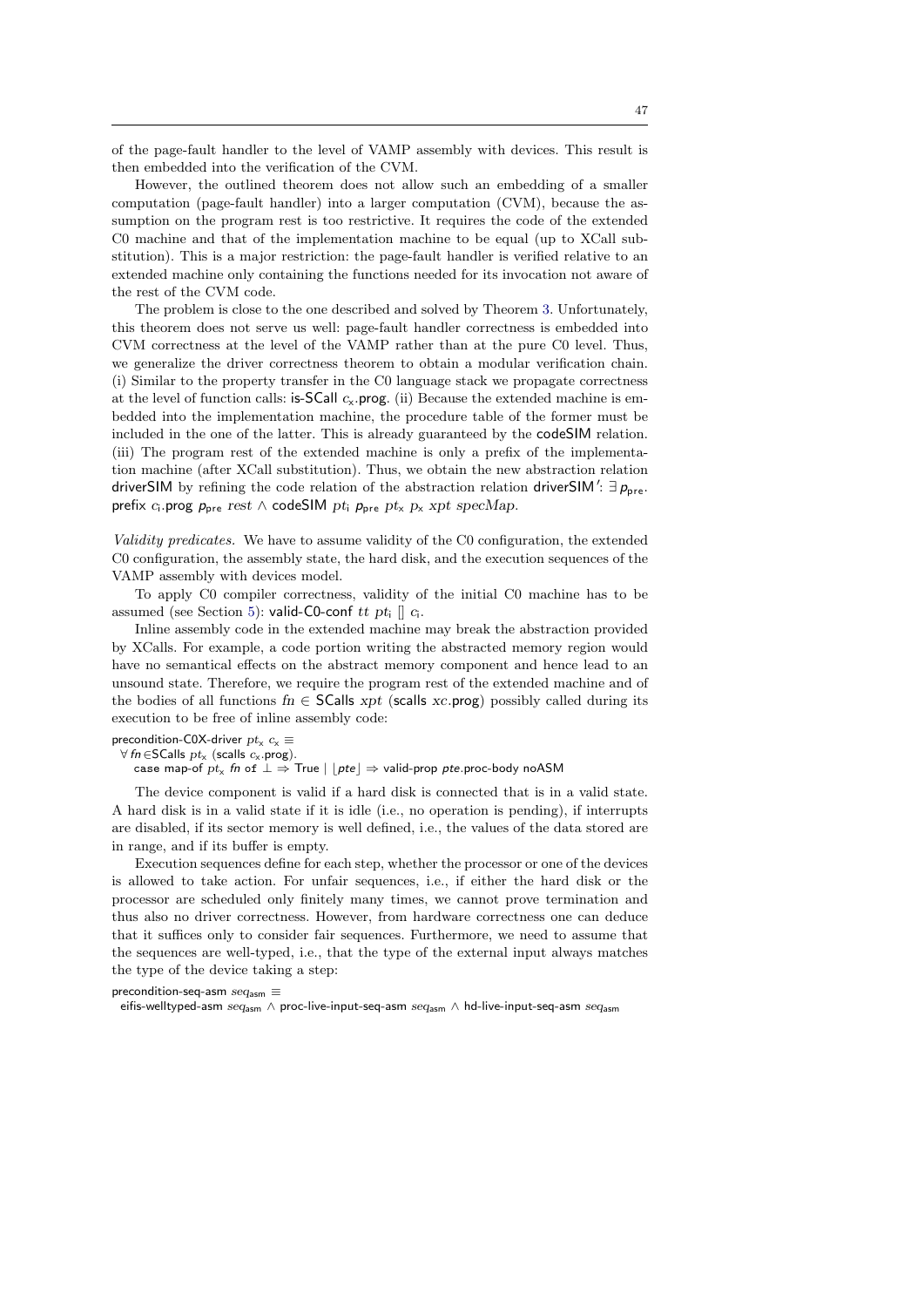The next predicate ensures that certain components of the system did not change during execution. This holds for the length of the disk memory, the length of the abstract swap component, and for the first two memory cells of the assembly machine (containing a jump instruction to the kernel code). The last conjunct is part of the predicate kernel-sim-C0-isa (cf. page [35\)](#page-34-1). It ensures that once the page tables are created, their allocation in the processor memory will not change:

invariant-mem  $a_{\text{SMD}}$   $a_{\text{SMD}}'$   $c_i$   $c_i'$  alloc alloc'  $x_{\text{pfh}}$   $x_{\text{pfh}}' \equiv$ hd-size  $\text{asm}_\text{D}$ .devs DID-hd = hd-size  $\text{asm}_\text{D}'$ .devs DID-hd  $\land$  $|x_{\text{pfh}}$ '.swap $|=|x_{\text{pfh}}$ .swap $|\wedge$  $(\forall i. 0 \le i \land i < 2 \longrightarrow \text{asm}_D'.$ proc.mm  $i = \text{asm}_D.\text{proc.mm } i) \land$  $(c_i$ '.mem.hm.st  $\neq$  [] → fst  $(alloc'$  (GVAR-HM 0)) =  $(if c_i. mem.hm.st = [] then tophasm_D.proc elsefst (alloc (GVAR-HM 0))))$ 

Translation from VAMP assembly to VAMP ISA. The assembly model is only an abstraction (and simplification) of the underlying ISA. For translating computations from VAMP assembly with devices to VAMP ISA with devices via Theorem [5,](#page-24-2) we need to discharge a series of assumptions on the initial state and assumptions on each step of the execution. The former is given by the already introduced predicate valid-asm-system (cf. Section [5.3\)](#page-29-1). Among others, the dynamic conditions forbid instructions for unmasking external interrupts and for switching the processor mode. They are grouped together by the already defined predicate dynamic-properties-dev (cf. Section [4.4\)](#page-21-0).

Memory restrictions. The compiler correctness theorem is only applicable if in each step sufficient heap and stack memory is available in the assembly machine (see Section [5\)](#page-24-0). Often such assumptions are silently ignored because they are not visible in the semantics of the given high-level language. As in the C0 small-step semantics, those models assume some infinite memory. Memory restrictions do not emerge until results are propagated down to lower levels, as in the case of the driver correctness.

If no garbage collection is running the heap consumption of a C0 program will steadily increase. The reason is simple: C0 offers only a construct to allocate new memory on the heap, but not to set memory free again. Thus, it suffices to claim the sufficient-heap predicate only for the final configuration to ensure that sufficient heap is available during all predecessor computations:

heap-base  $+$  asize-heap  $c_{\mathsf{x}}'$ .mem.hm.st  $<$   $max\text{-}address$ 

Similarly, we would like to estimate the maximum stack consumption needed by the considered computation. An upper bound of the stack consumption of functions with no recursive calls can be computed by a static analysis of the program. In short, this approach determines the deepest path (in terms of stack consumption) in the invocation tree of the given code. This path is computed by the recursively defined set sufficient-stack-size. A triple  $(pt_i, fn, sz)$  is an element of this set if sz is an upper bound of the stack consumption required of the function  $fn$  in the procedure table  $pt_i$ . As mentioned before, we propagate correctness at the level of function calls (as for example the call to the page-fault handler). For such a function call we get the size estimation sz by:

#### $(pt_i, the$ <sub>CALLED-FUNCTION</sub>  $(hd \mid c_x.\textsf{prog}]),$   $sz) \in sufficient\textsf{-stack-size}$

We require that the sum of this upper bound and the current stack consumption to be smaller than the heap-base: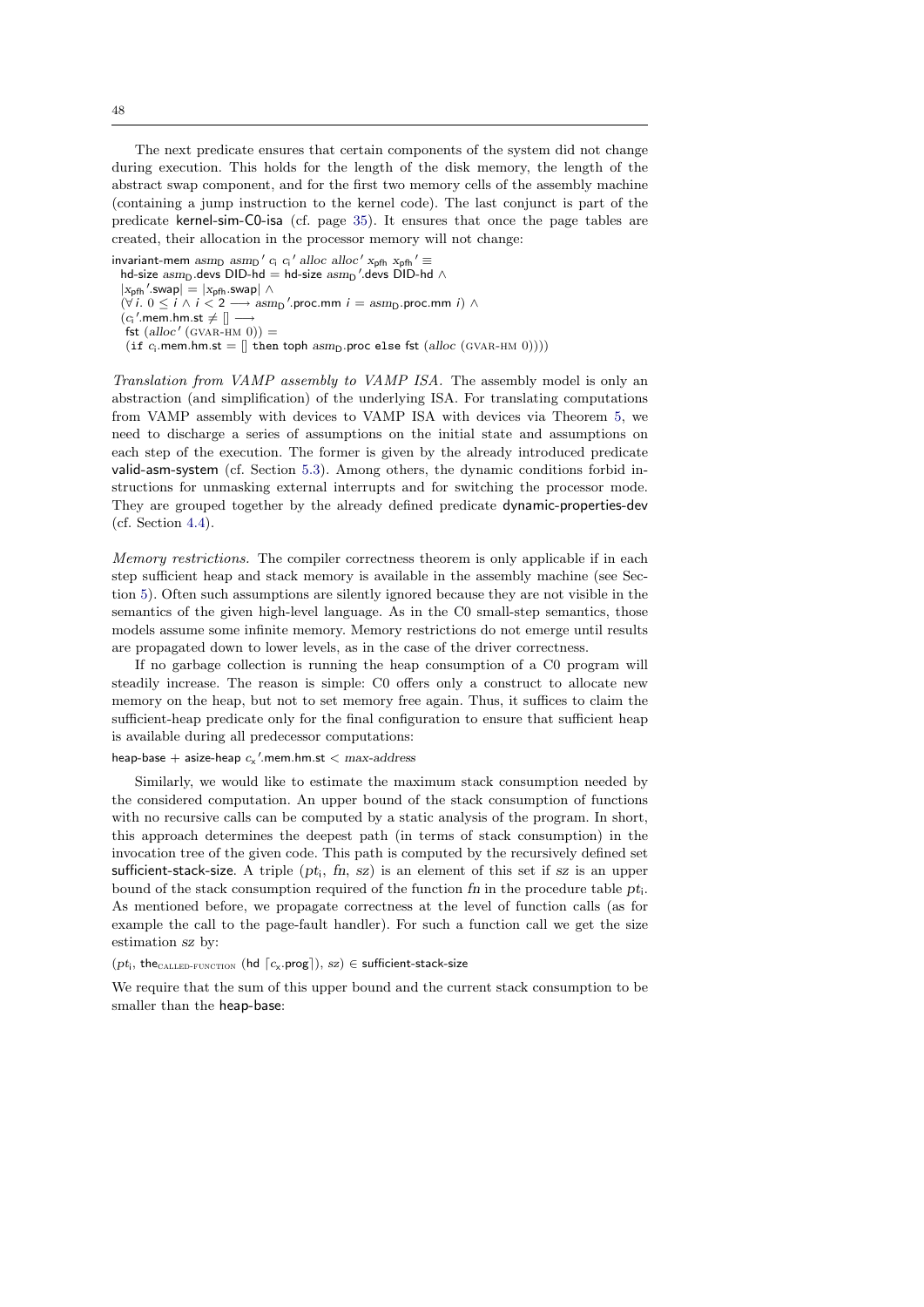$\mathit{sz} +$  abase-local-frame  $\mathit{tt}$   $\mathit{pt}_\mathsf{i}$  (symbols  $\mathit{c}_\mathsf{i}$ .mem) (recursion-depth  $\mathit{c}_\mathsf{i}$ .mem)  $\leq$  heap-base

The next condition ensures that the driver code is running within the kernel memory, i.e., that neither user pages are manipulated by the C0 code nor that the C0 code accesses any devices through memory mapped I/O:

 $max\text{-}address$  ≤ (KERNEL-PGS  $-1$ ) \* PAGE-SIZE

All memory restrictions are grouped in the predicate sufficient-memory-driver. In terms of our application stack, sufficient-memory-driver has been discharged for the C0 machine of the concrete kernel.

<span id="page-48-1"></span>Interleaving devices. So far we only described the semantical effects on the hard disk, silently ignoring all other devices. Because the code only accesses the hard disk, the computation of other devices is not influenced by the simulated computation of the processor. Still, due to input from the external environment, the configuration of the devices may have changed. Thus, the final state of any device can be computed by ignoring all steps of the processor and of the hard disk. This notion of non-interference is expressed in the property below (cf. Section [7.2\)](#page-37-1).

non-interference-hd-asm  $asm<sub>D</sub> seq i \equiv$  $\forall$  did. did  $\neq$  DID-hd –  $(\mathsf{fst}\;(\Delta_\mathsf{asm}\;seq\;asm_\mathsf{D}))$ .devs did = fst  $(\delta_{\text{dev}}^*$  (filter-devs-asm seq did i) (replicate |filter-devs-asm seq did i| mifi-limit-idle)  $(a s m_D.d e v s d id)$ )

<span id="page-48-0"></span>Now, the simulation theorem outlined above reads in its full beauty as follows:

# Theorem 11 (Driver correctness)

[valid-C0-conf  $tt$   $pt_i$  []  $c_i$ ; valid-asm-system  $asm_D$ .proc; invariant-hd  $asm_D$ .devs; precondition-seq-asm  $seq_{\text{asm}}$ ; precondition-C0X-driver  $pt_{\text{x}}$   $c_{\text{x}}$ ; sufficient-memory-driver  $tt$   $pt$ <sub>i</sub>  $c$ <sub>i</sub>  $c$ <sub>x</sub>  $c$ <sub>x</sub> $'$   $max$ -address sz; is-SCall  $c$ <sub>x</sub>.prog; driverSIM tt pt<sub>i</sub>  $c_i$  rest alloc asm<sub>D</sub> pt<sub>x</sub> ( $c_x$ ,  $x_{\text{pfh}}$ ) xpt driver-impl-to-spec;  $\delta_{\mathsf{x}}^k$  *tt pt*<sub>x</sub> (λx y. True)  $c_{\mathsf{x}}$  x<sub>pfh</sub> xpt =  $\lfloor (c_{\mathsf{x}}', x_{\mathsf{pfh}}') \rfloor \rfloor$  $\Rightarrow$   $\exists$  c<sub>i</sub>' alloc' i. valid-C0-conf tt pt<sub>i</sub>  $\left[\right]$  c<sub>i</sub>'  $\wedge$ valid-asm-system (fst  $(\Delta_{\mathsf{asm}}^i\;seq_{\mathsf{asm}}\;asm_{\mathsf{D}})).$ proc  $\wedge$ invariant-hd (fst  $(\Delta_{\mathsf{asm}}^i\;seq_{\mathsf{asm}}\;asm_{\mathsf{D}})).$ devs  $\wedge$ invariant-mem  $a s m_D$  (fst  $(\Delta_{\text{asm}}^i \, seq_{\text{asm}} \, a s m_D))$   $c_i$   $c_i'$  alloc alloc'  $x_{\text{pfh}}$   $x_{\text{pfh}}'$   $\wedge$ dynamic-properties-dev  $a_{\text{SMD}}$  (program-base div 4)  $(\mathsf{codesize}\text{-}\mathsf{program}\; t t \; (\mathsf{gm}\text{-}\mathsf{st}\; c_\mathsf{i}.\mathsf{mem}) \; pt_\mathsf{i}) \; seq_\mathsf{asm} \; i \land$ non-interference-hd-asm  $a s m_D$  seqasm i  $\wedge$ driverSIM tt pt<sub>i</sub>  $c_i$ ' rest alloc' (fst  $(\Delta_{\text{asm}}^i \; seg_{\text{asm}} \; asym_D))$  pt<sub>x</sub>  $(c_x', x_{\text{pfh}}')$  xpt driver-impl-to-spec

#### 8.3 Proof methodology and overview

Obviously, when proving correctness of a concrete driver, an interleaved semantics of all devices is extremely cumbersome. Integration of results into traditional Hoare logic proofs also becomes hardly manageable. Preferably, we would like to maintain a sequential programming model or at least, only bother with interleaved steps of those devices controlled by the driver we attempt to verify. This can be achieved by exploiting non-interference properties of the processor and devices.

In Section [8.2](#page-48-1) we stated non-interference of processor computations on devices not accessed by the code. Similarly, we can also show the opposite direction: The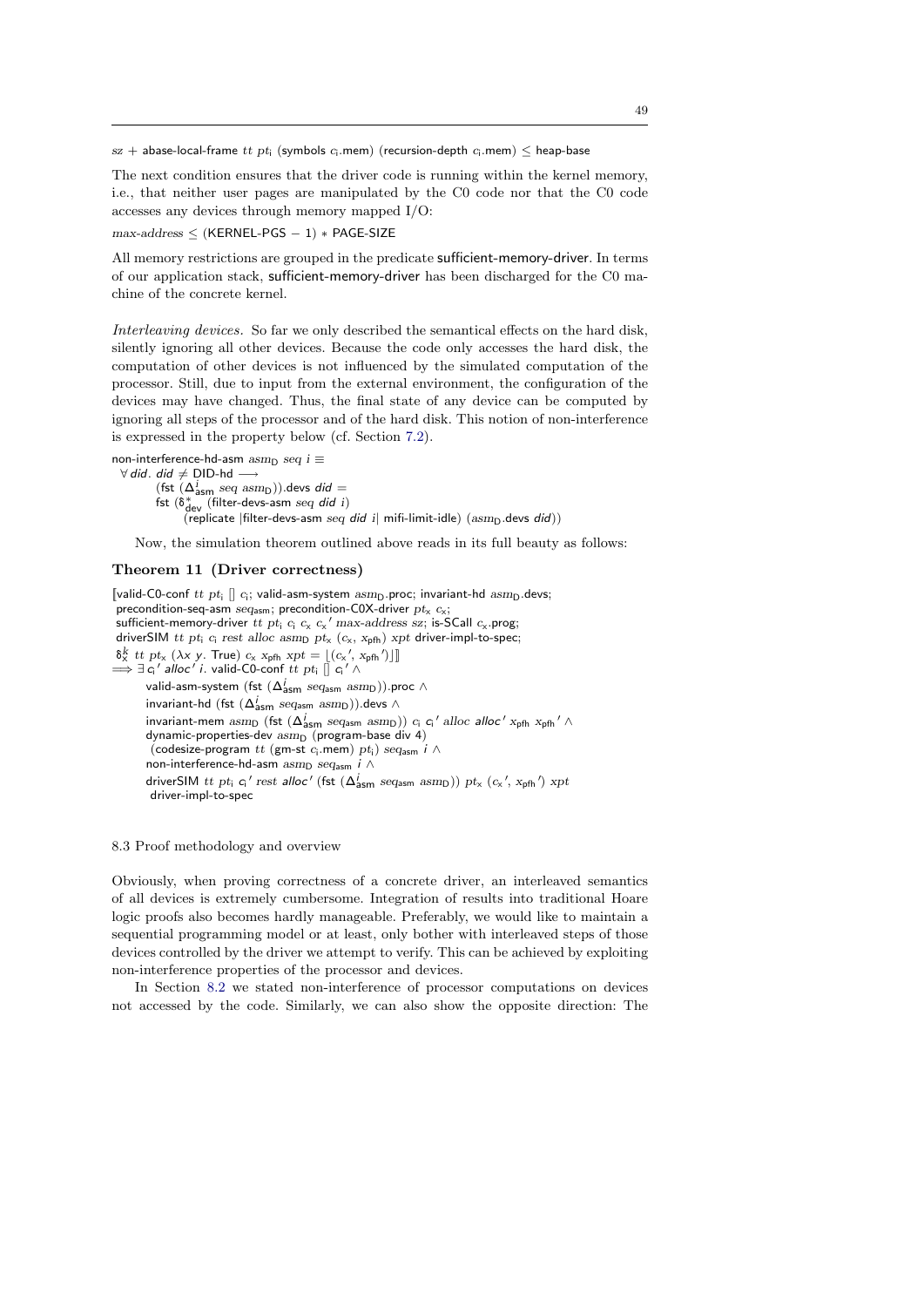computation of a processor that only accesses the hard disk is not influenced by other devices in case external interrupts are disabled. Thus, when verifying our driver it suffices to consider only those execution sequences which are restricted to processor and hard disk steps.

In certain stable states the hard disk is guaranteed not to be subject of manipulation due to external input. During this time, reasoning can be simplified even more and a completely sequential model in which only the processor takes steps can be assumed.

The sketched non-interference and reordering lemmas are detailed and applied to the verification of the hard disk driver in [AH08]. The proof of the theorem consists of two major parts: the correctness of the inlined assembly code and its correct embedding into a C0 function call. The assembly code copies a page sector by sector to the internal memory of the hard disk. Each sector is first written word by word to an internal buffer of the disk. Once the buffer is full it takes the disk some time until it copies the data to the sector memory. Meanwhile, the driver polls on a dedicated status port. The end of copying is indicated by a (non-deterministic) input from the external environment.

The correctness of the driver is expressed in terms of the interleaved assembly model with devices. Thus, all valid execution sequences have to be considered. However, by knowing that the disk is almost always in a stable mode, and by using the noninterference observation described above, large parts of the proof could be carried out in a sequential model, in which only the processor takes steps. The only place were some concurrent reasoning is necessary is during the polling loop.

The assembly code is embedded into a C0 function call. However, this call must finally also be expressed in terms of the underlying assembly model with devices. This is accomplished by several applications of the C0 compiler correctness theorem. Compiler correctness is still applicable in the context of interleaved executed devices. This follows from the non-interference observation stated above, and since (i) the compiler ensures that the compiled code does not access any device ports, and (ii) the disk remains in stable configurations during execution of C0 statements.

After the C0 function is invoked, parameters are passed to a freshly created function frame. Compiler correctness ensures correctness of parameter passing and that the program counter of the compiled assembly machine is pointing to the beginning of the assembly driver code. Now, we apply the previously sketched correctness of the inlined code and obtain a new assembly configuration. We need to show that meanwhile, the C0 abstraction is not broken, e.g., by manipulations of stack or heap pointers. Finally, again by using compiler correctness, we show that the function returns correctly.

# <span id="page-49-0"></span>9 Experiences and lessons learned

# <span id="page-49-1"></span>9.1 Statistics and evaluation

Table [3](#page-41-0) summarizes some statistics of the theories, arranged along the sections of this article. The numbers are based on Isabelle's keywords, instead of raw 'lines of code'. As with all statistics, the numbers have to be interpreted with care, especially regarding the proof steps. The theories were developed by various people from different sites with different backgrounds and Isabelle offers its users quite some opportunity to develop an individual proof style. Some prefer rather small steps others try to push automation as far as possible. Some prefer the 'apply' style, which often leads a large number of intermediate lemmas, others structure their proofs with Isar.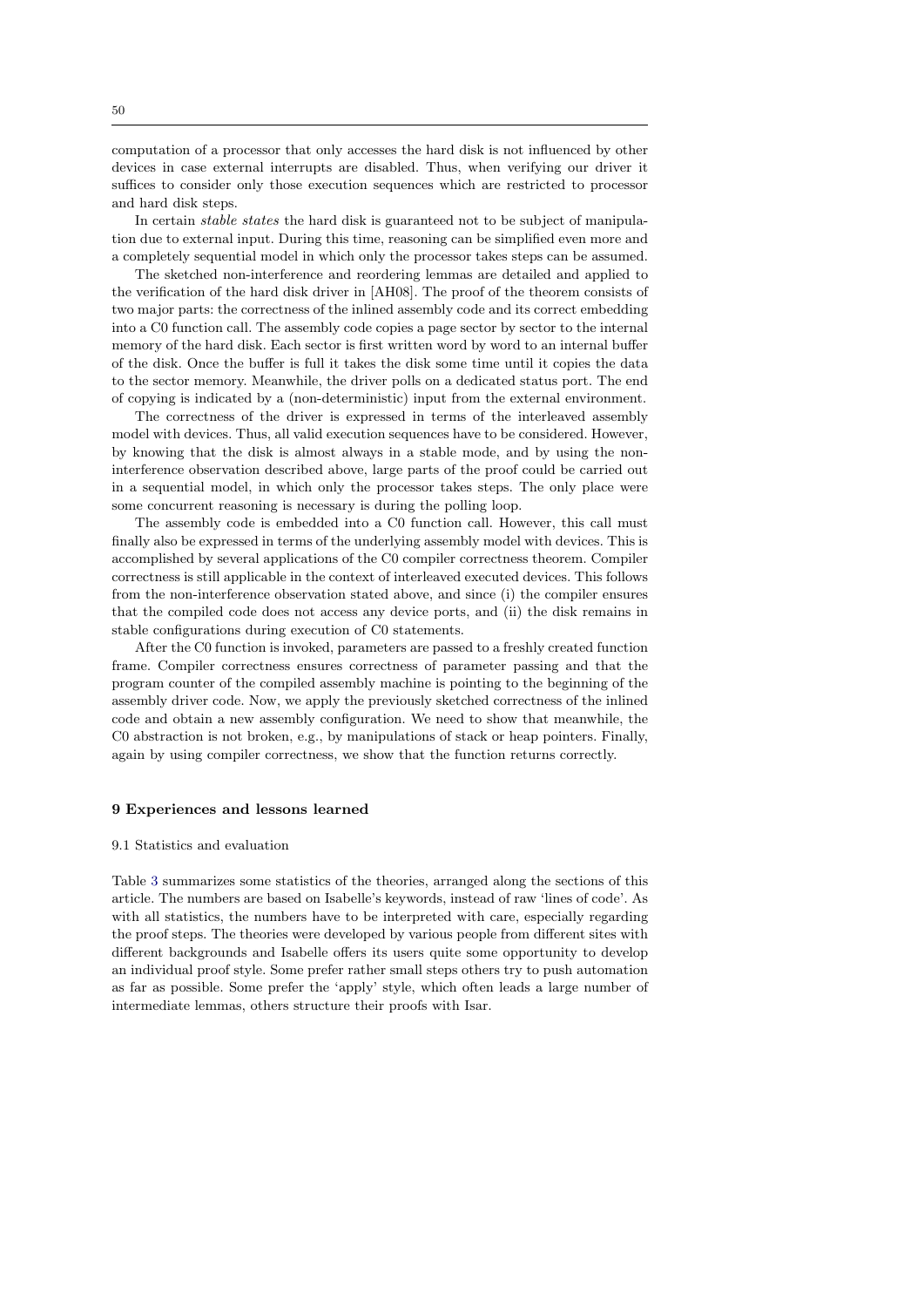|  |  | <b>Table 3</b> Theory statistics |
|--|--|----------------------------------|
|--|--|----------------------------------|

| Module                  | Section | Definitions | Lemmas | Proof steps |
|-------------------------|---------|-------------|--------|-------------|
| $CO$ (syntax)           | 3       | 178         | 158    | 903         |
| Hoare logic             | 3.1     | 95          | 866    | 15748       |
| $C0$ big-step           | $3.2\,$ | 100         | 307    | 7691        |
| $CO$ small-step         | 3.3     | 357         | 1212   | 19482       |
| Hoare to big-step       | 3.4.1   | 118         | 591    | 16713       |
| Big-step to small-step  | 3.4.2   | 88          | 318    | 16492       |
| VAMP                    | 4       | 877         | 1366   | 21419       |
| C <sub>0</sub> compiler | 5       | 282         | 1402   | 41 234      |
| <b>CVM</b>              | 6       | 1223        | 3231   | 53536       |
| Page-fault handler      |         | 453         | 1577   | 31783       |
| Disk driver             | 8       | 162         | 411    | 11908       |
| Miscellaneous           |         | 166         | 828    | 7626        |
| Σ                       |         | 4099        | 12 267 | 244535      |

The statistics illustrate that pervasive verification comes at a cost. The development of the meta theory and the utilization of the theorems to actually transfer properties are expensive. However, to do justice to the numbers one has to keep in mind that the meta theorems only have to be proven once and there is a lot of potential for automation to support the application of the theorems for actual property transfer. We have only developed this kind of automation to limited degree, as we only transferred a couple of properties within the time limits of the Verisoft project. After all the overhead for pervasiveness can be considered constant the more properties are actually transferred.

The main benefit of pervasive verification and a seamlessly verified model stack with a small trusted computing base are that an extreme level of confidence and assurance is gained in specifications and results. There is no fear of redoing parts of your work as soundness bugs become apparent, which is the 'Sword of Damocles' hanging over all less rigorous approaches. To make pervasive verification more efficient we recommend to focus future effort on reusable modules and libraries, shared within the community.

#### 9.2 Libraries

One thing that we missed very often during theory development are ready-to-use theory libraries to help solve the problems at hand. It turns out that the design and development of such libraries is both difficult and critical. It is difficult because the libraries' usefulness strongly depends on tiny formalization details. It is critical because fixing early design errors can result in costly adaptations in the theories of the (hopefully) many users of the library. Providing a library comes with the commitment to maintain and extend the library to prevent bit-rot and make the library more attractive to its users. Ideally, a librarian should be appointed for each library, who is responsible for development and integration of new results into the library (as opposed to a community-based approach of maintaining libraries, which in our experience does not work well). Overall this means that dedicated resources should be allocated for library development, which is an often overlooked fact in the planning of projects.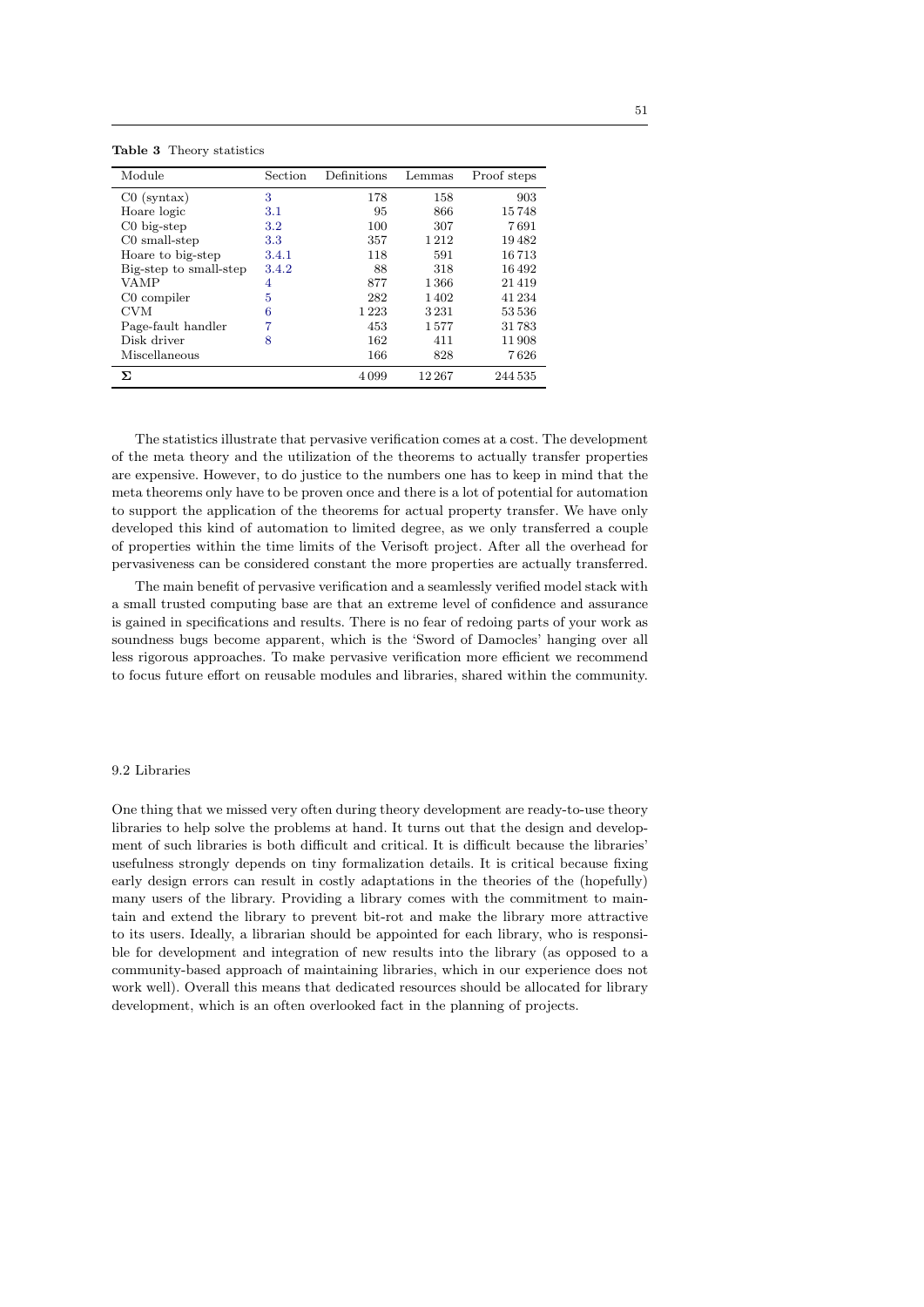9.3 Pervasive verification and automation

All the verification was conducted in Isabelle/HOL (Version 2005). The main source of automation we employed were Isabelle's built-in tactics, like term rewriting (simp), the Tableaux-based prover for propositional logic (blast), the arithmetic decision procedure for Presburger arithmetic (arith), and combinations of those. One general observation is that the performance of those tools drastically suffers from large formulas that occur when dealing with lots of assumptions and invariants. This problem can be effectively avoided when preferring structured Isar proofs over unstructured apply-style proofs, since in Isar proofs the reasoning steps happen to be applied in smaller local context with only the relevant assumptions mentioned in the proof text. However, developing proper Isar proof techniques means additional training of the users, who may like to stick to their familiar apply-style proofs they first learnt.

Additionally to the built-in Isabelle tactics, customized tactics were developed to a limited extent. A verification condition generator for the Simpl Hoare logic was developed and was routinely applied for the verification of C0 programs. Applying transfer theorems for concrete programs was supported using reflection to discharge validity constraints like typing of C0 statements. Moreover, a tactic was developed supporting the transfer from Simpl Hoare triples to the big-step semantics, cf. Section [3.4.1.](#page-12-0)

Furthermore, the Hoare logic was designed to allow the integration of software model checkers and automatic termination analysis [DMSS05]. An external tool can either be employed as a trusted oracle that only delivers its final outcome or as an untrusted one that has to deliver a proof that can be replayed within Isabelle. However, even in the first case the integration of external tools in the context of pervasive verification is quite challenging. As the results have to smoothly fit into the overall verification workflow, great care has to be taken to agree on the exact semantics of properties and every subtlety of the underlying model, e.g., the C0 language. The additional effort to tune a tool that can handle the task 'in principle' to one that exactly fits into its scope is easily underestimated and scientifically often not rewarding. We consider this the main reason that for software verification the integration got stuck in an experimental phase. However, even in case of a successful integration the percentage of the proof obligations for the complete functional verification of C0 programs we expected to be able to discharge was only around 10 to 15 percent. As we were working in the context of interactive theorem proving the formalization is biased towards concise intelligible specifications, which exploit the expressibility of HOL. When focusing on automation it may be beneficial to consequently restrict oneself to fragments like first order logic. However, this comes at the cost of readability.

After all we see two promising sources to improve automation. First of all experienced users that make the 'right' formalizations, and second the design of libraries and the smooth integration of small decision procedures (e.g., handling bit vectors) as well as general purpose provers (like automated first order or higher order provers) that help discharging routine proof obligations.

#### 9.4 Best practices

In contrast to theory repositories like the *archive* of formal proofs,  $11$  where the contributions mostly stand only on their own, all theories developed for the pervasive

<sup>11</sup> <http://afp.sf.net>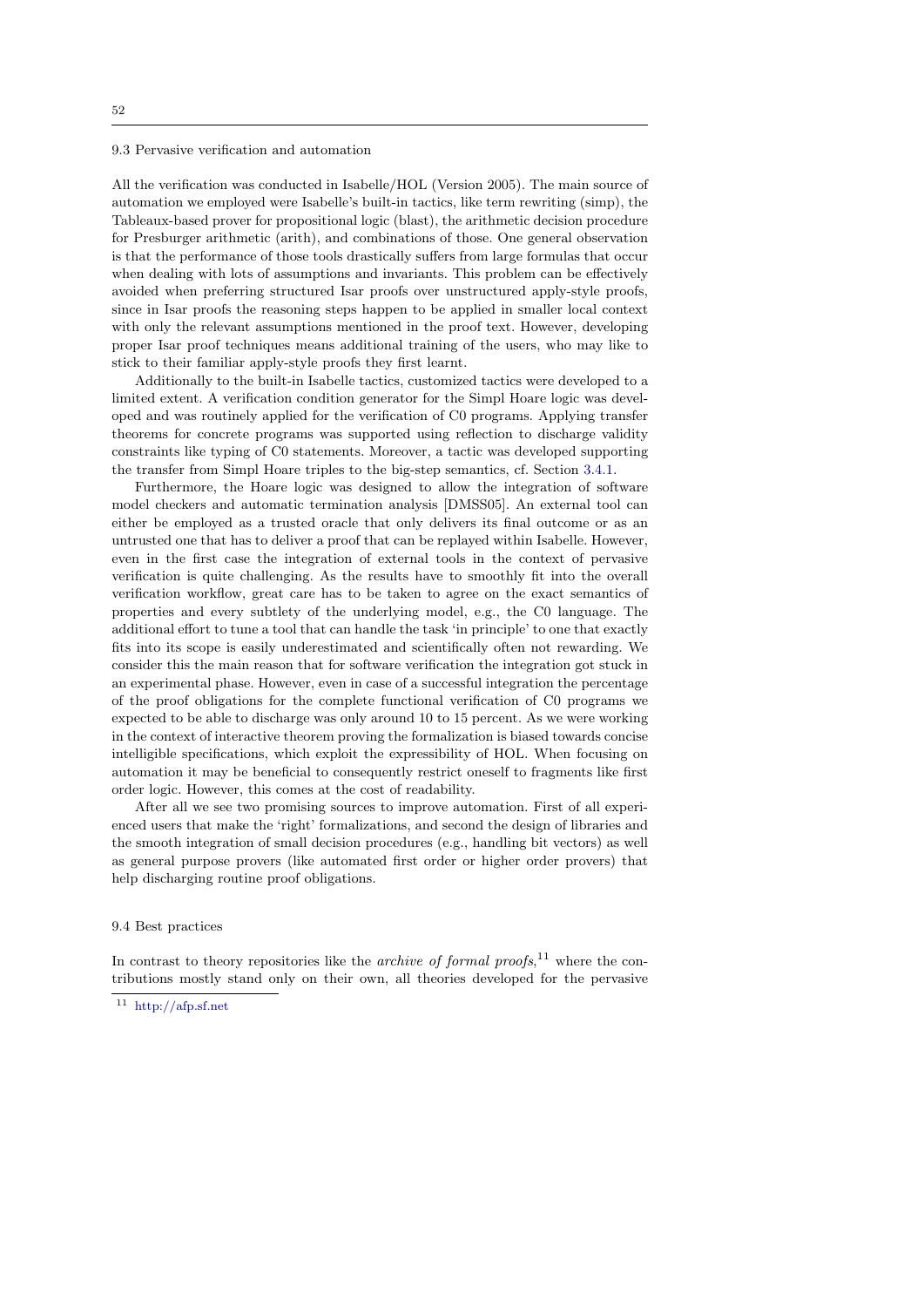verification of a system must in the end fit together and be checked simultaneously. The required level of integration in pervasive verification is therefore much higher than with conventional verification and some difficulties mirror those in the development of large software projects. Hence, it is not surprising that many useful practices can be absorbed from the software engineering field.

We have broken down overall (theory) development into a number of modules with acyclic dependencies among each other. Modules are stored in a version control system; branches are used to maintain variants of modules (e.g., depending on different Isabelle versions). While the prover could in principle live with all definitions and proofs stuffed into a single theory, module and theory structure are intended to simplify human understanding of the theory corpus.

We use a (semi-automatic) continuous integration approach to check all theories regularly in a clean build environment. All theories are processed in a single heap. This strategy of early merging has helped us find problems with the prover and with the theories. Problems in the first category were for example heap size limitations, which were overcome with newer Poly/ML versions. Problems in the second category were in the beginning for example conflicting simpset modifications in theories or tweaking of global configurations options in (old versions of) Isabelle (e.g., modifying the simplification depth limit), which are very hard to locate and are therefore best detected early. Once the initial merging phase was completed, the typical problem in the second category of course was the breakage of higher-level theories due to changes in lower-level theories. While we used regular heaps for running the integration, we did not make use of Isabelle's session mechanism, which was too inflexible for theory checking in a fast-changing environment: Isabelle sessions are organized in a linear fashion (not in a DAG), therefore cannot be merged, and with sessions theories can only be checked at a session granularity, regardless of whether only a few theories need to be rerun. Instead, we have used an open, live heap for theory checking, such as is used when running an interactive session. In this scenario, if a theory changes, 'only' the theory itself and all theories that import it need to be checked.<sup>12</sup>

#### 9.5 Some notes on the formalization

We summarize some of our experiences with the different formalizations of the C0 semantics. In our formalizations we did not distinguish between real runtime faults, e.g., caused by array index violations or division by zero that we want to reason about, and malformed situations that are ruled out by system invariants like type safety. With a transition *function* like  $\delta$  within a logic of total functions one has to define some behavior even for those malformed configurations that we are not really interested in. If we had used a small-step relation instead one could focus only on the good configurations and otherwise just get stuck. A type safety theorem would then guarantee progress for valid configurations. The functional definition has the drawback that one always has to go through case distinctions to rule out those malformed configurations during the proofs about the semantics; there are many of those proofs in our project.

The big-step semantics has a quite strict separation between type information and the memory, whereas a memory configuration in the small-step semantics maintains

<sup>12</sup> As we will argue later on, this is still too slow to provide a pleasant user experience for certain tasks.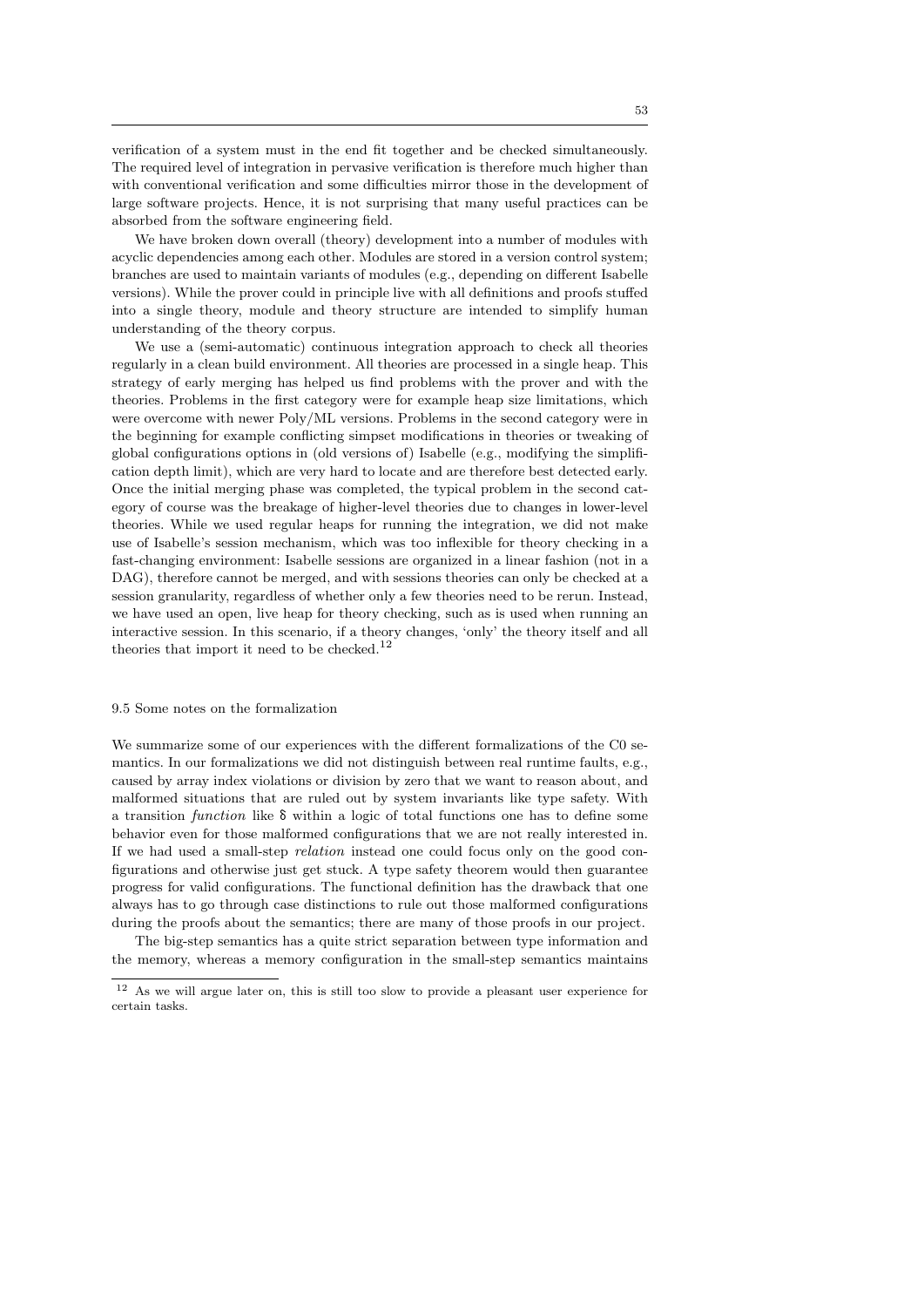both. Similar decisions are sometimes taken within the definitions of auxiliary functions and predicates. For example there is a certain trade-off between defining a single function that recurses over the syntax tree once and calculates multiple results simultaneously, or to define several similar functions for the different results. Our experience is that keeping things separate is beneficial in the long run, in particular when formal entities may be used in different scenarios that one has not thought of in the beginning. For example one designs something like typing with the compiler correctness proof in mind, and later on similar things are needed in simulation or soundness proofs. In the worst case one duplicates work and develops a similar notion for the new application. Having smaller formal entities supports simpler theorems that are likely to be more general as a combined theorem for a more complex definition. This makes the formalization more flexible in the end.

#### 9.6 TP system improvements

We mention some improvements to the theorem-proving system (rather than the logics, models, or proofs), which would have helped in developing and enhancing the quality of our theory corpus. Notably, most of the suggested improvements are applicable in two contexts: online, during theory developing to improve the user interface and experience, and offline, during theory checking, benchmarking, or analysis of other kind.

Speed. With a large theory corpus such as ours, improving TP speed would be a big gainer. Improving the speed comes in two varieties: reducing turn-around times and reducing the latency for (full or incremental) theory checking. The latter improvement is relevant in interactive context only.

When people work interactively with their own theories, they often enable Isabelle's skip proofs mode, which boils down to Isabelle just parsing and type-checking all imported theories. Although for higher-level theories, it can take on the order of an hour to process all imported theories, this usually reduces the time required to load the theories that you are not working on to a bearable minimum. However, this is only a work-around and this behavior is unsafe: from time to time broken proofs of lemmas in the current theory working set will not be noticed due to having been accidentally skipped altogether.

If lower-level theories are modified (e.g., because of adding a new lemma to a theory library or moving an existing lemma to a more appropriate theory) good practice dictates that theories are checked from the modified theory upwards. This operation cannot be done when skipping proofs, and even checking up to your own theories only (omitting other theory branches reaching up from the modified theory) can result in unbearable delay. This has discouraged people from adding lemmas at the right place in the first place or cleaning-up their theories after they have finished their development.

There has been already much progress with recent Poly/ML versions, which support multi-threading. Recent Isabelle versions make use of this parallelism, by decoupling proof checking from theory loading and checking independent proofs in parallel. The new system offers great flexibility in scheduling which proofs to check when, which can lead to a significant reduction of latency when working interactively with the prover.

Apart from taking advantage of multiple cores at the theory or proof level, the turn-around times in incremental proof checking will not be reduced by this approach.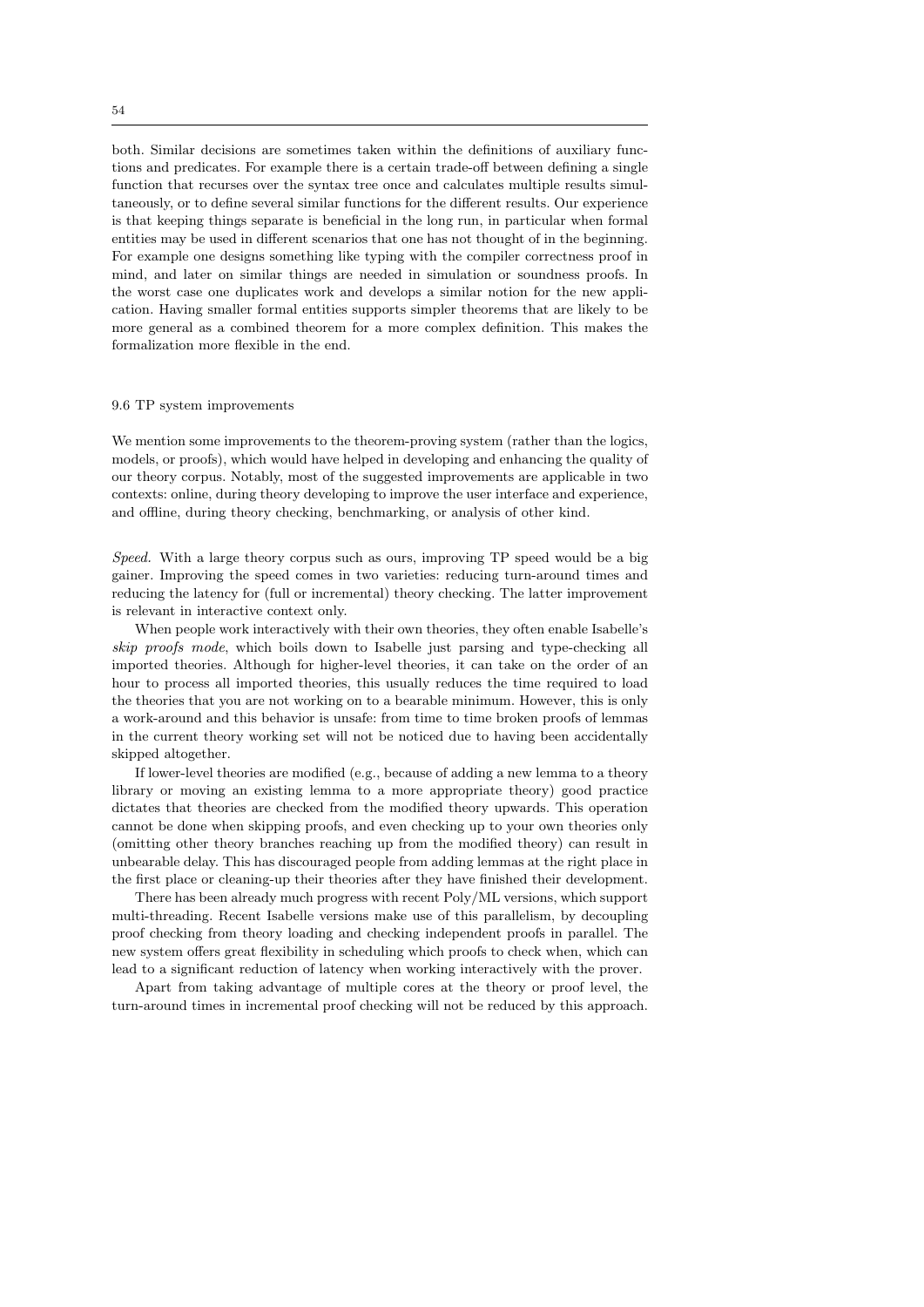Reducing the turn-around times for changes in low-level theories, which is in the order of hours, by a small factor only (i.e., the number of cores) will not be sufficient. We think that significant reductions in turn-around time can be achieved by tracking dependencies of proofs on a more fine-grained basis and then basically checking a proof only if its dependencies have changed. For example, if in a change only the proof of single lemma has changed but not its claim then only this single proof has to be checked to get an up-to-date heap. In principle, Isabelle can keep track of dependencies (in newer version it does so by default). Mechanisms for change tracking, however, are not yet present in Isabelle and would have to be implemented.

A wholly different kind of approach aims at reducing the accumulated 'global' turnaround time, i.e., the CPU cycles a group of developers burn cooperatively working on common goal, e.g., proving a computer system correct. This duplication of effort can be reduced by establishing a (possibly decentralized) heap / theory / proof distribution network or working with a server-based approach ('proof wikis'). A server-based approach can leverage existing continuous integration infrastructure. However, theory developers as much as software developers do not work in one 'universe' all the time, but rather in multiverses, in which branching and merging occurs when the development of new features begins and ends. This has to be taken into account in the design of a server-based solution.

Tools for end-users. Similar to powerful integrated development environments (IDEs), TP systems should provide more tools for end-users, to enable the analysis and improvement of the quality of the theories that are developed. In a non-interactive setting, such tools should enable to continuously control theory quality and warn about new hot-spots in the theory corpus. Naturally, the level of 'understanding' of these tools will have to stay quite low. There are still a couple of interesting areas where relatively simple tools can help.

First, there is the area of exploration and navigation of the theory corpus. This helps in reading, understanding, and most importantly using other people's theories and theorems. Thus, exploratory tools should help prevent duplicate effort in theory development; in a non-perfect world, you may find useful, proven results at the place where you least expect them. Isabelle's find-theorems facility is a nice example of such a tool: it can find theorems via higher-order pattern matching. It will however not find theorems outside of the current theory branch, causing users to resort to inferior tools like grep instead. This problem of focus can be avoided by searching for theorems on big heaps only, which include the whole theory corpus.

Second, there is the area of slenderizing and massaging the theory corpus. There should be tools that give hints online during theory development ('this goal has already been proven') or afterwards ('this lemma can be moved elsewhere'). Also, the identification of dead parts of the theory corpus is of interest. These tools are required because theory developers often work locally first, distributing their results only when development has finished (partly, this is done for speed reasons, cf. above). We experimented with five approaches in this area:

1. We applied ConQAT, a clone detection tool,  $13$  to our theory sources. A first analysis shows that up to 28% percent of the text in typical theories is redundant. Because proof structure is generally ignored and sometimes duplicate proofs are actually valid, this very simple first analysis can produce false positives. A quick inspection of

<sup>13</sup> <http://conqat.in.tum.de/>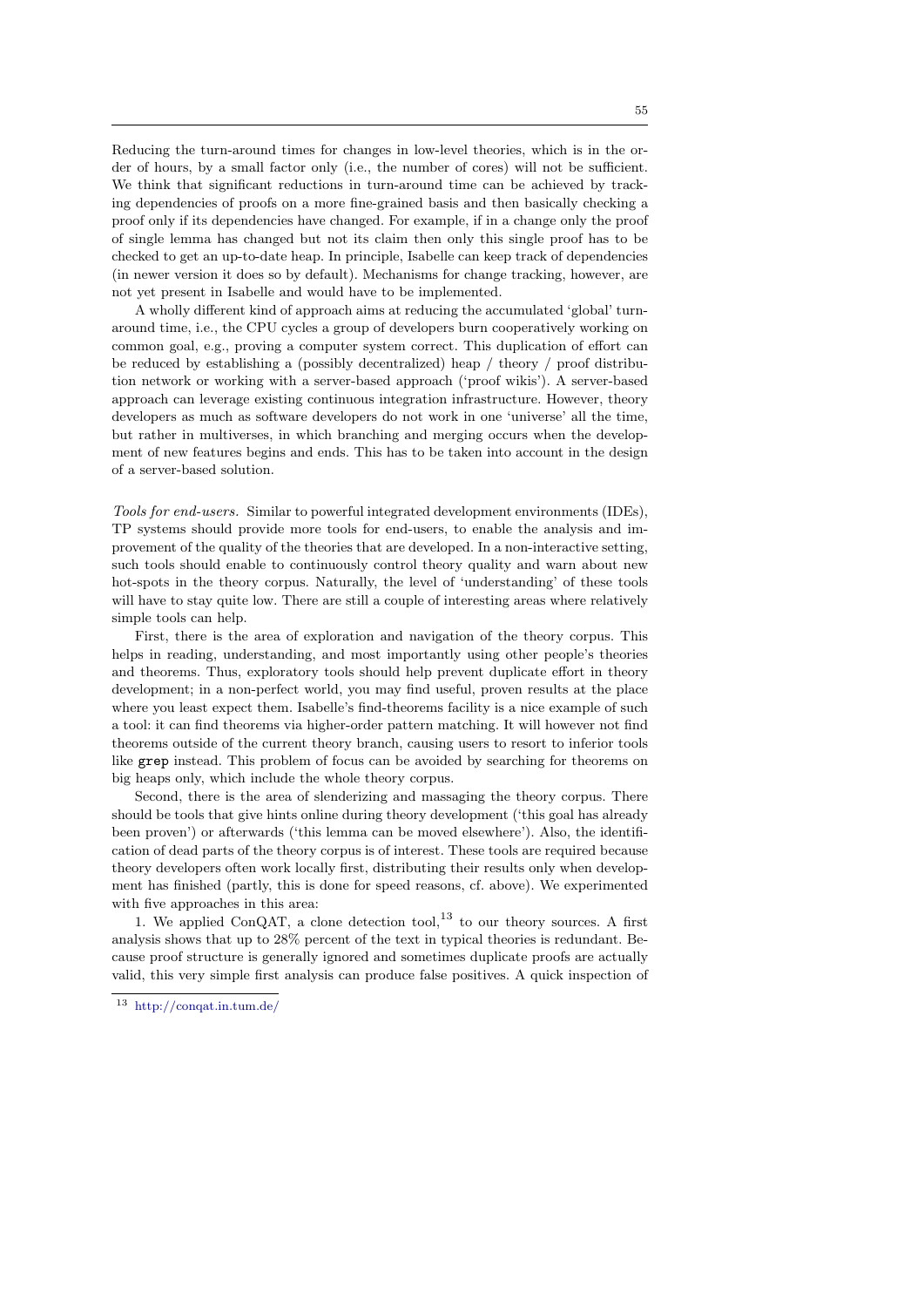the reported clones however showed that a good fraction really could be factored out into separate lemmas.

2. Similarly, we have implemented a tool to detect recurring conclusions of subgoals (across many proofs). In an online analysis, the prover can warn you if you are about to establish a conclusion that you have already proven earlier. In an offline analysis, recurring conclusions of subgoals can just be reported by number of recurrences; the higher the number of repetitions, the higher the potential merit in factoring out the conclusion into a separate lemma. In this case, the prover can also suggest potential assumptions for the lemma, e.g., the intersection of the sets of assumptions that have appeared for that particular conclusion. An initial analysis for the C0 small-steps semantics (which contains many lemmas, e.g., on type safety) has shown that ca. eight percent of the subgoal conclusions appear repeatedly. This number should be treated with care, however, because if a certain chain of conclusions appears multiple times (because the same proof is conducted multiple times), than all conclusions in all instances of the chain are counted multiple times. With apply-style proofs, however, these chains cannot easily be filtered out, because in contrast to Isar-style proofs, there is no concept of a 'sub proof'.

3. With lack of proper exploratory tools and lemmas sometimes being placed at odd locations, some results may have been proven multiple times. This has happened a couple of dozen times in our theory corpus. In most cases, only auxiliary results and simple lemmas were duplicated. We however also had cases, where larger lemmas became identical due to refactoring (e.g., removing a model parameter).

Lemma clone detection checks for multiple lemmas having the same claim. We have performed experiments, checking for lemma duplicates both at the source level and inside Isabelle, looking for almost identical clones only. This analysis can be improved by performing more relaxed comparison of lemma claims; e.g., generalizing over bound and unbound variables or doing more aggressive normalization. Another possibility would be to try using ATPs (e.g., integrated in newer Isabelle versions via the 'sledgehammer' tool) to detect clones or nearly-clones of lemmas.

4. To help placing lemmas in theories where they might best belong, we have developed a tool called 'Gravity'. As noted several times earlier, during theory development (auxiliary) lemmas are often placed in higher-level theories for convenience. By analyzing the lemma's dependencies, the Gravity tool can compute (minimal) theories<sup>14</sup> that satisfy the dependencies needed by the lemma. Performing the analysis for a whole group of lemmas (e.g., all lemmas in a theory), a better result can be produced by 'skipping' intra-group dependencies. This way the tool would suggest moving two lemmas that are in the same theory and where second lemma uses the first lemma to the same minimal theories.

5. Finally, it can be important to detect and prune dead parts of the theory corpus. These may exist for historical reasons or due to refactoring operations as described above. Excessive pruning may be harmful, though. Depending on the analysis being employed and the scope at which it is operating, exported theorems of a library or even top-level theorems may be classified as unused; clearly, these should not be removed. We have written a simple prototype to conservatively detect unused lemmas at the source code level; we have manually removed a couple of dozens lemmas, which were reported by this tool.

 $^{14}\,$  A unique minimal theory may not exist because theories dependencies form a DAG.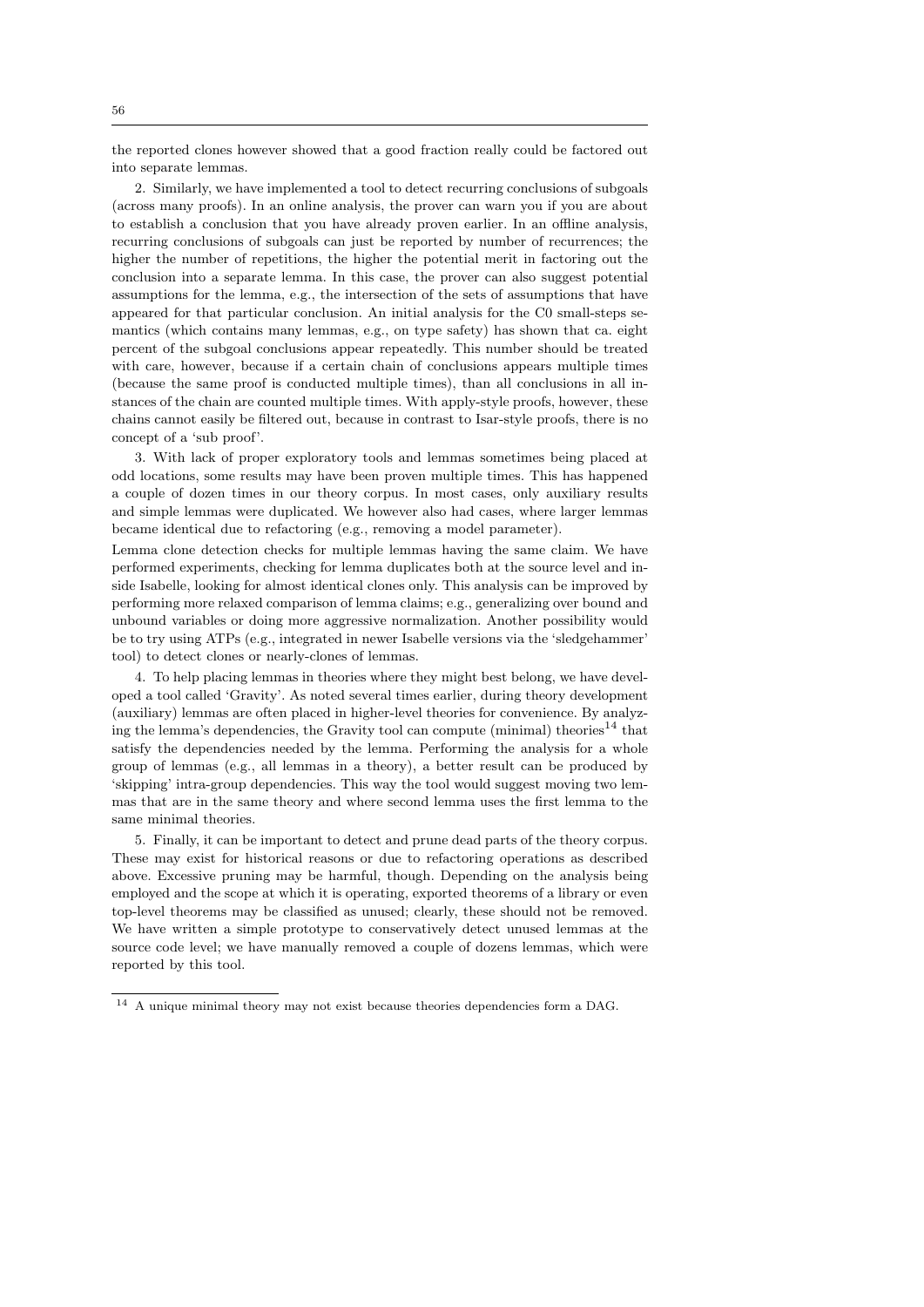Finally, there is the area of benchmarking. In continuous integration, benchmarking information is vital for time-out detection – checking a theory corpus must not be delayed indefinitely because, e.g., a new, unfortunate simplification rule causes the simplifier to loop in just a single lemma of the whole corpus. Also, continuous benchmarking in interactive use helps raise awareness on bottlenecks in proofs, which may point out to real performance problems in the formalization but also the prover itself.

# A Glossary

#### C0 General

| s, e, v<br>T                                                                    | C0 statement, expression, and value              |
|---------------------------------------------------------------------------------|--------------------------------------------------|
|                                                                                 | $CO$ type                                        |
| $\boldsymbol{x}$                                                                | extended state component for XCalls              |
| $\lceil s \rceil$                                                               | decomposition of a statement                     |
| $\lceil s \rceil$                                                               | decomposition of a statement and removal of SKIP |
|                                                                                 | statements                                       |
| $t\bar{t}$                                                                      | type table                                       |
| $_{\rm pt}$                                                                     | procedure table                                  |
| C0 Big-Step                                                                     |                                                  |
| П                                                                               | $C0$ program                                     |
| $\sigma$ , $\tau$                                                               | state in Simpl and C0 big-step                   |
| ext                                                                             | extended state component                         |
| heap                                                                            | heap component of state                          |
| Icls                                                                            | local variables of state                         |
| glbs                                                                            | global variables of state                        |
| free-heap                                                                       | free heap locations of state                     |
| HT, GT, LT                                                                      | heap-, global-, local typing                     |
| $\Pi$ ,sz, $L\vdash$ <sub>bs</sub> $\langle s, \sigma \rangle \Rightarrow \tau$ | big-step execution of a C0 statement             |
| tnenv                                                                           | type table of a program                          |
| genv                                                                            | global variables of a program                    |
| plookup                                                                         | procedure lookup in a program                    |
| xplookup                                                                        | lookup of extended procedure in a program        |
| $xpt, pt, tt, VT, HT \vdash_{bs} s \sqrt{ }$                                    | typing of C0 statement                           |
| $HT, tt \vdash_{\mathsf{bs}} v ::_v T$                                          | typing of value                                  |
| $HT, tt \vdash_{bs} m::MT$                                                      |                                                  |
| $tt \vdash_{bs} \sigma :: HT, LT, GT$                                           | typing of memory<br>typing of state              |
|                                                                                 |                                                  |
| valid-prog                                                                      | valid C0 program                                 |
| ${\cal A}$<br>$\mathcal{D}$                                                     | set of definitely assigned variables             |
|                                                                                 | definite assignment analysis                     |
| $\Gamma\vdash_h \langle s, \sigma \rangle \Rightarrow \tau$                     | big-step execution of a Simpl statement          |
| $\varGamma\vdash_{\mathsf{h}} s\!\downarrow\!\sigma$                            | guaranteed termination of a Simpl statement      |
| $\Gamma \models_h P s Q$                                                        | total correctness of a Simpl statement           |
| C0 Small-Step                                                                   |                                                  |
| $\mathfrak{c}$                                                                  | configuration                                    |
| mem                                                                             | memory configuration                             |
| prog                                                                            | program rest                                     |
| gm                                                                              | global memory                                    |
| hm                                                                              | heap memory                                      |
| lm                                                                              | local memory stack (frame stack)                 |
| ct                                                                              | memory content                                   |
| st                                                                              | symbol table                                     |
| init-vars                                                                       | set of initialized variables                     |
| g-variable                                                                      | variables and sub variables                      |
| $tt, pt, enough-heap, xpt \vdash_{ss} c \rightarrow c'$                         | small-step relation for C0 statements            |
|                                                                                 |                                                  |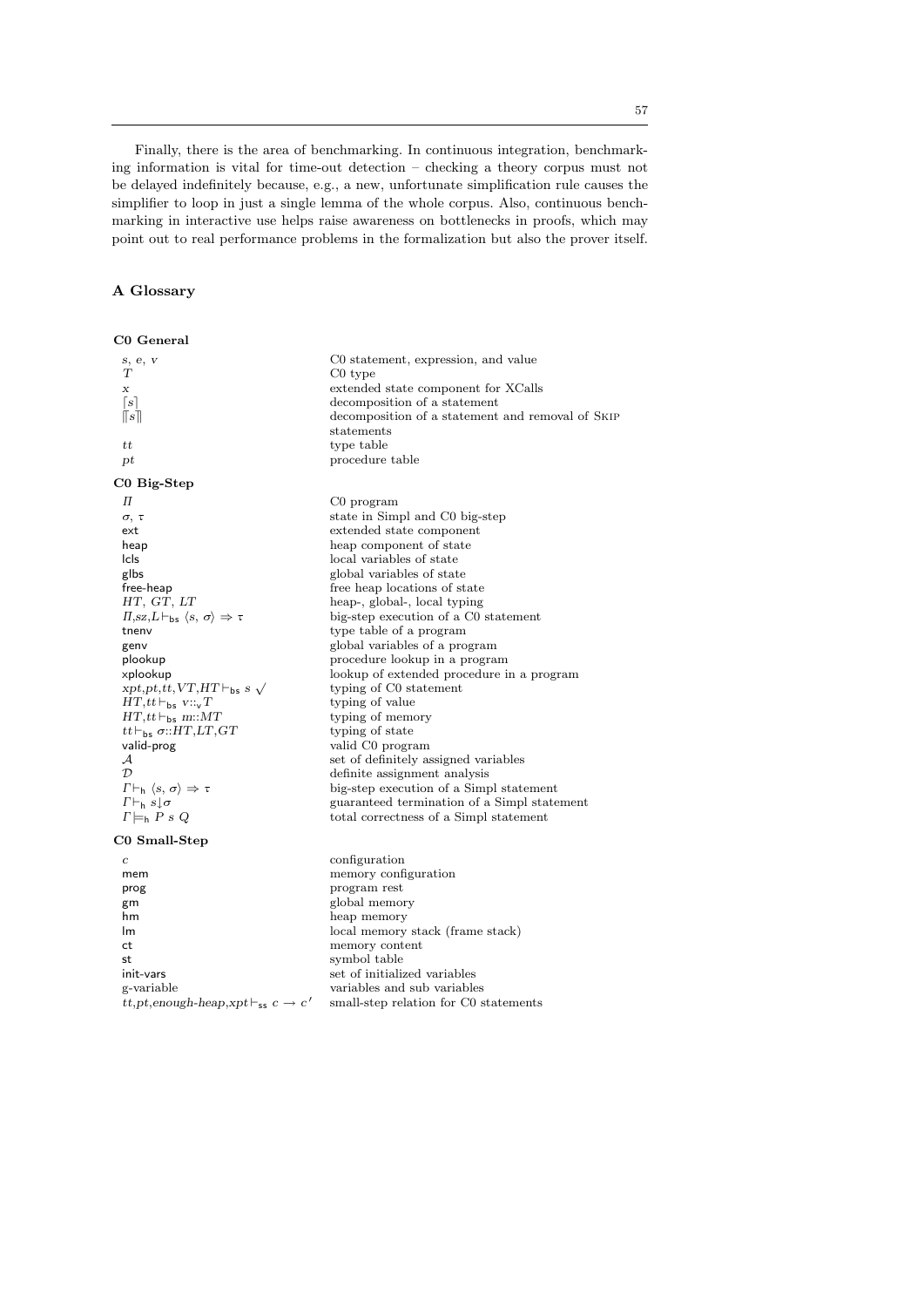58

 $\delta$  tt pt enough-heap c small-step transition function  $\delta^n$  tt pt enough-heap c  $\delta^n$  tt pt enough-heap c small-step transition function (many steps)<br> $\delta_x$  tt pt enough-heap c x xpt small-step transition function with XCalls small-step transition function with XCalls  $\delta^n_\times$ small-step transition function with XCalls (many steps) valid-C0SS valid configurations valid-cfg<sub>ss</sub> valid configuration for property transfer  $tt,pt,enough-heap, xpt, valid_{\mathtt{asm}}, L, \varPi \models_{\mathtt{ss}} \, P \,\, s \,\, Q$ total correctness transition-invariant Compiler alloc allocation function from compiler theorem VAMP n, N Step numbers for systems without and with devices asm VAMP assembly configuration VAMP assembly transition function  $\delta_n^{\overline{n}}$  $\sum_{\substack{s,m \text{ and } s}}^{\text{all}}$  assembly transition function (many steps)<br> $\sum_{\substack{s}}^{\text{all}}$  asm  $\sum_{\substack{s}}^{\text{all}}$  VAMP instruction-set architecture configuration  $VAMP$  instruction-set architecture configuration valid<sub>asm</sub> Well typedness of assembly instructions valid<sub>asm</sub> Well typedness of assembly instructions  $\delta_{isa}$  is eev mifo WAMP ISA transition function  $\delta_{\text{isa}}$  is eev mifo VAMP ISA transition function<br>devs Devices configuration  $\begin{aligned} &\text{devs} &\text{Devices configuration}\\ &\delta_{\text{dev}}\,\, \text{eifi}\,\, \text{mifi}\,\, d &\text{Device transition fund} \end{aligned}$ Device transition function §ັ້  $\begin{array}{ll}\n\delta_{\text{dev}}^* & \text{eifis mifs } d \\
\text{let } d\n\end{array}\n\qquad\n\begin{array}{ll}\n\text{Device transition function (many steps)} \\
\text{Device interrupt predicate}\n\end{array}$ Device interrupt predicate seq<sub>asm</sub> Execution sequence for VAMP assembly with devices asm<sub>n</sub> Configuration for VAMP assembly with devices Configuration for VAMP assembly with devices  $\Delta_{\text{asm}}^N$  seq<sub>asm</sub> asm<sub>D</sub>  $\Delta_{\text{asm}}^N$  as  $\Delta_{\text{asym}}^N$  assembly with devices transition function  $\text{seq}_{\text{feas}}$ seq<sub>uence</sub> Execution sequence for VAMP ISA with devices  $\frac{1}{15}$  Execution sequence of external inputs  $\begin{minipage}{.4\linewidth} \vspace{0.1cm} \begin{tabular}{l} \hline \texttt{eifis} \\ \texttt{isa}_\text{D} \end{tabular} \end{minipage}$ Configuration for VAMP ISA with devices  $\Delta_{\text{isa}}^N$  seq<sub>isa</sub> eifis isa<sub>D</sub> VAMP ISA with devices transition function CVM, Page-Fault Handler  $\Pi_{\mathbf{k}}$  (abstract) kernel<br>pid process identifier pid process identifier CVM transition function  $\Delta_{\rm cvm}^N$  seq<sub>asm</sub> cvm  $\Delta_{\text{cym}}^N \; \text{seq}_{\text{asm}} \; \text{cum} \qquad \qquad \text{CVM transition function (many steps)} \\ \text{x}_{\text{pfh}} \qquad \qquad \text{extended state component for the page}$ extended state component for the page-fault handler xpt extended procedure table (for XCalls) pfh (abstract) page-fault handler configuration pd (abstract) page descriptor configuration<br>
(abstract) process control block  $(abstract)$  process control block

#### References

- [ABP09] Eyad Alkassar, Sebastian Bogan, and Wolfang Paul. Proving the correctness of client/server software. Sādhanā: Academy Proceedings in Engineering Sciences, 34, 2009. To appear.
- [AH08] Eyad Alkassar and Mark A. Hillebrand. Formal functional verification of device drivers. In Shankar and Woodcock [SW08], pages 225–239.
- [AHK+07] Eyad Alkassar, Mark Hillebrand, Steffen Knapp, Rostislav Rusev, and Sergey Tverdyshev. Formal device and programming model for a serial interface. In Bernhard Beckert, editor, Proceedings, 4th International Verification Workshop (VERIFY), Bremen, Germany, pages 4–20. CEUR-WS.org, 2007.
- [AHL<sup>+</sup>08] Eyad Alkassar, Mark A. Hillebrand, Dirk Leinenbach, Norbert W. Schirmer, and Artem Starostin. The Verisoft approach to systems verification. In Shankar and Woodcock [SW08], pages 209–224.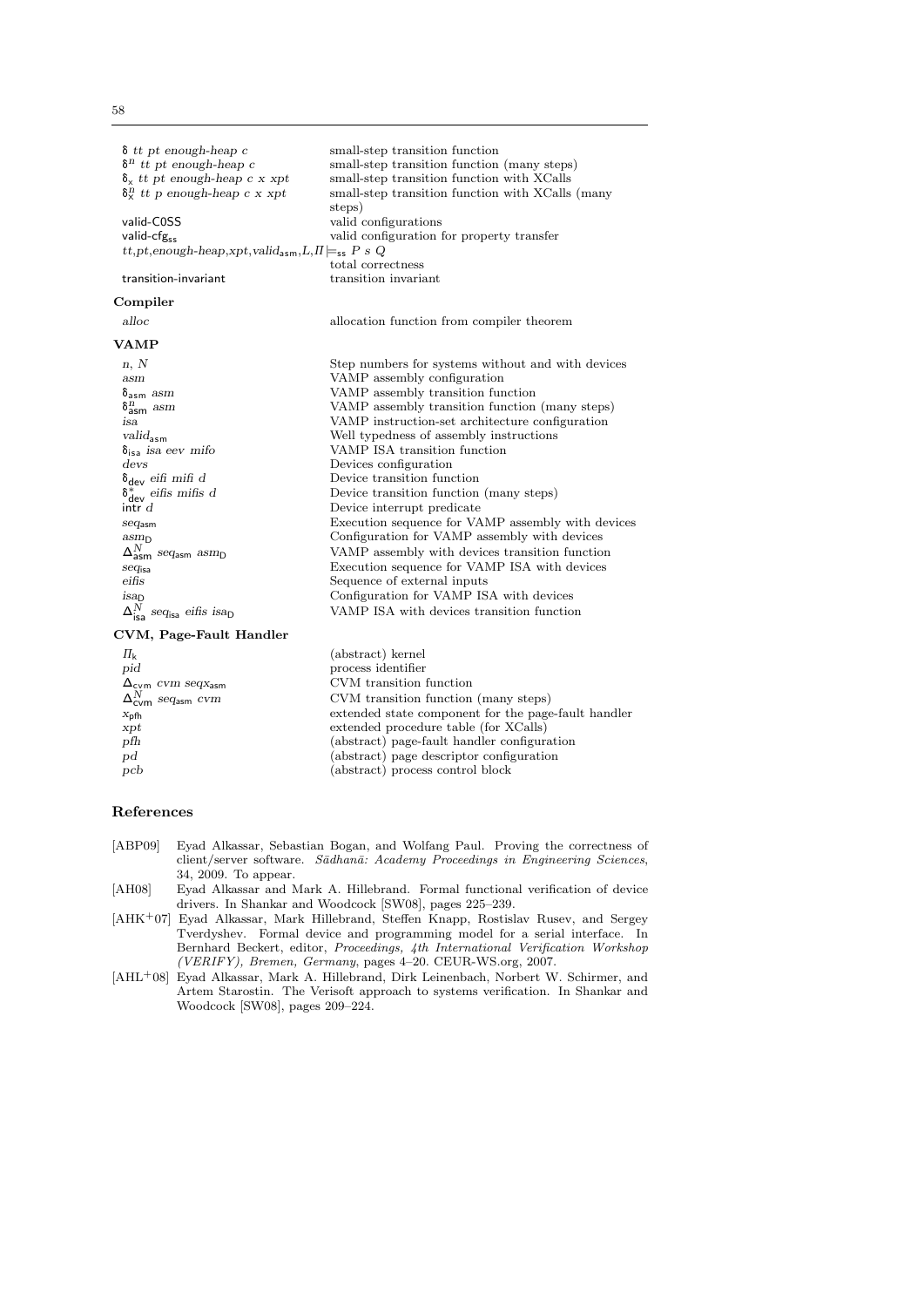- [ASS08] Eyad Alkassar, Norbert Schirmer, and Artem Starostin. Formal pervasive verification of a paging mechanism. In C. R. Ramakrishnan and Jakob Rehof, editors, 14th International Conference on Tools and Algorithms for the Construction and Analysis of Systems (TACAS08), volume 4963 of LNCS, pages 109–123. Springer, 2008.
- [Bal03] Clemens Ballarin. Locales and locale expressions in Isabelle/Isar. In Stefano Berardi, Mario Coppo, and Ferruccio Damiani, editors, Types for Proofs and Programs, International Workshop, TYPES 2003, Torino, Italy, April 30 – May 4, 2003, Revised Selected Papers, volume 3085 of LNCS, pages 34–50. Springer, 2003.
- [Bal06] Clemens Ballarin. Interpretation of locales in Isabelle: Theories and proof contexts. In Jonathan M. Borwein and William M. Farmer, editors, Mathematical Knowledge Management, 5th International Conference, MKM 2006, Wokingham, UK, August 11–12, 2006, Proceedings, volume 4108 of LNCS, pages 31–43. Springer, 2006.
- [BHMY89] William R. Bevier, Warren A. Hunt, Jr., J S. Moore, and William D. Young. An approach to systems verification. JAR, 5(4):411–428, December 1989.
- [BHW06] Gerd Beuster, Niklas Henrich, and Markus Wagner. Real world verification Experiences from the Verisoft email client. In Geoff Sutcliffe, Renate Schmidt, and Stephan Schulz, editors, Proceedings of the FLoC'06 Workshop on Empirically Successful Computerized Reasoning (ESCoR 2006), volume 192 of CEUR Workshop Proceedings, pages 112–125. CEUR-WS.org, August 2006.
- [BJK+03] Sven Beyer, Christian Jacobi, Daniel Kroening, Dirk Leinenbach, and Wolfgang Paul. Instantiating uninterpreted functional units and memory system: Functional verification of the VAMP. In Daniel Geist and Enrico Tronci, editors, Proceedings of the 12th Advanced Research Working Conference on Correct Hardware Design and Verification Methods (CHARME), volume 2860 of LNCS, pages 51–65. Springer, 2003.
- [BJK+06] Sven Beyer, Christian Jacobi, Daniel Kroening, Dirk Leinenbach, and Wolfgang Paul. Putting it all together: Formal verification of the VAMP. International Journal on Software Tools for Technology Transfer, 8(4–5):411–430, August 2006. [Bog08] Sebastian Bogan. Formal Specification of a Simple Operating System. PhD thesis, Saarland University, Computer Science Department, August 2008.
- [Bur72] R. Burstall. Some techniques for proving correctness of programs which alter data structures. In B. Meltzer and D. Michie, editors, Machine Intelligence 7, pages 23–50. Edinburgh University Press, 1972.
- [Con06] Cosmin Condea. Design and implementation of a page fault handler in C0. Master's thesis, Saarland University, July 2006.
- [DDB08] Matthias Daum, Jan Dörrenbächer, and Sebastian Bogan. Model stack for the pervasive verification of a microkernel-based operating system. In Bernhard Beckert and Gerwin Klein, editors, Proceedings, 5th International Verification Workshop (VERIFY), Sydney, Australia, volume 372 of CEUR Workshop Proceedings, pages 56–70. CEUR-WS.org, August 2008.
- [DDW09] Matthias Daum, Jan Dörrenbächer, and Burkhart Wolff. Proving fairness and implementation correctness of a microkernel scheduler. JAR: Special Issue on Operating Systems Verification, 2009. To appear.
- [DDWS08] Matthias Daum, Jan Dörrenbächer, Burkhart Wolff, and Mareike Schmidt. A verification approach for system-level concurrent programs. In Shankar and Woodcock [SW08], pages 161–176.
- [DHP05] Iakov Dalinger, Mark Hillebrand, and Wolfgang Paul. On the verification of memory management mechanisms. In Dominique Borrione and Wolfgang Paul, editors, Proceedings of the 13th Advanced Research Working Conference on Correct Hardware Design and Verification Methods (CHARME 2005), volume 3725 of LNCS, pages 301–316. Springer, 2005.
- [DMSS05] Matthias Daum, Stefan Maus, Norbert Schirmer, and M. Nassim Seghir. Integration of a software model checker into Isabelle. In Geoff Sutcliffe and Andrei Voronkov, editors, Logic for Programming, Artificial Intelligence, and Reasoning, 12th International Conference, LPAR 2005, Montego Bay, Jamaica, December 2– 6, 2005, Proceedings, volume 3835 of LNCS, pages 381–395. Springer, 2005.
- [GHLP05] Mauro Gargano, Mark Hillebrand, Dirk Leinenbach, and Wolfgang Paul. On the correctness of operating system kernels. In Joe Hurd and Thomas F. Melham, editors, 18th International Conference on Theorem Proving in Higher Order Logics (TPHOLs  $2005$ ), volume 3603 of LNCS, pages 1–16. Springer, 2005.